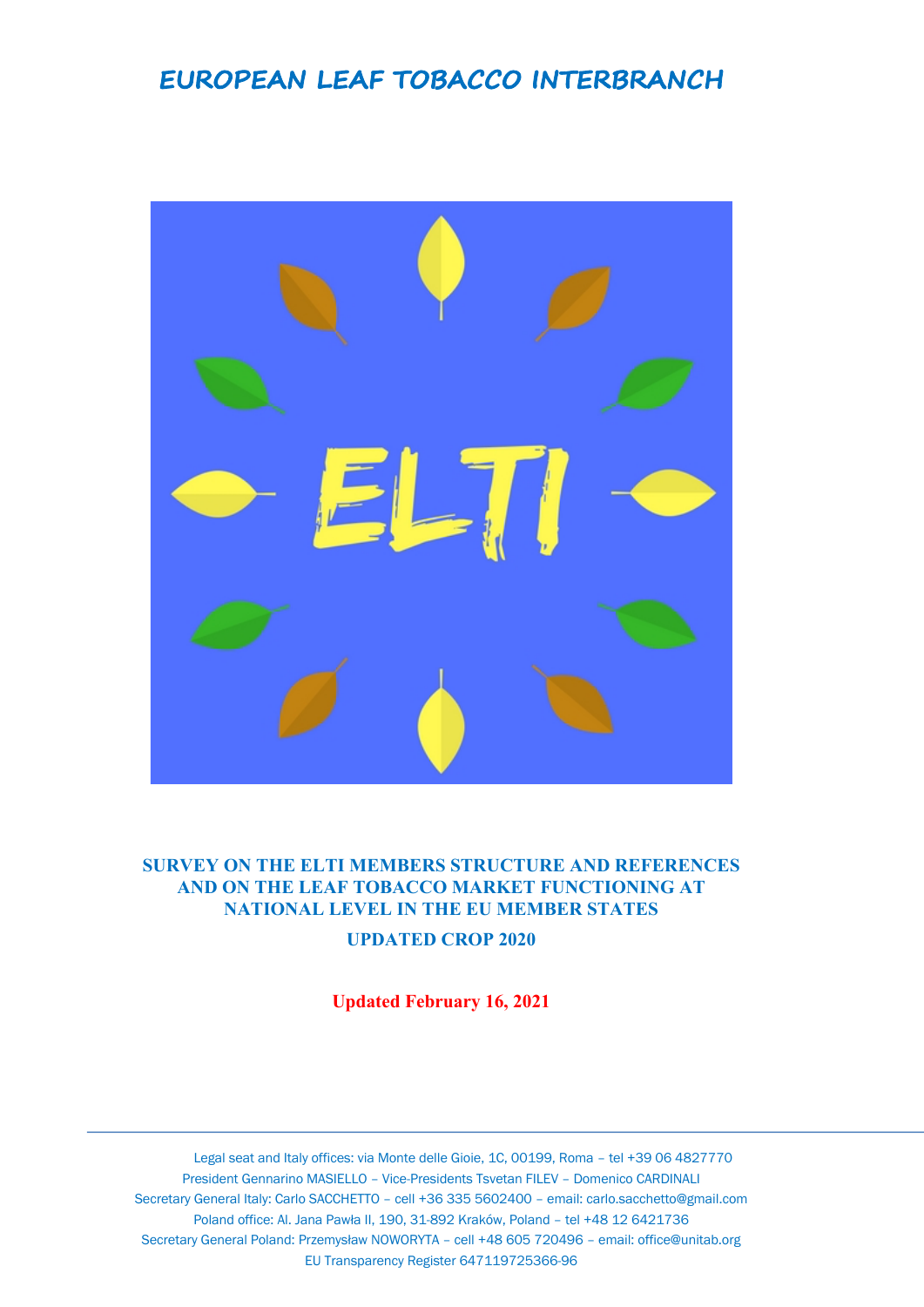| 9.b – Portuguese leaf tobacco market functioning (updated 2017)43 |  |
|-------------------------------------------------------------------|--|
|                                                                   |  |
|                                                                   |  |

# **Summary**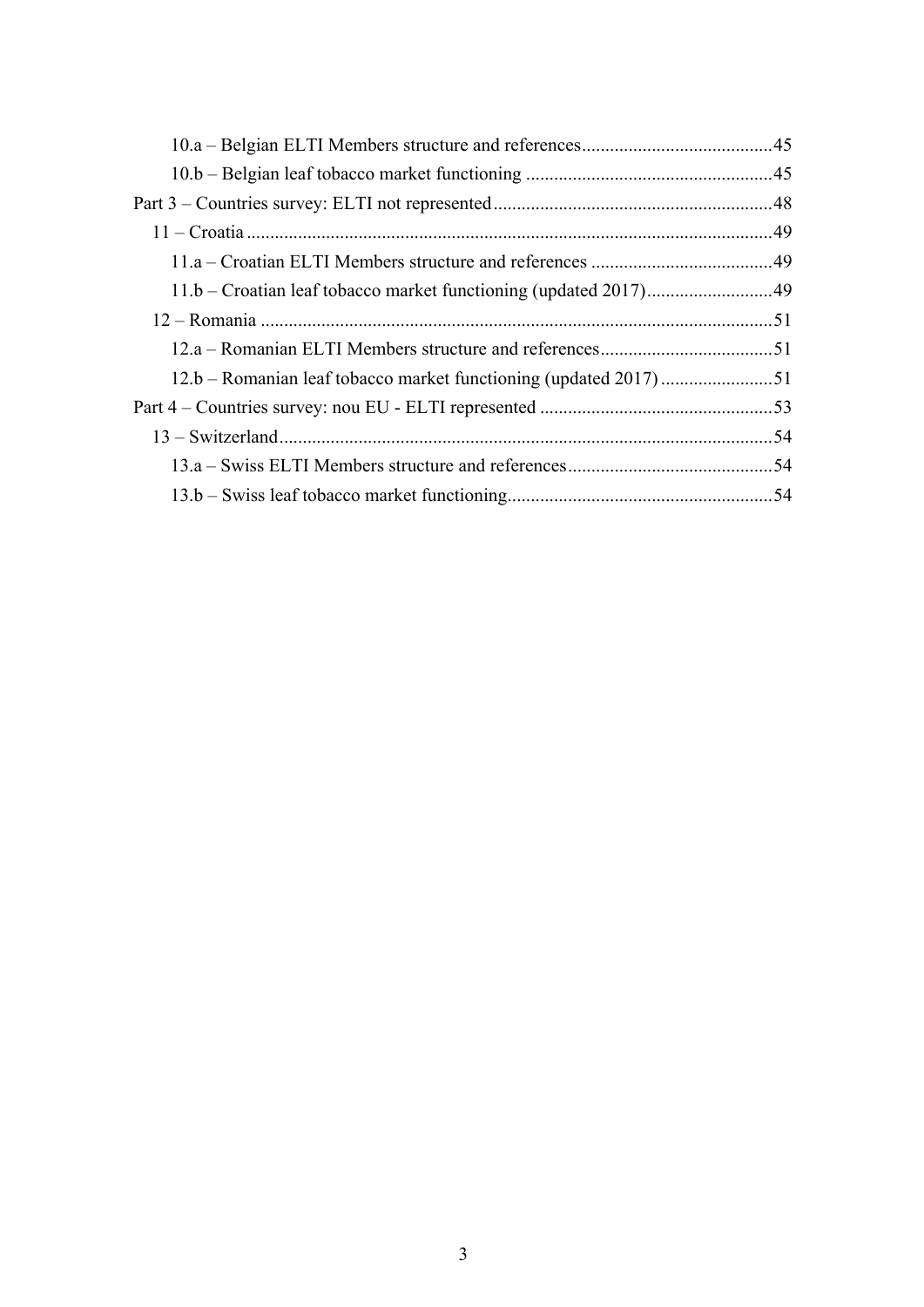# **Part 1 - Introduction**

## **Preamble**

The purpose of this is survey is to collect updated information about the structure and references of the Members of ELTI - European Leaf Tobacco Interbranch Organization, and upon the functioning of the leaf tobacco market at Member State level.

This document is complemented by a set of datasheets regarding the level of representation of the ELTI Members in each tobacco producing Members States and at EU level.

This document is the updated version of the first one published in November 2017, in order to provide all the possible support to the Italian and other concerned EU Member States Ministries of Agriculture to cooperate while performing the process of recognition of ELTI as an EU level transnational Interbranch Organization, according to the Commission Delegated (EU) Regulation n. 2016/232 and the EU Regulation n. 1308/2013 of the Parliament and of the Council.

The recognition process successfully ended on August  $3<sup>rd</sup>$ , 2018.

## **ELTI**

ELTI, the European Leaf Tobacco Interbranch organization, was established by its two founding Members: UNITAB and FETRATAB at a Public Notary in Rome, Italy, on October 5<sup>th</sup>, 2016, according to the aforesaid EU Regulation.

After a short start-up period ELTI was presented to the EU Authorities and operators on May 22<sup>nd</sup>, 2017, when it celebrated its first organizational General Assembly, defined the structure and composition of its Social Organs and the program of activities and officially presented the request of recognition to the Italian Ministry of agriculture food and forestry policies, according to the procedure foreseen by the Commission Delegated (EU) Regulation n. 2016/232.

The ELTI Legal Seat and Italy office are located in Via Monte delle Gioie, 1/C, 00199, Rome, Italy; the Poland office is located in Al. Jana Pawła II 190, 31-982 Kraków, Poland.

The ELTI Social Organs in charge for the period 22 May, 2017 - 21 May 2020 are the following: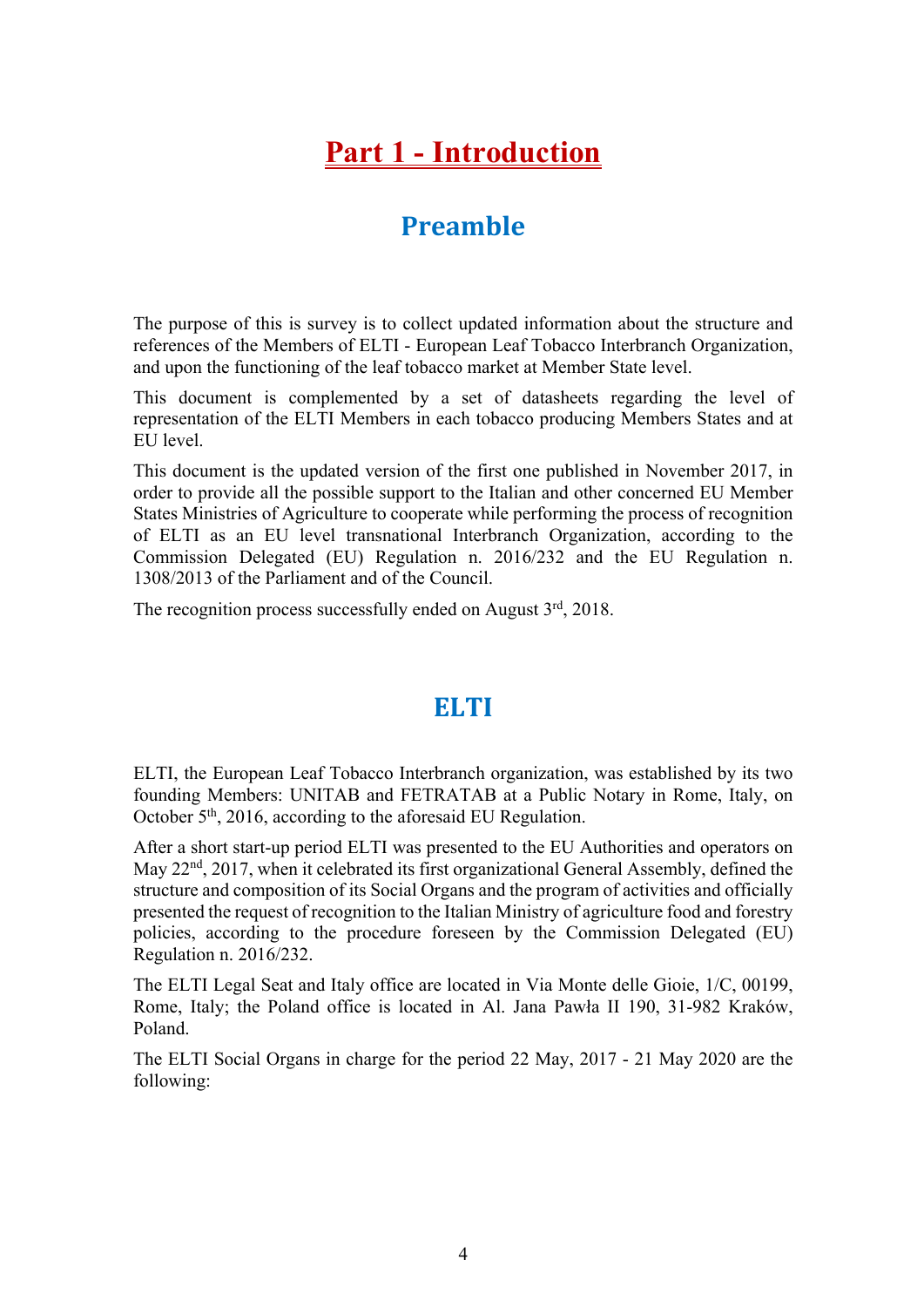## **PRESIDENT**

- Gennarino Masiello, Italy

## **BOARD OF DIRECTORS**

### *UNITAB MEMBERS*

- Tsvetan Filev (Vice President), Bulgaria
- Manuel García Castaño, Spain
- Illes Benyei, Hungary
- Giorgio Burla, Italy
- Theodoros Iordanidis, Greece
- Remy Losser, France
- Przemysław Noworyta, Poland
- Sven Plaeschke, Germany

## *FETRATAB MEMBERS*

- Domenico Cardinali (Vice President), Italy
- Nikos Allamanis, Greece
- José Antonio Gonzalez Martin, Spain
- Tibor Fekete, Hungary
- Simon Green, Germany
- Wojciech Lik, Poland
- Ioannis Kalampoukas, Bulgaria
- François Vedel, France

## **BOARD OF AUDITORS**

*PRESIDENT*

- Nicasio Lopez Bote, Spain

*ACTING MEMBERS*

- Josef Eisler, Hungary
- Ryszard Piątek, Poland

## *ALTERNATE MEMBERS*

- Barbara Martellini, Belgium
- Rosella Geromino, Italy

## **Secretary General**

- Carlo Sacchetto Legal Seat/Italy office
- Przemysław Noworyta Poland office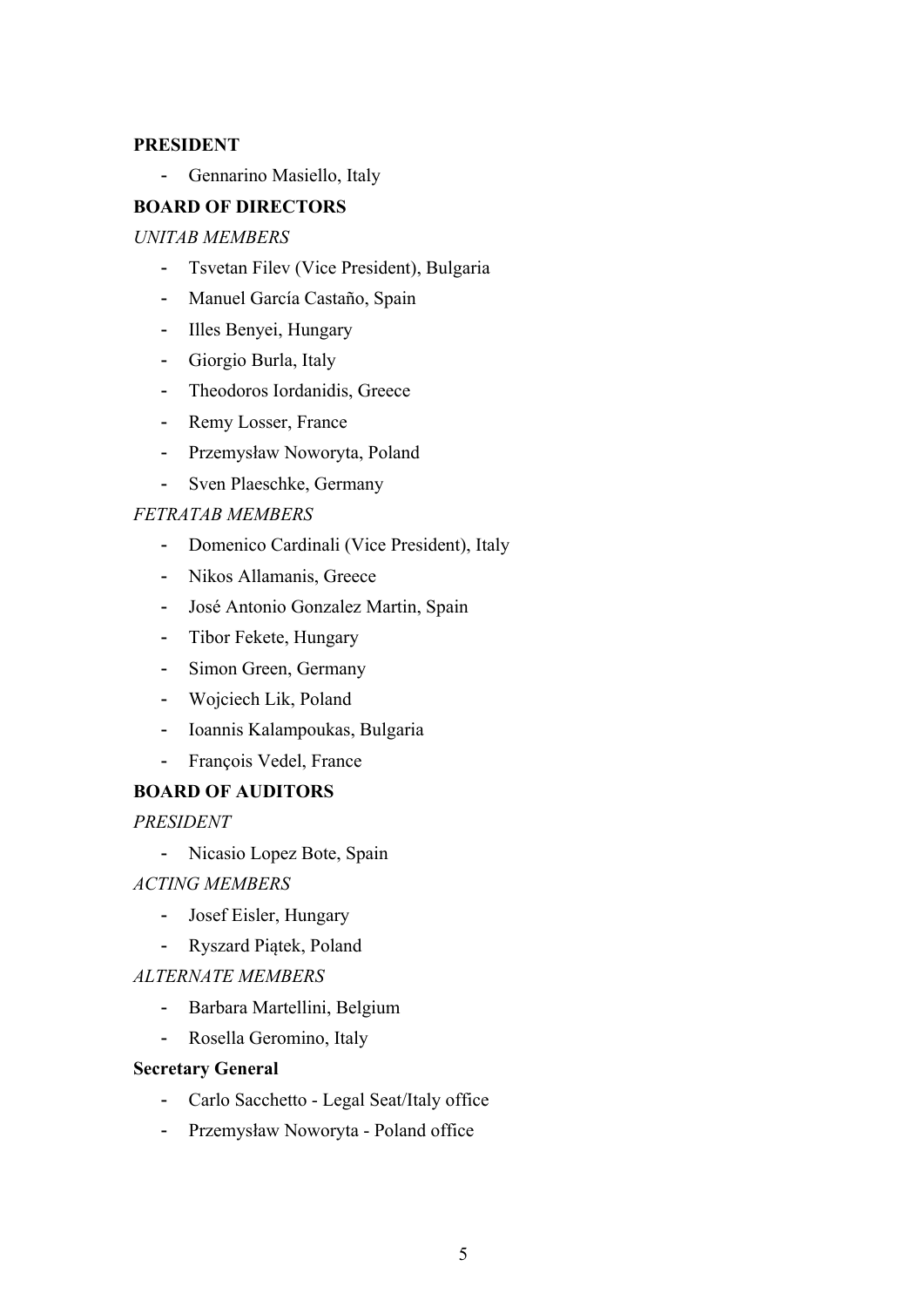Due to the pandemic, the General Assembly, which will decide upon the new mandate to the Board of Directors and the Board of Auditors, was delayed to February 2021.

The ELTI Statutes and other documentation are published on at the Italian MoA website at the following link:

https://www.politicheagricole.it/flex/cm/pages/ServeBLOB.php/L/IT/IDPagina/11388

For contacts and references also refer to this document title page.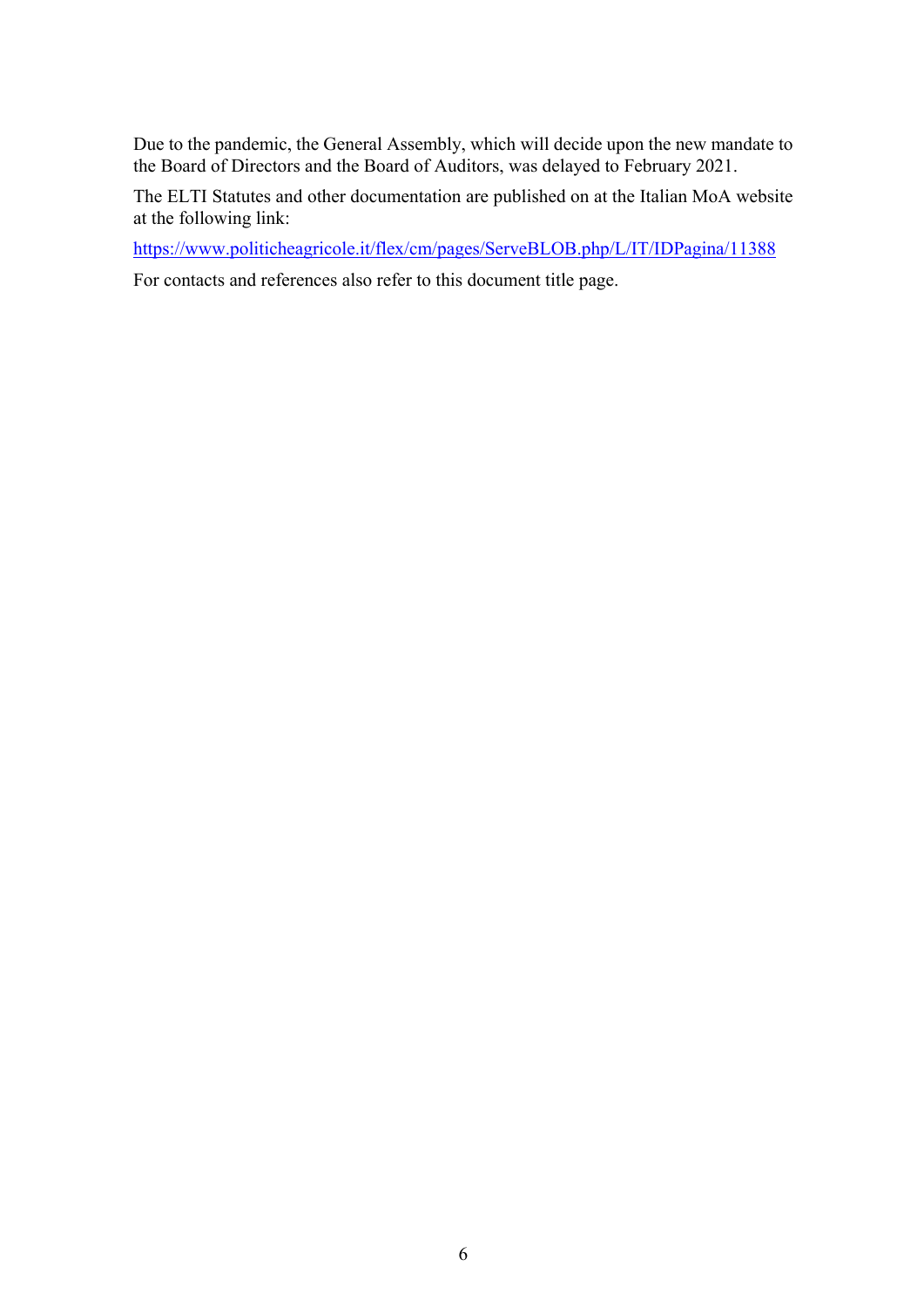## **UNITAB**

UNITAB – *Union Internationale des Planteurs de Tabac* (International Union of Tobacco Growers), is the entity that has confederated, since its founding in 1952, the national associations that represent the cultivation of tobacco in Europe, it operates on two main axes of activities:

- Promotion, from the point of view of farmers, of the dialogue with the policy and the regulatory bodies, and the same way with all stakeholders (national and European authorities, environmental or consumers NGOs, etc.) with the aim to improve the income and the working conditions of tobacco farmers, through a permanent dialogue with the manufactures, and adapting them to the growing environmental constraints and changes in consumer tastes; finally, Unitab is involved on all the technical, socioeconomic and political topics regarding leaf tobacco production;
- Technical coordination between the members' Associations to improve the production and quality of tobacco, the exploitation of good agricultural and labour practices, etc., and the search for shared solutions with all the stakeholders: the first processors, the manufacturers, the agricultural organizations with a more generalist vocation like COPA-COGECA.
- President: Theodoros Iordanidis
	- Contacts:
		- o Address: Al. Jana Pawła II 190, 31-982 Kraków, Poland
		- $\circ$  Email: office@unitab.org
		- o Phone: +48 12 642 1736
		- o Contact person: Przemysław Noworyta (Delegated Secretary)

## **FETRATAB**

FETRATAB – *Fédération Européenne des Transformateurs de Tabac* (European Federation of Tobacco Processors) is a Belgian registered GEIE, established in 1994, to represent and defend the activities and interest of its members who are raw tobacco industrial first and second processors and merchants, and their working force.

The processing of raw tobacco is an intermediate industry between the agricultural production and the manufacture of finished tobacco products: cigarettes, pipe tobacco, cigars, etc..

From the heterogeneous and, by nature, unstable raw material delivered by the growers, the activity of Fetratab Members ensures the production of a processed, homogeneous and quality semi-finished product that meets the highly diversified standards and needs of the manufacturing industry.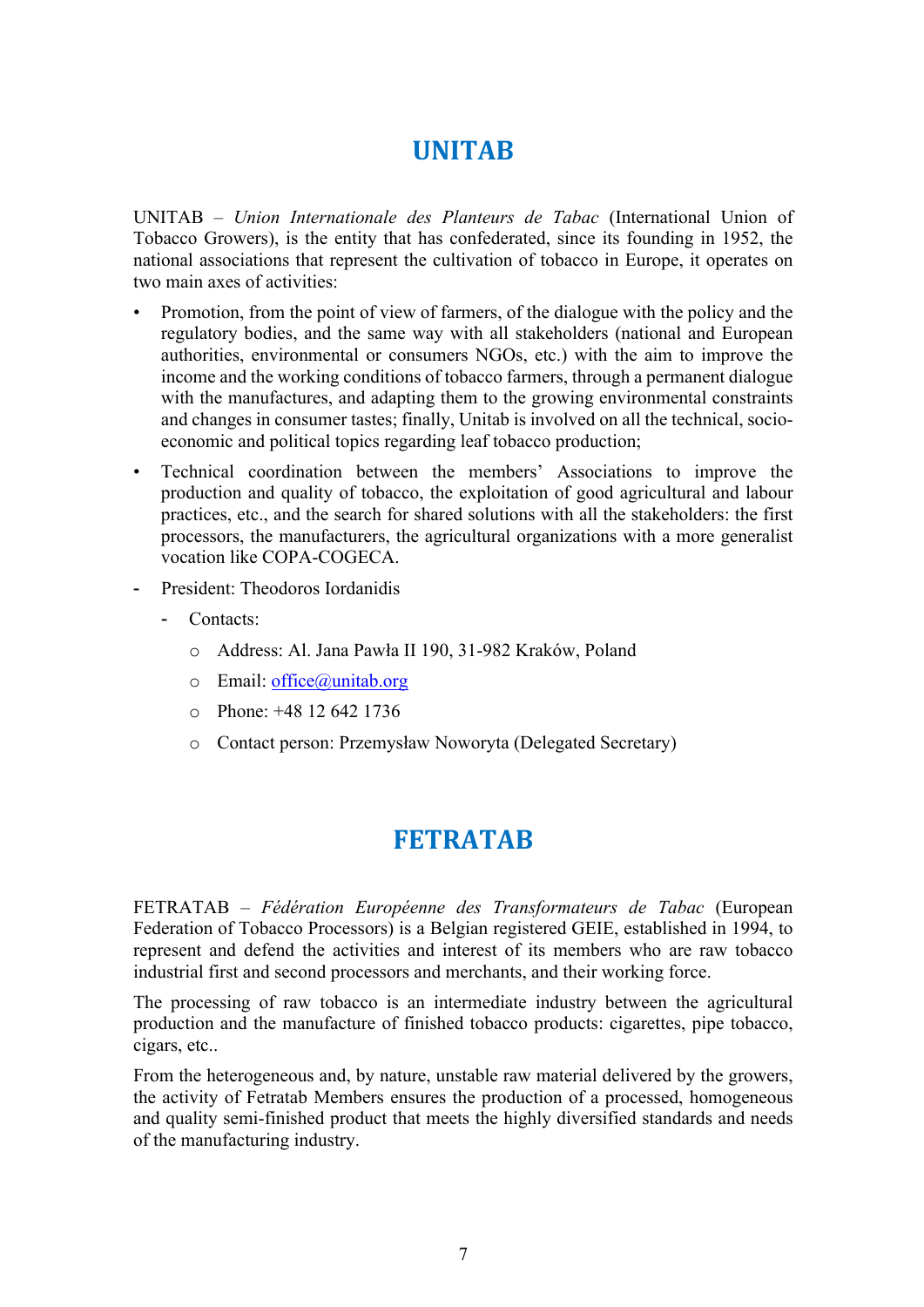FETRATAB, includes individual European companies or companies which are already members of a National Association, through the latter.

The European tobacco processing plants system employ approximately 25,000 people; the industrial plants are most often located in the leaf tobacco producing areas. They play a key role in the product increase of value, as they ensure and guarantee the handling of nearly 200,000 tons of cultivated tobacco, through agreements (cultivation contracts) signed with the growers and their Producers Organizations before the seeding.

The raw tobacco processors therefore bear all of the marketing risks. As a link between agriculture and final industry, the processors know-how is largely a synthesis of the tobacco agronomy most advanced techniques and the high standard industrial requirements of the manufacturers.

Fetratab is a member of CELCAA the European Liaison Committee for the Agricultural and Agri-Food Trade and participates to the European Commission Civil Dialogue Group on Tobacco and most of Fetratab Members are also affiliated to CORESTA, the world Cooperation Centre for Scientific Research Relative to Tobacco.

- President: Domenico Cardinali
- Contacts:
	- o Address: Via Monte delle Gioie, 1/C, 00199, Roma, Italy
	- o Email: carlo.sacchetto@gmail.com
	- $\degree$  Phone: +39 06 4827 770
	- o Contact person: Carlo Sacchetto (Secretary General)

**Note** 

In this survey both ELTI (Unitab or Fetratab) Members growers' and leaf processors' national associations, where existing, are indicated in bold italic font (e.g. *UNITAB Italia - Unione Italiana* Tabacco or *APTI - Associazione Professionale Trasformatori Tabacchi Italiani*), while single Producers Organizations (POs) or single processing companies are indicated in plain underlined font (e.g. OPTA – Organizzazione Produttori Tabacco or DELTAFINA Srl).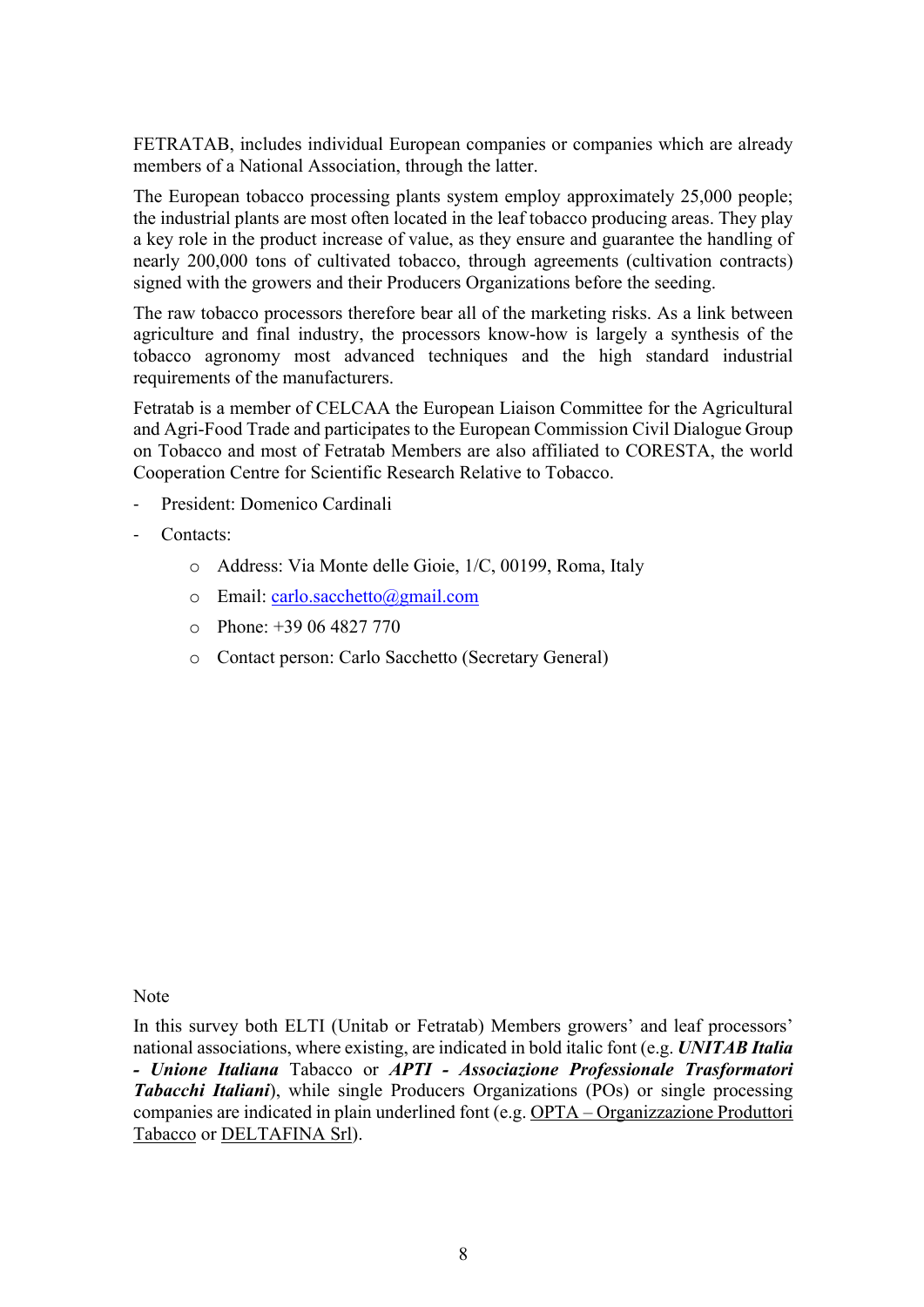**Part 2 – Countries survey: ELTI represented**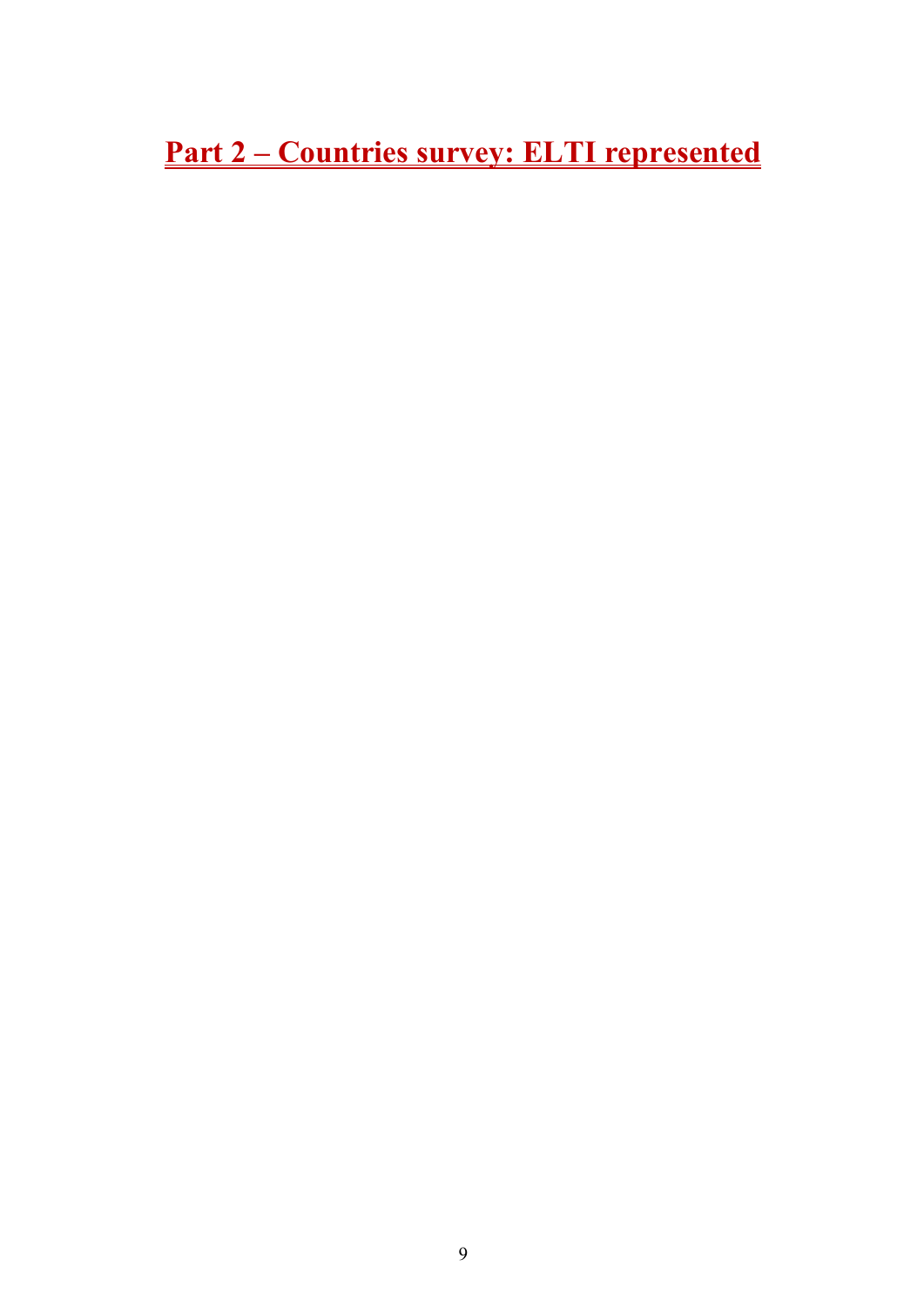## **1 - Italy**

### **ELTI National Members**

## **A) UNITAB Members (growers)**

- *1. UNITAB Italia - Unione Italiana Tabacco (APO, n.r.<sup>1</sup>)*
	- 1. OPTA (PO)
	- 2. APC (PO)
- *2. ONT Italia (PO)*

## **B) FETRATAB Members (leaf processors)**

## *1. APTI - Associazione Professionale Trasformatori Tabacchi Italiani*

- 1. DELTAFINA Srl
- 2. TTI Scarl
- 3. MST Spa
- 4. CTMG Scarl

## **Details**

## *UNITAB Italia - Unione Italiana Tabacco (APO, n.r.)*

- President: Gianfranco Domini
- Contacts:
	- Address: Via Campo di Marte, 10/A1, 06124, Perugia
	- Email: g.burla@unitabitalia.it
	- Phone: +39 075 5003054
	- Contact person: Giorgio Burla
- Other info: UNITAB Italia is a non-registered APO, founded 22 December, 1988

## OPTA - Organizzazione Produttori Tabacco (PO)

<sup>1</sup> For Producers Organizations (PO) and Associations of Producers Organizations (APO) as defined in Regulation 1308/2013 and descending National legislations, "*n.r.*" means acting as but "not officially registered", if blank means "officially registered".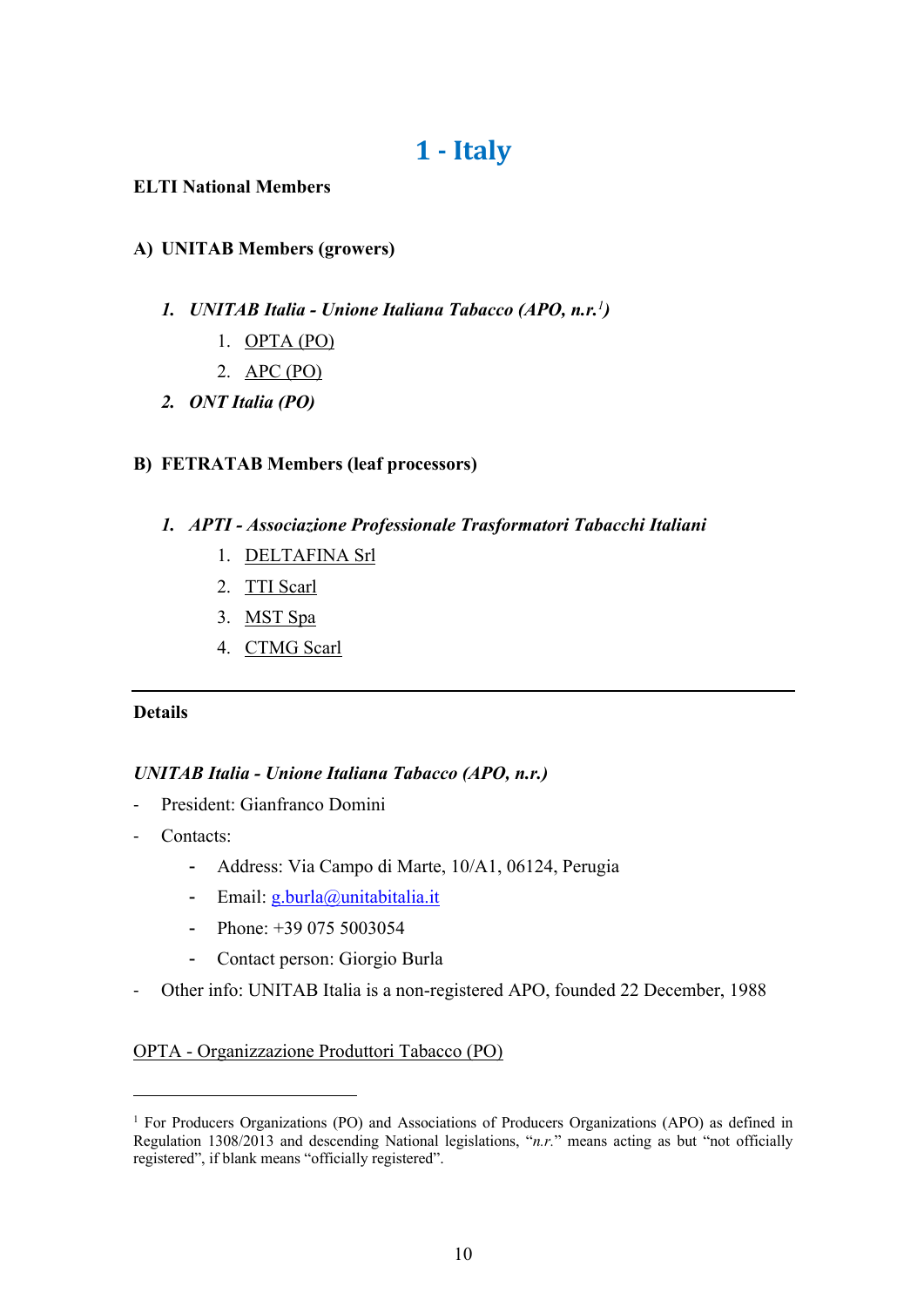- President: Libero Valenti
- Contacts:
	- Address: Via Lucari, 12, 06012, Loc. San Secondo di Città di Castello (PG)
	- Email: info@optabacco.it
	- Phone: +39 075 8592221
	- Contact person: Nadia Volpi

## A.P.C. - Associazione Produttori Campani (PO)

- President: Domenico Ciampa
- Contacts:
	- Address: Via dei Longobardi, 19, 82100, Benevento
	- Email: apcbn@libero.it
	- Phone:  $+39\,333\,9285112$
	- Contact person: Domenico Ciampa

## ONT - Organizzazione Nazionale Tabacco Italia (PO)

- President: Gennarino Masiello
- Contacts:
	- o Address: Via Nazionale, 89/A, 001874, Roma
	- o Email: info@ontitalia.it
	- $\degree$  Phone: +39 06 48993230
	- o Contact person: Gianni Anzalone
- Other info: ONT Italia is a registered PO established on 29 July 2002, it represents over 49% of the national tobacco production, grown in the regions of Campania, Umbria, Tuscany and Veneto.

## *APTI - Associazione Professionale Trasformatori Tabacchi Italiani*

- President: Domenico Cardinali
- Contacts:
	- o Address: Via Monte delle Gioie, 1/C, 00199, Roma
	- o Email: sacchetto.apti@tiscali.it
	- o Phone: +39 06 4827770
	- o Contact person: Carlo Sacchetto (Secretary General)
- Other info: APTI, established in August 1944, is a non-lucrative professional Association whose members are the leaf tobacco processors and merchants/exporters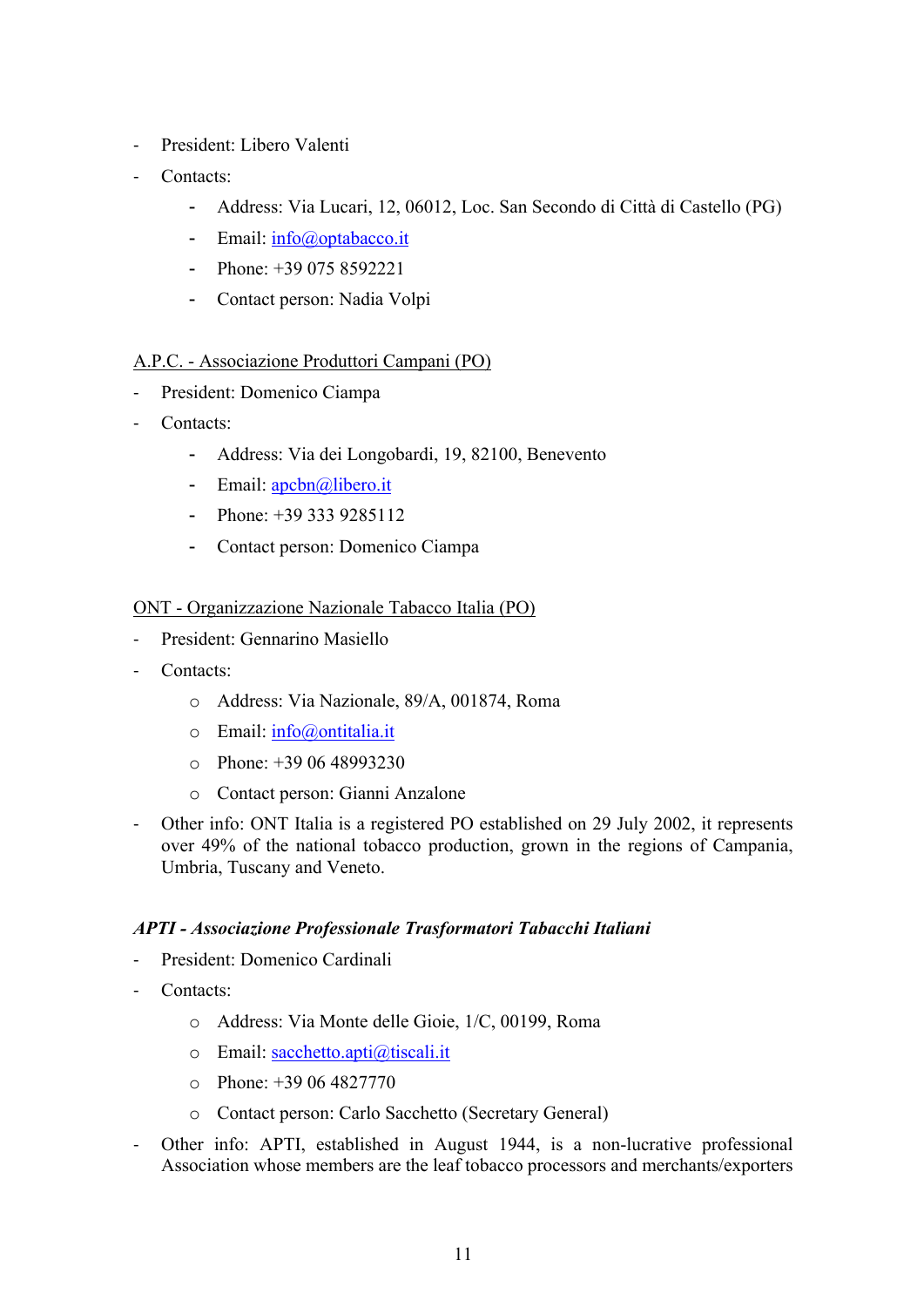companies operating in Italy. APTI members represent more than 91% of the contracted tobacco grown and processed in Italy.

## DELTAFINA Srl

- President: Domenico Cardinali
- Contacts<sup>-</sup>
	- o Address: Via Monte delle Gioie, 1/C, 00199, Roma
	- o Email: deltafina@deltafina.com
	- o Phone: +39 06 8416734
	- o Contact person: Marina Mancini
- Other info: Deltafina is a registered leaf processor/merchant, the Italian branch of the Universal Leaf Tobacco (ULT) Group managing 2 processing facilities in Italy (Assisi (PG) and Francolise (CE)), processes Italian, Spanish, French and Hungarian tobacco, coordinates the industrial/commercial activities of the other twin companies of the ULT Group operating in Poland, Hungary and Spain (leaf first processing) and in Germany and The Netherlands (reconstituted tobacco). In Italy currently also processes, in service, the leaf tobacco purchased directly from the growers, through their POs, by Philip Morris Italia Srl.

### TTI - Trasformatori Tabacco Italia Scarl

- President: Fabio Rossi
- Contacts:
	- o Address: Via Carlo Marx, 1, 06012 Città di Castello (PG)
	- o Email: info@ttitalia.it
	- $\degree$  Phone: +39 075 8627941
	- o Contact person: Giorgio Burla
- Other info: TTI is a cooperative agricultural company owned by three growers' associations, operates as a registered leaf processor/merchant, managing a facility located in Città di Castello (PG) and sells its processed tobacco mainly to JTI, through a semi-vertical agreement. TTI contracts the largest amount of FCV tobacco grown in Italy and in general 23% of all the raw tobacco grown and processed in Italy

MST - Manifattura Sigaro Toscano Spa

- President: Luca Cordero di Montezemolo
- Contacts:
	- o Address: Largo Toniolo, 6, 00186, Roma
	- o Email: S.mariotti@toscanoitalia.it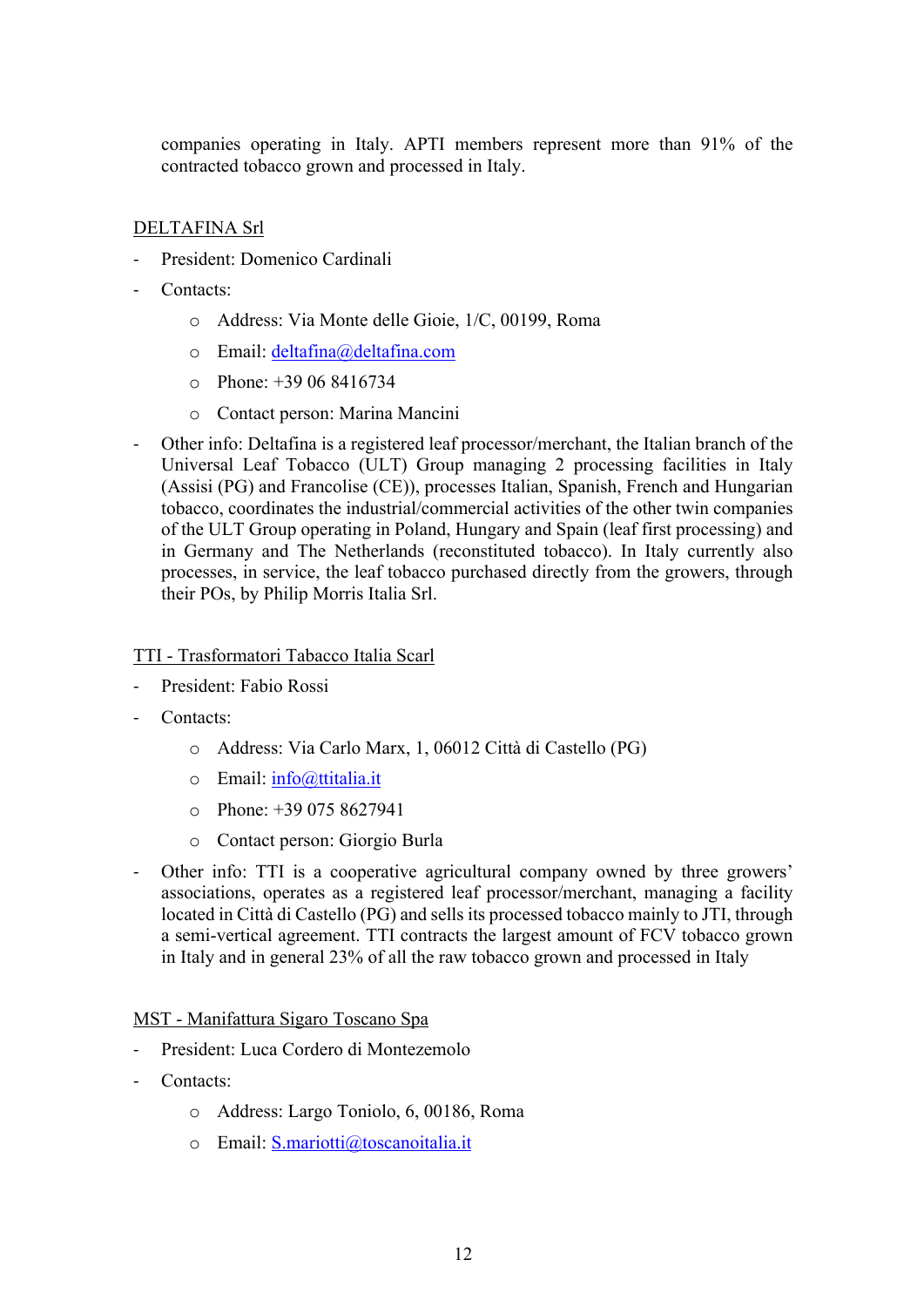- $\degree$  Phone: +39 06 684011
- o Contact person: Stefano Mariotti (Managing Director)
- Other info: MST is a tobacco processor and manufacturer of traditional Kentucky tobacco cigars (Sigaro TOSCANO®), with more than 200 years of history, in 2006 the Italian Maccaferri Industrial Group purchased from BAT the cigar producing branch. MST has three facilities in Italy for grading, processing and manufacturing tobacco for cigars. Some 250 Italian growers accounting for 90% of the entire national Kentucky production, or 100% for wrapper leaves, contracts with MST and about 1,800 workers are involved.

### CTMG - Consorzio Tabacchicoltori Monte Grappa Scarl

- President: Giorgio Pastorello
- Contacts:
	- o Address: Via Divisione Julia, 2, 36061, Campese (VI)
	- o Email: m.canaglia@ctmg.it
	- o Phone: +39 0424 80216
	- o Contact person: Michele Canaglia
- Other info: CTMG, established in 1939, is a tobacco processor and manufacturer of traditional Nostrano del Brenta (Dark Air Cured variety) tobacco cigars (Antico Sigaro Nostrano del Brenta 1763).

## **1.b – Italian leaf tobacco market functioning**

## **1) Activities of the ELTI national Members**

The Italian Members of Unitab and Fetratab, Unitab Italia, ONT Italia and APTI established in 2014 a national Interbranch Organization named "O.I. Tabacco Italia" (OIT), which signed a first national Tobacco Interbranch Agreement (AIT) for crops 2015-2017 which was renewed for crops 2018-2020 and recently for crops 2021- 2023.

The AIT contains, among others: raw tobacco marketing rules, a cultivation contract scheme, a code of good Agricultural Labour Practices (ALP) and a phytosanitary strategy plan and guidance (in cooperation with the phytosanitary services of the Italian Ministry of agriculture) which have been made compulsory *erga omnes* for all the national operators (even not adhering to OIT) by Ministerial Decrees

Each Ministerial Decrees makes it mandatory the signing of written cultivation contracts among registered and authorized vendors (Producers Organizations on behalf of their farmers members) on one side and registered and authorized purchasers (first processors or manufacturers) on the other side, it also provides rules for the controls to be carried during cultivation and deliveries and refers to a National primary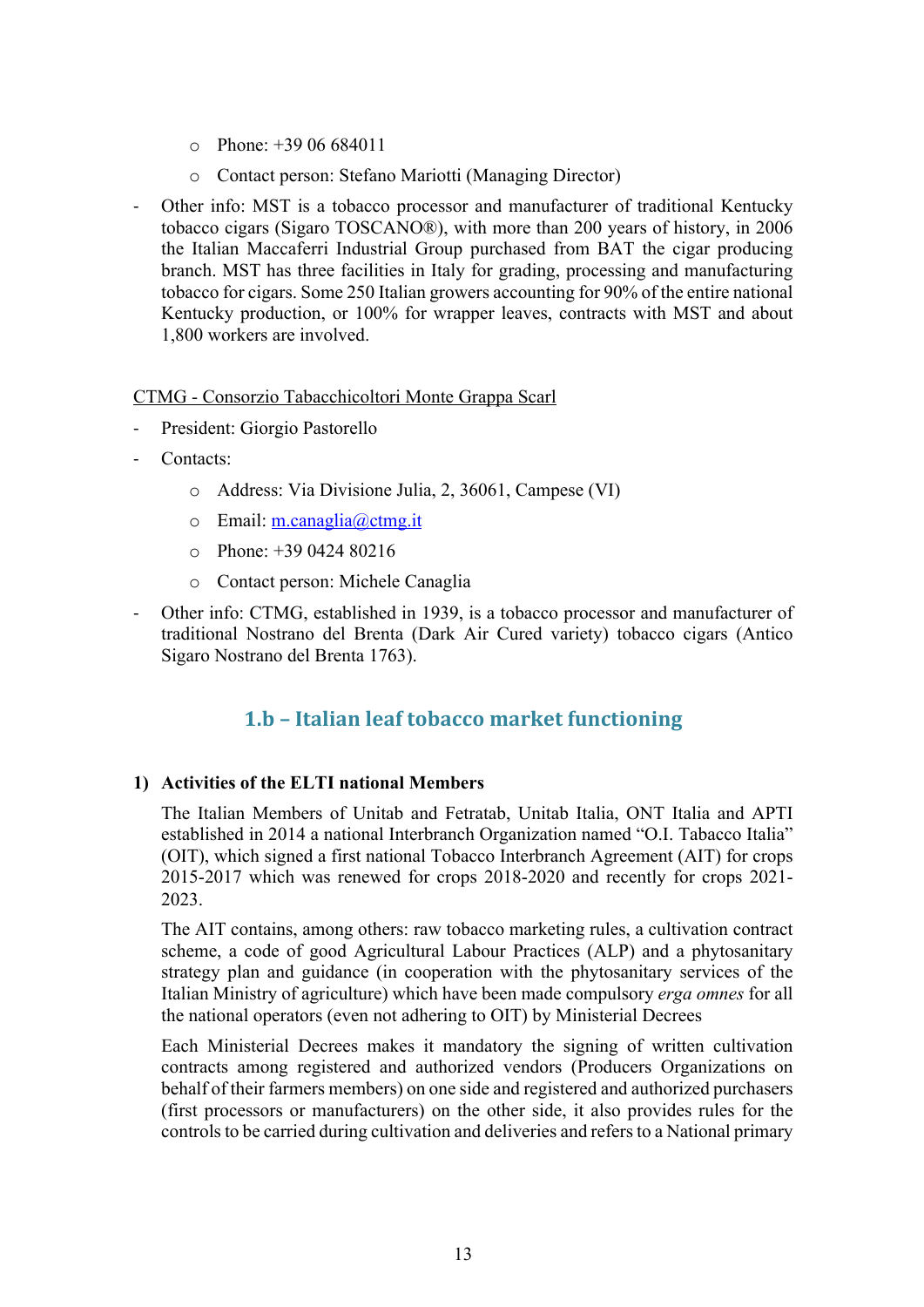law for the sanctions in the case of breaking an Interbranch Agreement extended *erga omnes*.

OIT also cooperates with the Italian Ministry of agriculture (MoA) in keeping updated the guidelines and varietal production specifications for Good Agricultural Practices for all tobacco varieties cultivated in the country.

Also financial contributions to pay the marketing related activities decided by OIT (e.g. controls on cultivation contracts) have been mandatorily extended *erga omnes* by the Ministerial Decrees to all the national operators. OIT and other Italian leaf tobacco market documentation can be found at:

www.politicheagricole.it/flex/cm/pages/ServeBLOB.php/L/IT/IDPagina/11387

## **2) Registration system/requirements, contracts, controls, sanctions**

In Italy all leaf tobacco vendors should be nationally registered POs or APOs (single farmer cultivation contracts are not foreseen) and also all leaf tobacco purchasers should be nationally registered leaf first processors or tobacco manufacturers and must possess a complete processing facility or otherwise process the purchased tobacco, in service, at another registered processor facility.

All cultivation contracts are nationally registered (cadastre, volumes, commercial price/quality grades, quality requirements, GAP, ALP, etc.).

Both administrative (payments) and on site (farms, processing plants) controls are coordinated by AGEA, the Italian national payment agency in agriculture, carried by an independent body and paid by all national contracting operators.

Sanctions are provided by a national primary law and goes from 1,000 to 50,000  $\epsilon$  in case of lack of respect the rules contained in the OIT Interbranch Agreement and from  $1,000 \text{ } \in \text{ } 10\%$  of the contract value in case of lack to respect the OIT cultivation contract scheme contents.

## **3) Manufacturing**

In Italy there are no main cigarettes manufacturing plants anymore, but traditional cigar ones (Sigaro Toscano® is by far the most important) and, recently, a manufacturing plant for Heat not Burn tobacco sticks owned by Philip Morris Italia (PMI) for its IQOS/Heets sticks. The vast majority of the Italian grown and processed tobaccos (Bright, Burley, Dark Air Cured) is exported.

## **4) Marketing**

Italy is the leading EU tobacco producing country by volumes with around 50.000 tons green grown and delivered yearly, all 4 main international manufacturers and Manifatture Sigaro Toscano (MST, Kentucky tobacco for Toscano® cigar) currently purchase Italian tobaccos.

Currently MST and PMI have signed mid-term agreements (even with different formats) until crop 2023 with the Italian Government/MoA for the purchase of Italian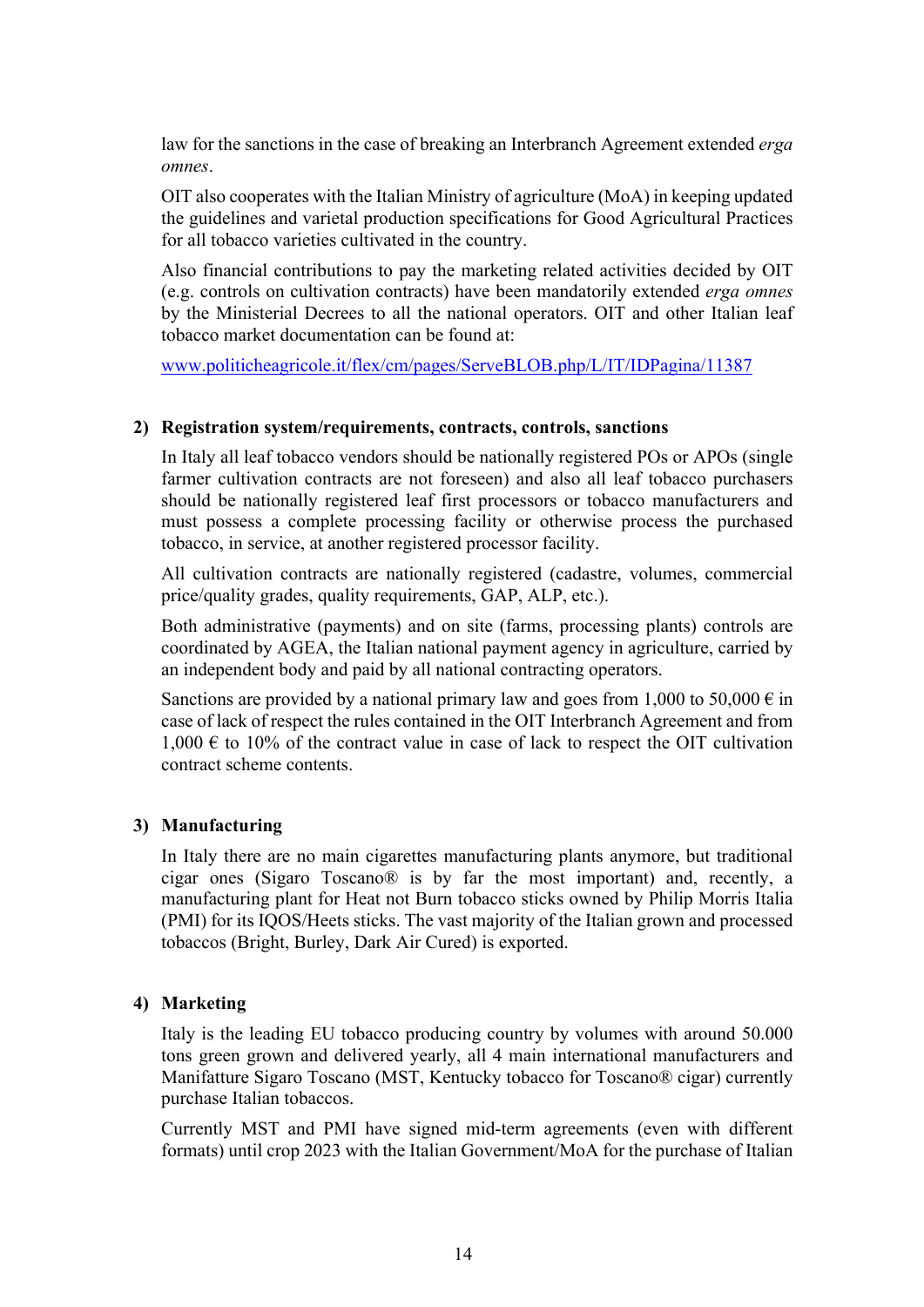leaf tobacco, while Japan Tobacco International (JTI) and British American Tobacco (BAT) are still discussing with the MoA to reach a mid-term agreement but already confirmed the crop 2021 purchase volume to their suppliers. Imperial Brands (IOTG) never signed an agreement with MoA.

For crop 2021 the volumes (expressed in green leaf) to be purchased by the main international manufacturers and MST will be (rounded figures):

- PMI: 21,000 Tons, 57% Virginia, 43% Burley (MoA agreement in force)
- JTI: 8,000 Tons, 100% Virginia (MoA agreement under discussion)
- BAT: 7,000 Tons, 86% Virginia, 14% Burley (MoA agreement under discussion)
- ITG: 1,850 Tons, 54% Virginia, 32% Burley, 14% Kentucky
- MST: 3,500 Tons, 100% Kentucky (MoA agreement in force)

PM currently purchases tobacco directly from an OP (ONT Italia) and processes it in service at Deltafina facilities.

JTI buys tobacco through TTI, a consortium of growers' cooperatives, the tobacco is processed at TTI's facility.

MST has its own processing facility.

Other manufacturers purchase processed tobacco from processors/merchants.

So out of nearly  $45,000$  to  $50,000$  Tons produced overall, around  $41,000 - 41,500$ Tons are purchased by the 4 main manufacturers and MST, the rest is sold on the world market.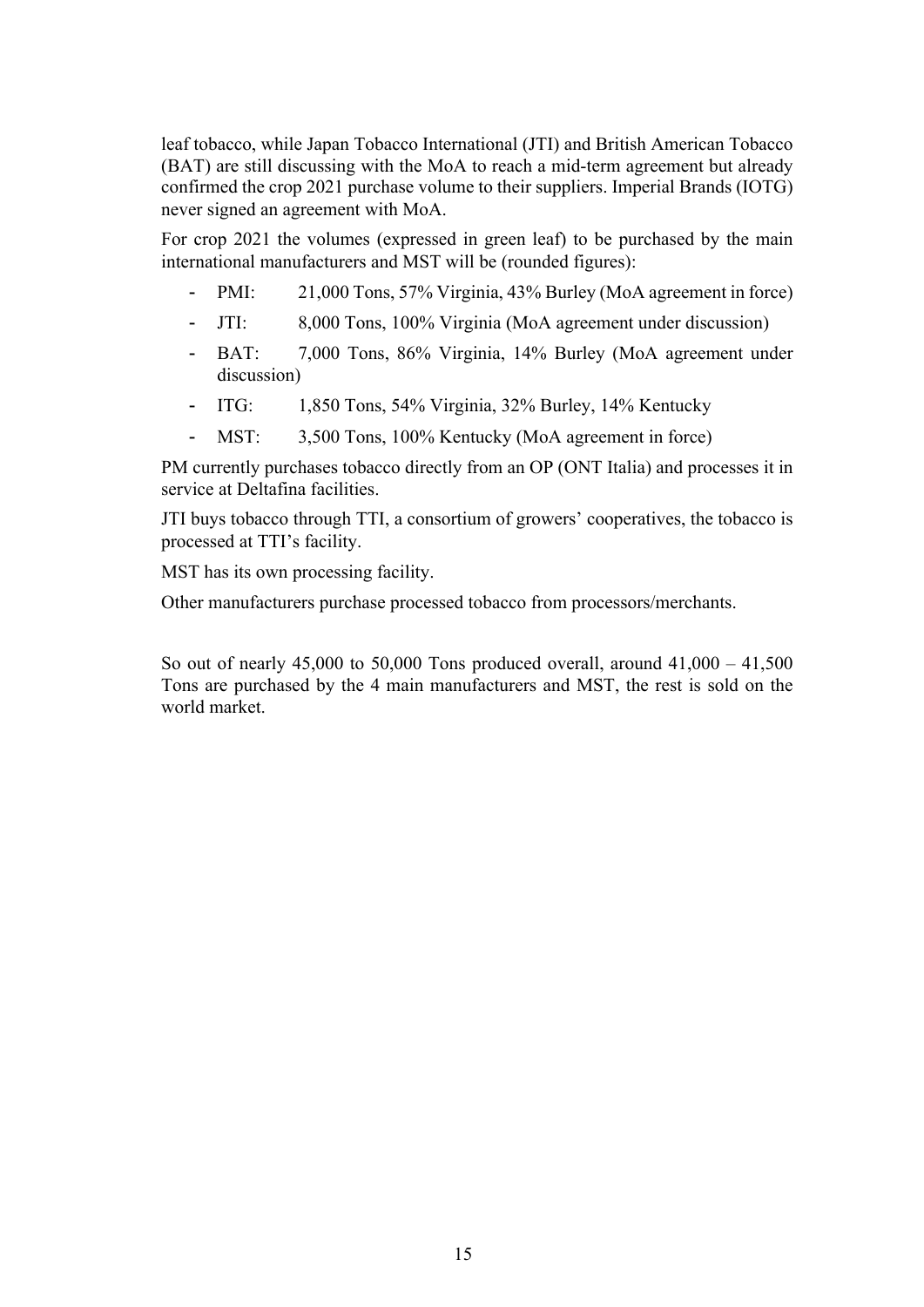## **2 – Spain**

## **2.a – Spanish ELTI Members structure and references**

## **ELTI National Members**

## **A) UNITAB Members (growers)**

## *1. FNCT – Federación Nacional de Cultivadores de Tabaco*

- 1. S.A.T. ASOCIACIONES AGRUPADAS TAB
- 2. S.A.T. TABACOS DE TALAYUELA
- 3. TABACHANA

## **B) FETRATAB Members (leaf processors)**

- *1. ANETAB – Asociación Nacional de Empresas Transformadoras de Tabaco.*
	- 1. CETARSA S.A.
	- 2. DELTAFINA Srl
	- 3. TAES SLU

## **Details**

## *FNCT – Federación Nacional de Cultivadores de Tabaco*

- President: Alfredo Ramos Moreno
- Contacts:
	- o Address: Polígono Industrial "Alcantarilla", Parcela nº 1, 10310 Talayuela, Cáceres
	- o Email: fnct@fnct.net
	- o Phone: +34 927 55 13 20
	- o Contact person: Alfredo Ramos Moreno

## *ANETAB – Asociación nacional de empresas transformadoras de tabaco.*

- President: Juan Andrés Tovar Mena
- Contacts: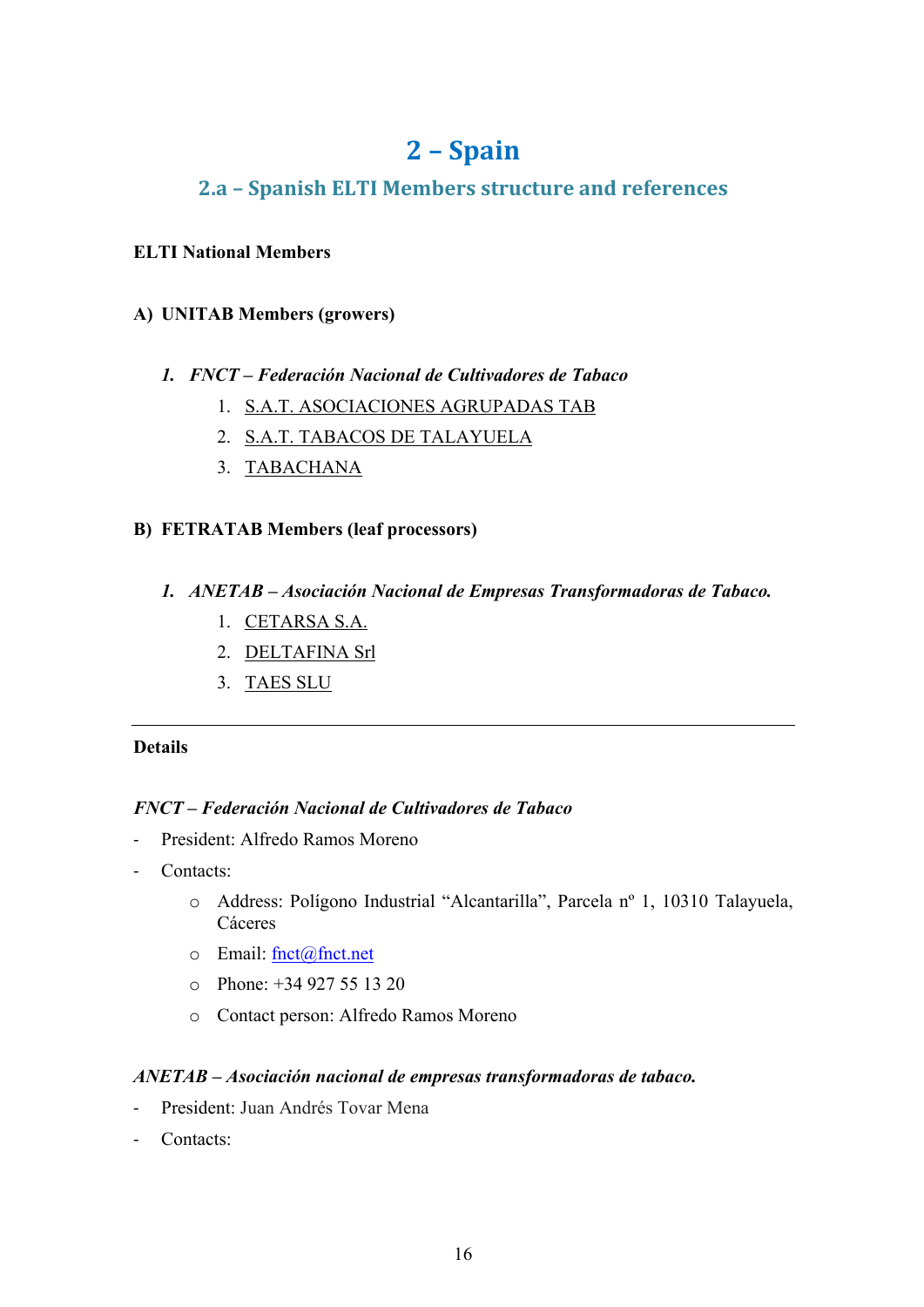- o Address: Avenida de las Angustias, 20, 10300, Navalmoral de la Mata, Cáceres
- o Email: jatovar@cetarsa.es
- o Phone: +34 927533161
- o Contact person: José Antonio González Martín (Managing Director)
- $\circ$  Email: jagonzalez@cetarsa.es
- o Phone: +34 647696212

## CETARSA S.A.

- President: Juan Andrés Tovar Mena.
- Contacts:
	- o Address: Avenida de las Angustias, 20, 10300, Navalmoral de la Mata, Cáceres
	- o Email: jatovar@cetarsa.es
	- o Phone: +34 927533161
	- o Contact person: José Antonio González Martín (Managing Director)

## DELTAFINA Srl

- President: Domenico Cardinali
- Contacts:
	- o Address: Via Monte delle Gioie, 1/C, 00199, Roma
	- o Email: deltafina@deltafina.com
	- o Phone: +39 06 8416734
	- o Contact person: Marina Mancini

## TAES SLU

- President: Enrique Del Capo Ros
- Contacts:
	- Address: Ronda Sur, 50, 10300, Navalmoral de la Mata, Cáceres
	- Email: delcampoe@deltafina.com
	- Contact person: Igino Pagliacci
	- Email: pagliai1@universalleaf.com
	- Phone:  $+34,609,536264$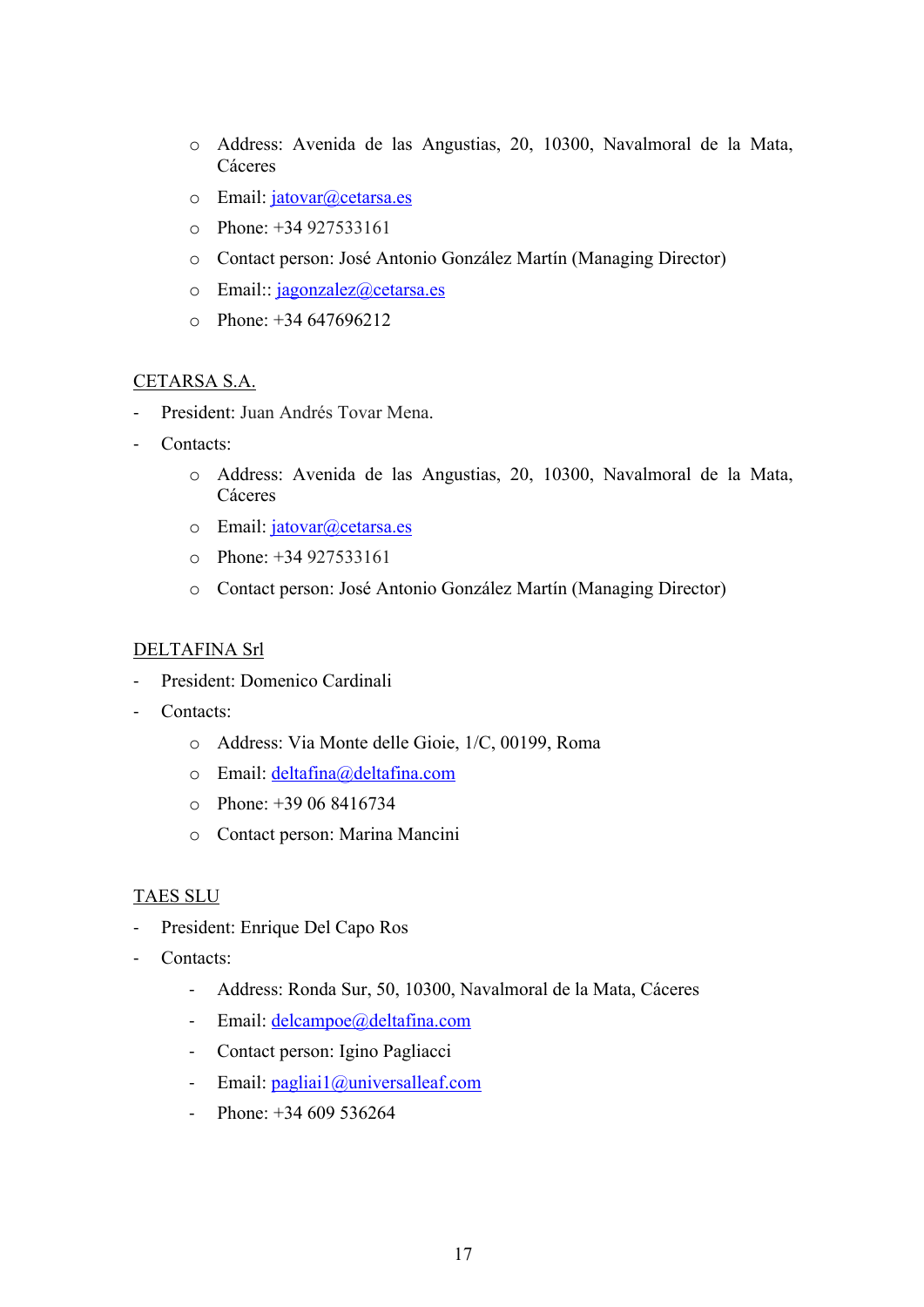## **2.b – Spanish leaf tobacco market**

## **1) Activities of the ELTI national Members**

The Spanish members of ELTI, along with all other national operators in the raw tobacco sector, established a National Interbranch Organization that controls more than 99% of the grown / processed tobacco:

**OITAB** - *Organización Interprofesional del Tabaco de España* (Interbranch Organization of Spanish Tobacco)

Contacts:

- Address: C / Ramón Franco, 18-3° E, 10300, Navalmoral de la Mata, Cáceres
- Email: rmiranda@oitab.es
- Phone: +34 927 53 43 98
- Contact person: Ricardo Miranda (Director)
- *- Growers members:*
	- Federación Nacional de Cultivadores de Tabaco, FNCT- ASAJA
	- Cooperativas Agro-alimentarias, CA
	- Asociación Provincial de Cultivadores de Tabaco de Granada, APCTG
	- Unión de Pequeños Agricultores y Ganaderos, UPA
	- Asociación Agraria de Jóvenes Agricultores, ASAJA
- *- First processors / merchants members:*
	- Asociación Nacional de Empresas Transformadoras de Tabaco, ANETAB

#### **2) Registration system/requirements, contracts, controls, sanctions**

In Spain all cultivation contracts are nationally registered (agricultural census, volumes and commercial price / quality grades) and single farmer cultivation contracts are allowed. Actually there is no register for growers or first processing companies, only manufactures must be registered.

However, currently, there are no specific controls by Public Authorities or sanctions related to cultivation contracts compliance, only general laws apply.

Extremadura´s government is working to enact regulation in regard to tobacco traceability due to illicit trade, and the Spanish authorities are considering to set up a register for first processors.

However, there are no specific controls by Public Authorities or sanctions related to cultivation contracts compliance, only general laws apply.

In crop 2018 entered into force a Decree from Junta de Extremadura which aim is to establish a verification and control system of raw tobacco leaf circulation, from the place where the curing is carried out to the moment of its delivery to the processing industry, controlling the first transformation phase, in order to comply with the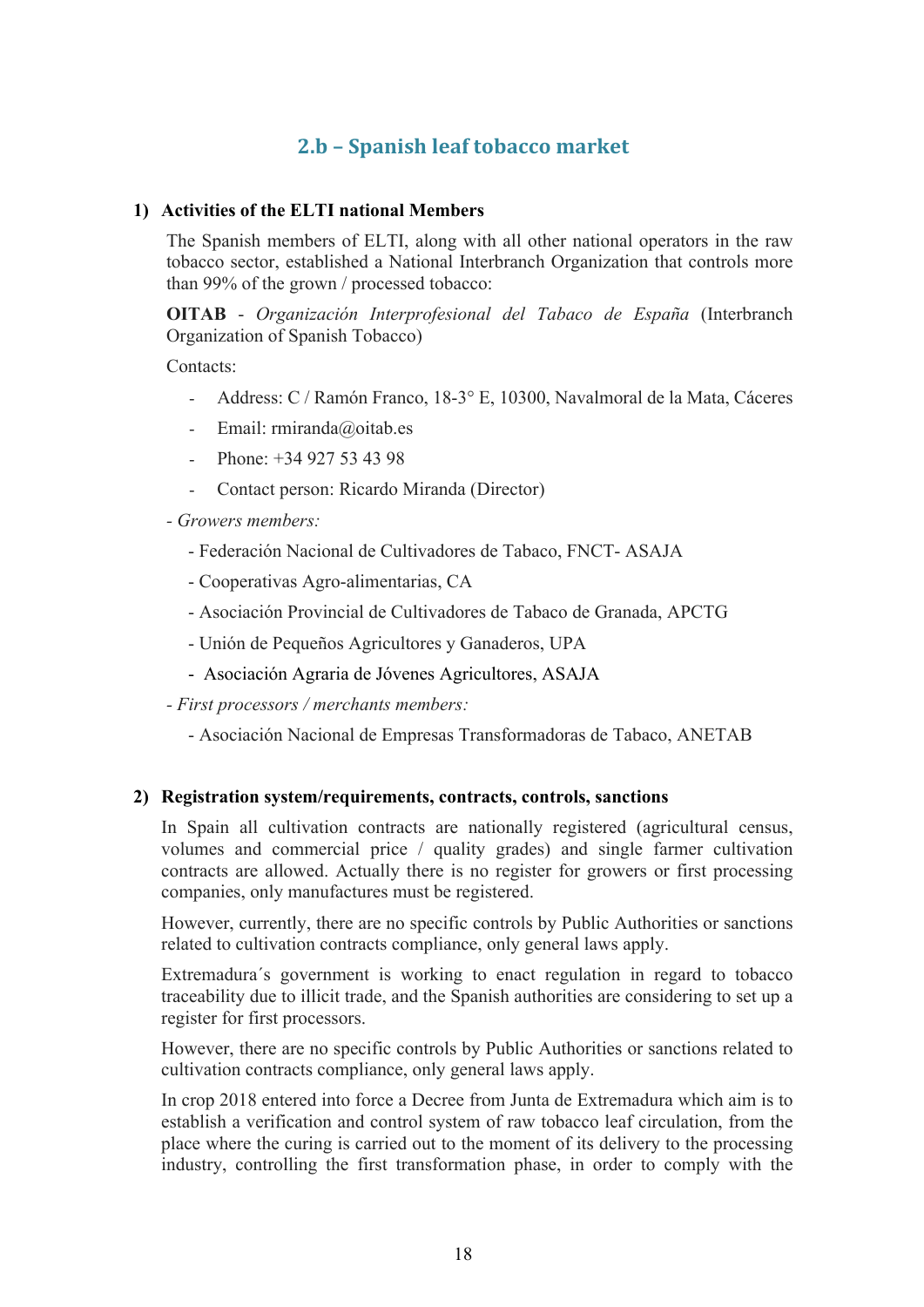obligations that, in terms of contracting, Royal Decree 969/2014 of 2 of November requires.

### **3) Manufacturing**

In Spain there are two cigarettes factories, one is property of Japan Tobacco International (JTI) and the other is commercially supported by British American Tobacco (BAT) and Imperial Tobacco, both of them are located in Tenerife (Canary Islands). The Canaries have a long lasting tobacco tradition, with quite a few small (family business in most cases) cigars factories.

There is also a cigar factory in Cantabria (north of Spain) property of Altadis (subsidiary of Imperial Brands – Imperial Tobacco Group), where they make the Spanish famous "Farias" cigars. In the east, in the province of Valencia, there are three small factories of a very popular handmade cigar in that area (Caliqueños).

## **4) Marketing**

Spain total production last crop (2019) according to OITAB has been 27.793 tons (Flue cured Virginia is the main variety with more than 26.788 tons, but there are also, in smaller quantities, production of Burley 918 tons and Havanna, 87 tons). There are two leaf processing factories in Spain (in fact, the only two in the whole Iberian Peninsula). Both belong to CETARSA and are located in the province of Caceres, in the core of the main tobacco growing area in the west of Spain.

The purchase commitments of the three largest tobacco manufacturing industries continue to be maintained, except for BAT which remains not buying tobacco in the Spanish market.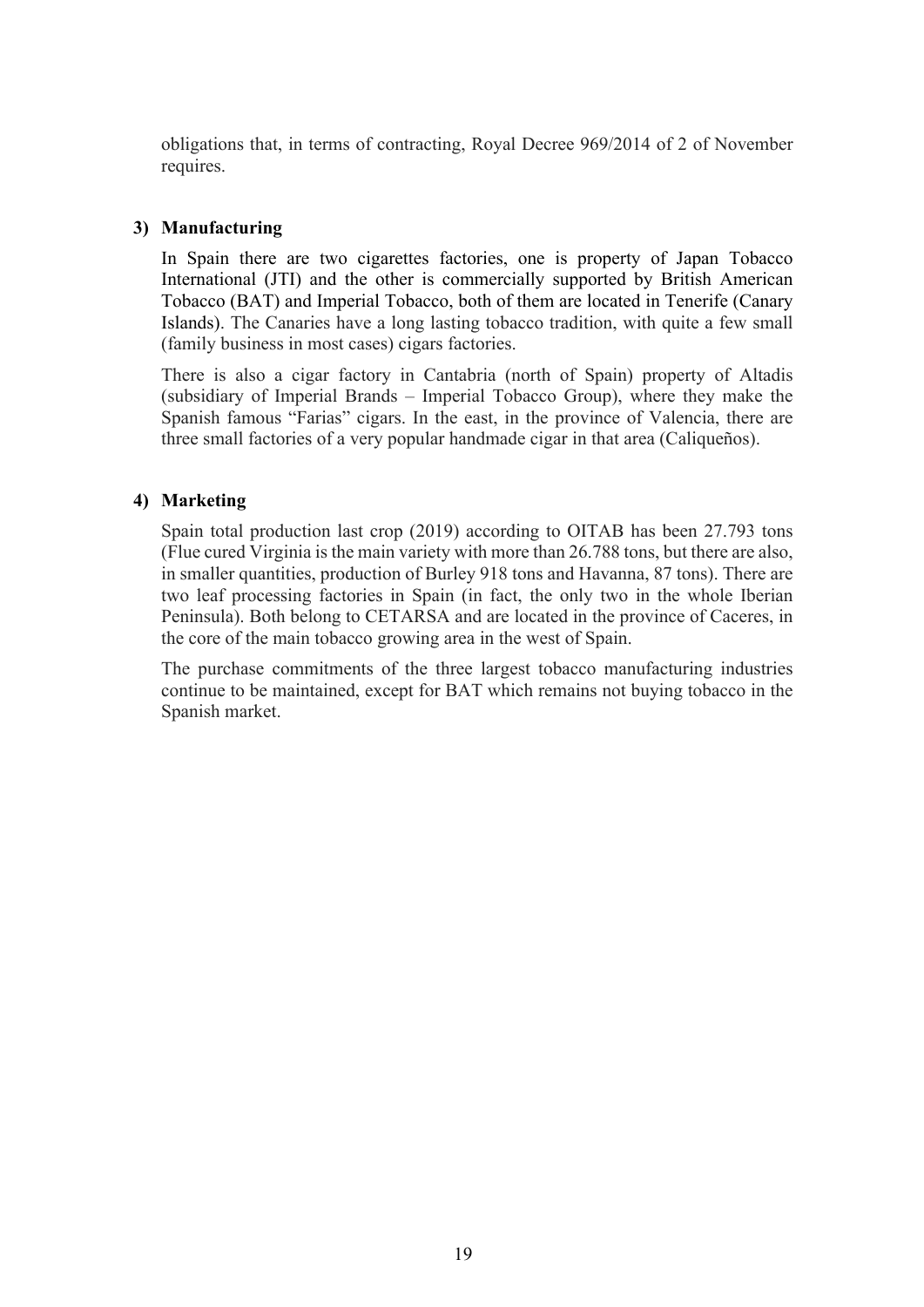## **3 - Poland**

## **3.a – Polish ELTI Members structure and references**

## **ELTI National Members**

## **A) UNITAB Members (growers)**

- *1. PZPT – Polski Związek Plantatorów Tytoniu (Polish Tobacco Growers Association)*
	- 1. OZPT w Kielcach
	- 2. OZPT w Krakowie
	- 3. OZPT w Leżajsku
	- 4. ZPT w Olesnicy
- *2. KZPT – Krajowy Związek Plantatorów Tytoniu (National Tobacco Growers Association)*
	- 1. OZPT w Augustowie
	- 2. OZPT w Biłgoraju
	- 3. OZPT w Lublinie

## **B) FETRATAB Members** *(leaf processors)*

1. ULTP - Universal Leaf Tobacco Poland Sp. z o.o.

#### **Details**

## *PZPT - Polski Związek Plantatorów Tytoniu (Polish Tobacco Growers Association)*

- President: Leszek Kwiatkowski
- Contacts:
	- o Address: Aleja Jana Pawła II 190, 31-982, Kraków
	- $\circ$  Email: pnoworyta.pzpt $(\partial_x w p.p)$
	- o Phone: +48 12 6421736
	- o Contact person: Przemysław Noworyta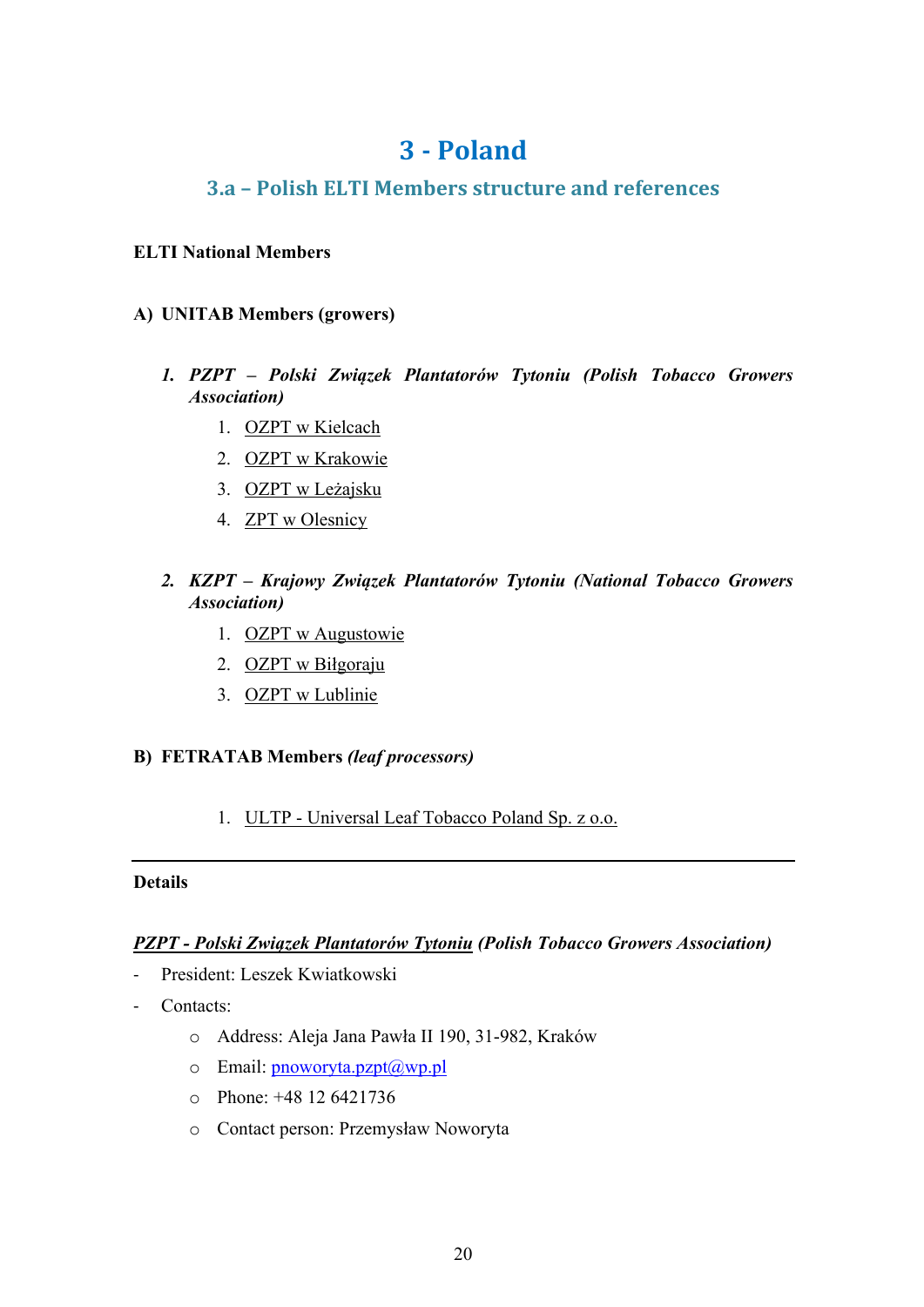## OZPT w Krakowie – Okręgowy Związek Plantatorów Tytoniu w Krakowie (member of PZPT)

- President: Marek Kołodziej
- Contacts:
	- o Address: Os. Kościuszkowskie 5, 31-858, Kraków
	- o Email: ozpt.krakow@wp.pl
	- o Phone: +48 12 648 5043
	- o Contact person: Małgorzata Zielińska

## OZPT w Kielcach – Okręgowy Związek Palntatorow Tytoniu w Kielcach (member of PZPT)

- President: Mrs. Marzena Miernik
- Contacts:
	- o Address: ul. Ceglana 19, 25-322 Kielce
	- o Email: biuro@ozpt-kielce.pl
	- $\degree$  Phone: +48 605 264 205
	- o Contact person: Jerzy Musiał

## OZPT w Leżajsku – Okręgowy Związek Plantatorów Tytoniu w Leżajsku (member of PZPT)

President: Leszek Kwiatkowski

- Contacts<sup>-</sup>
	- o Address: ul. Siedlanka 43 C, 37-300 Leżajsk,
	- $\circ$  Email:  $ozpt(\widehat{a})$  post.pl
	- o Phone: +48 531 500 702
- Contact person: Danuta Winiarska

#### ZPT w Oleśnicy - Związek Plantatorów Tytoniu w Oleśnicy (member of PZPT)

- President: Andrzej Czechowski
- Contacts:
	- o Address: ul. Południowa 1/6, 56-400 Olesnica
	- $\circ$  Email: zptolesnica@o2.p
	- o Phone: +48 509 324 793
	- Contact person: Jacek Kłak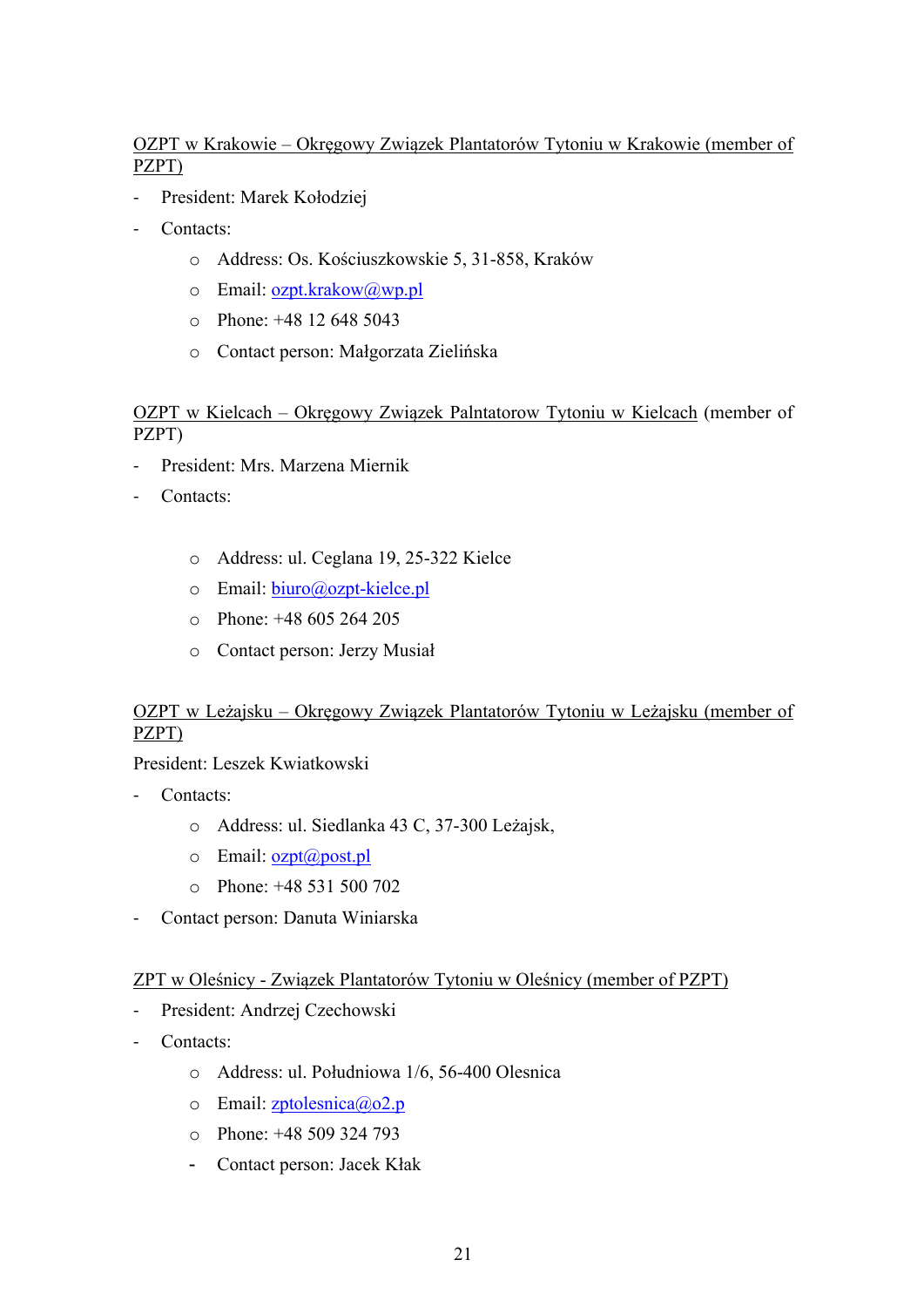## *KZPT – Krajowy Związek Plantatorów Tytoniu (National Tobacco Growers Association)*

From 2020, KZPT temporarily / indefinitely suspended its activities

## **ULTP – Universal Leaf Tobacco Poland Sp. z o.o.**

President: Wojciech Krawczyk

- Contacts:
	- o Address: Ul. Przemysłowa 20, 28-300 Jędrzejów
	- o Email: sekretariat@universalleaf.pl
	- o Phone: +48 41 380 1111
	- o Contact person: Beata Chudzik
- Other info: ULTP is a registered leaf processor/merchant, the Polish branch of the Universal Leaf Tobacco (ULT) Group. ULTP operates in 5 main growing regions of Poland. ULTP has 1 processing plant conveniently located in the central-south of Poland. ULTP is the largest contractor/buyer of green tobacco as well as largest processor in Poland. ULTP provides a service processing for the third party merchants.

Tobacco types:

FCV (shisha and international blends), BLY (high nicotine), DFC (smoked)

#### Processing operations:

vacuum conditioning, tipping and threshing, butted loose leaf, loose leaf, blending, sorting, cleaning, repacking operations, service processing

## **Łukowa Tobacco – Łukowa Tobacco Company Michał Hyz Mieczysław Pękala Spóła Jawna**

President – Mirosław Pękala

- Contact details:

- o Address: Łukowa 608, 23-412 Łukowa
- o Email: biuro@lukowatobacco.pl
- $\degree$  Phone: +48 692 449 466
- o Contact person: Barbara Hyz
- Other info: Lukowa Tobacco is a registered leaf processor/merchant. Lukowa Tobacco operates in 5 main growing regions of Poland, contracts and buys green leaf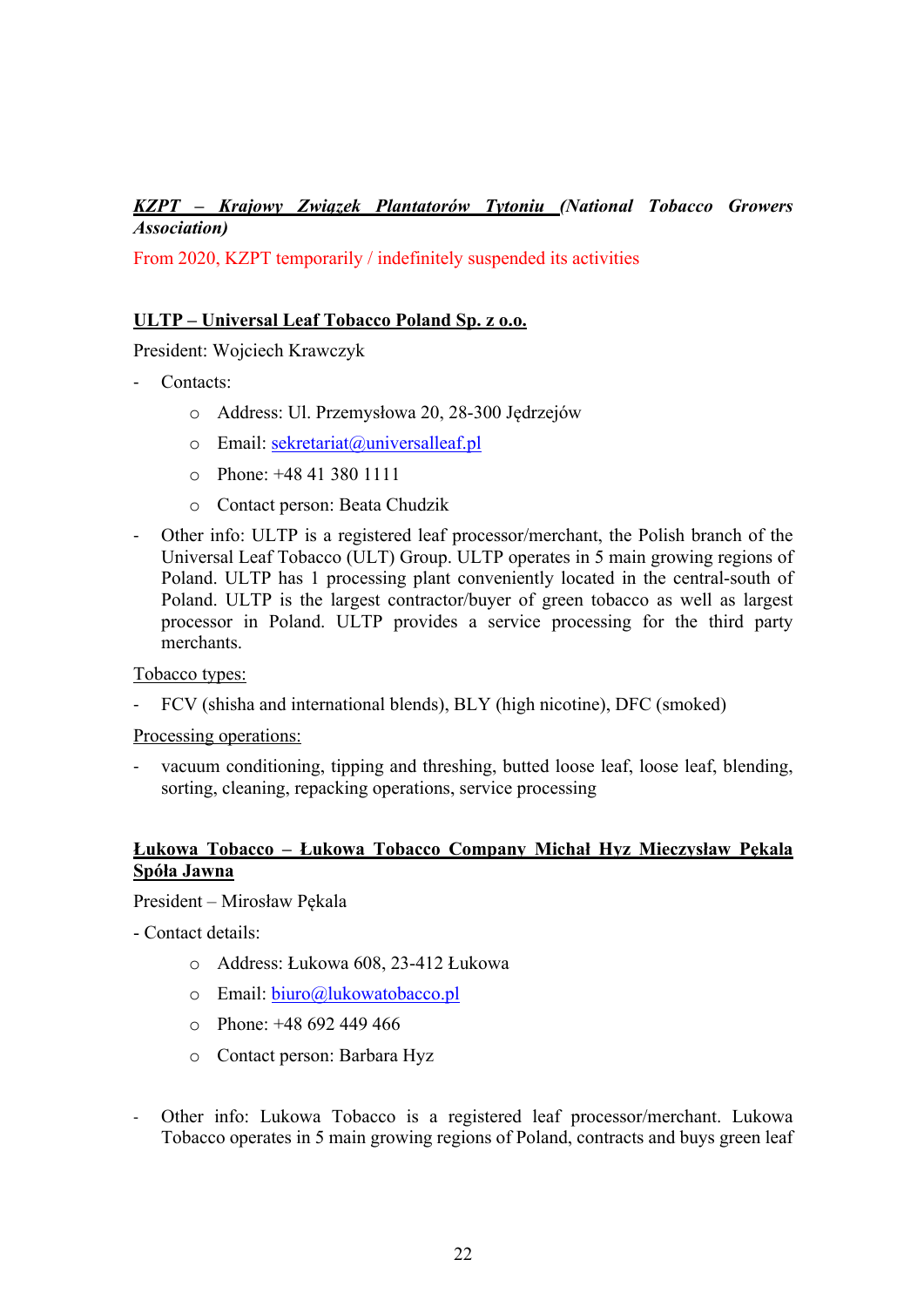from farmers. The processing plant and main office are located in the biggest tobacco growing region – south-east of Poland.

Tobacco types:

- FCV (shisha), BLY (high nicotine), DFC (smoked)

## Processing operations:

vacuum conditioning, tipping and threshing, loose leaf, sorting, cleaning, repacking operations

## **3.b – Polish leaf tobacco market functioning**

## **1) Activities of the ELTI national Members**

The Polish Members of UNITAB and FETRATAB are in talks with the MoA to establish a national Interbranch Organization in Poland.

## **2) Registration system/requirements, contracts, controls, sanctions**

- a. The tobacco market in Poland is regulated by 3 main laws:
- Excise Tax Law *(note: the current regulations are foreseen to be amended to extend controls onto farmers in order to tighten controls and further curb illegal market)*
- Tobacco Market Law
- Producer Groups Regulations
	- b. All "tobacco intermediary objects" are obliged to provide customs guarantee and to obtain a national registration from the Customs Office.
	- c. As part of the planned extension of the current Excise Tax Law, all farmers and their contracts as well as their fields are subject to national registration. Any tobacco production, movement or sale outside the registered system is considered illegal and is subject to severe fines.
	- d. Tobacco shipments are subject to customs monitoring (SENT/PUESC).
	- e. Green tobacco is subject to the excise tax regime, but it is exempt from excise tax when it is traded by legally authorized entities.

## **3) Manufacturing**

All 4 main multinational cigarette manufacturers are present in Poland: BAT, ITG, JTI and PMI plus small, local manufacturers. There are 5 leading cigarette manufacturing plants in Poland: ITG  $(2)$ , PMI  $(1 +$  service centers), JTI  $(1)$ , BAT  $(1)$ .

- Total production volume in Poland over 213 billion sticks
- Total (legal) production for the Polish market over 42 billion sticks
- Production in Poland for export over 172 billion sticks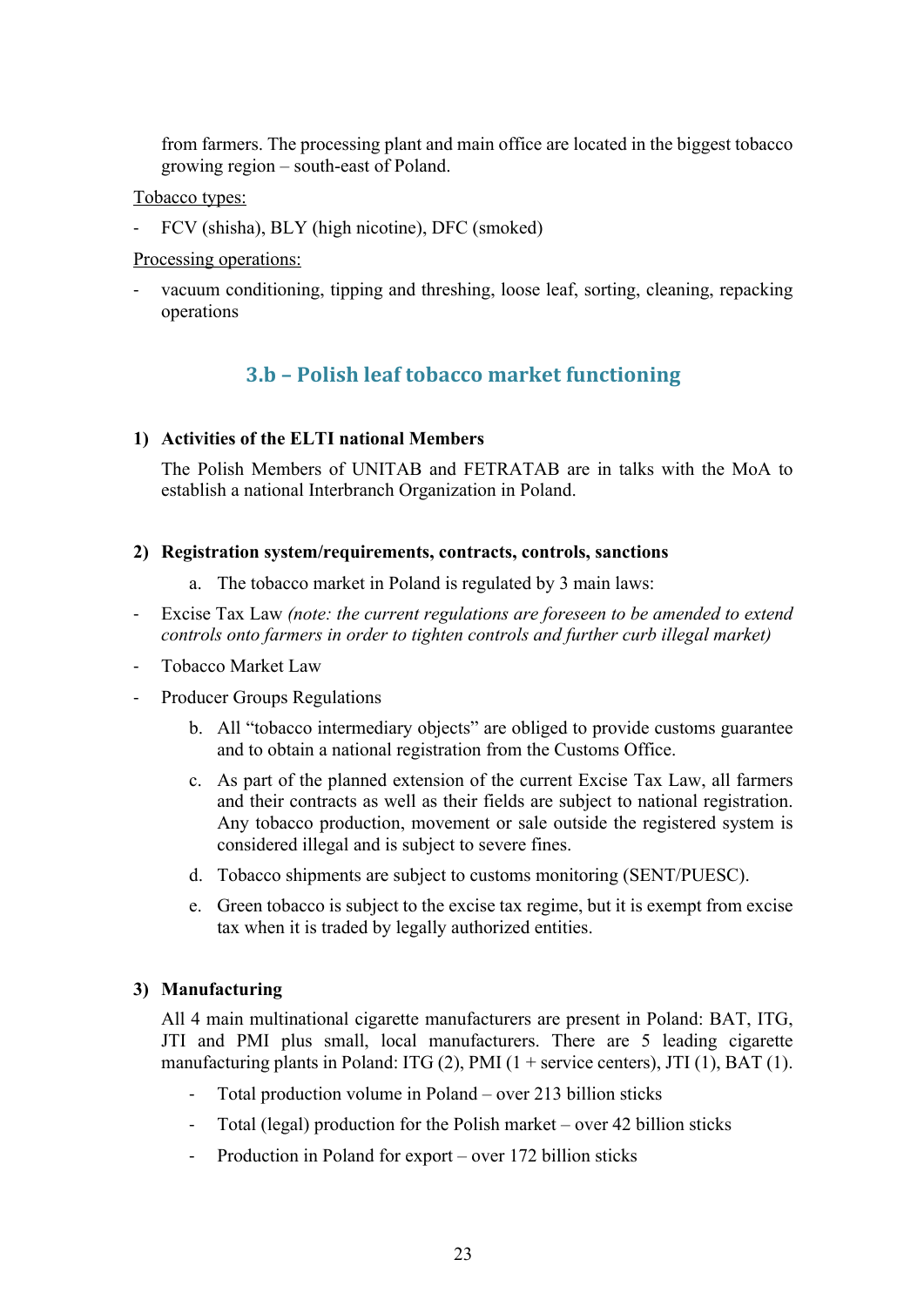*(source: CASE – Centre of Economic and Social Research)*

## **4) Marketing**

Poland is one of the largest tobacco producing countries in Europe with around 6,000 farmers and the total production (oscillating) ca. 24,000 tons green.

The main tobacco types produced in Poland are:

- 1. FCV shisha
- 2. FCV filler/international
- 3. Burley filler/high nicotine
- 4. DFC (smoked)

PM sources tobacco directly from its farmers and process it at ULTP. The other 3 multinational cigarette manufacturers buy processed tobacco from ULTP. ULTP is at the moment the largest tobacco merchant/processor in Poland.

## **5) Other info**

## **FARMERS**

- Estimated total number of Polish farmers ca 6,000
- 4 National grower's associations ( 2 idle)
- 7 Regional tobacco grower's associations ( 2 of the idle)
- 9 Tobacco Producer Groups

## **PROCESSORS/TOBACCO CONTRACTORS**

Since January 2016, the custom regulations impose an obligation onto all "tobacco intermediary objects" to provide customs guarantee and obtain a registration from the Customs Office. 14 companies are listed in the official register of tobacco intermediaries for the season 2021

#### **REGULATORY / CONTROL ORGANISATIONS**

- Ministry of Agriculture
- Agency for the Restructuring and Modernisation of Agriculture
- Parliamentary Commission
- Ministry of Finance Custom Office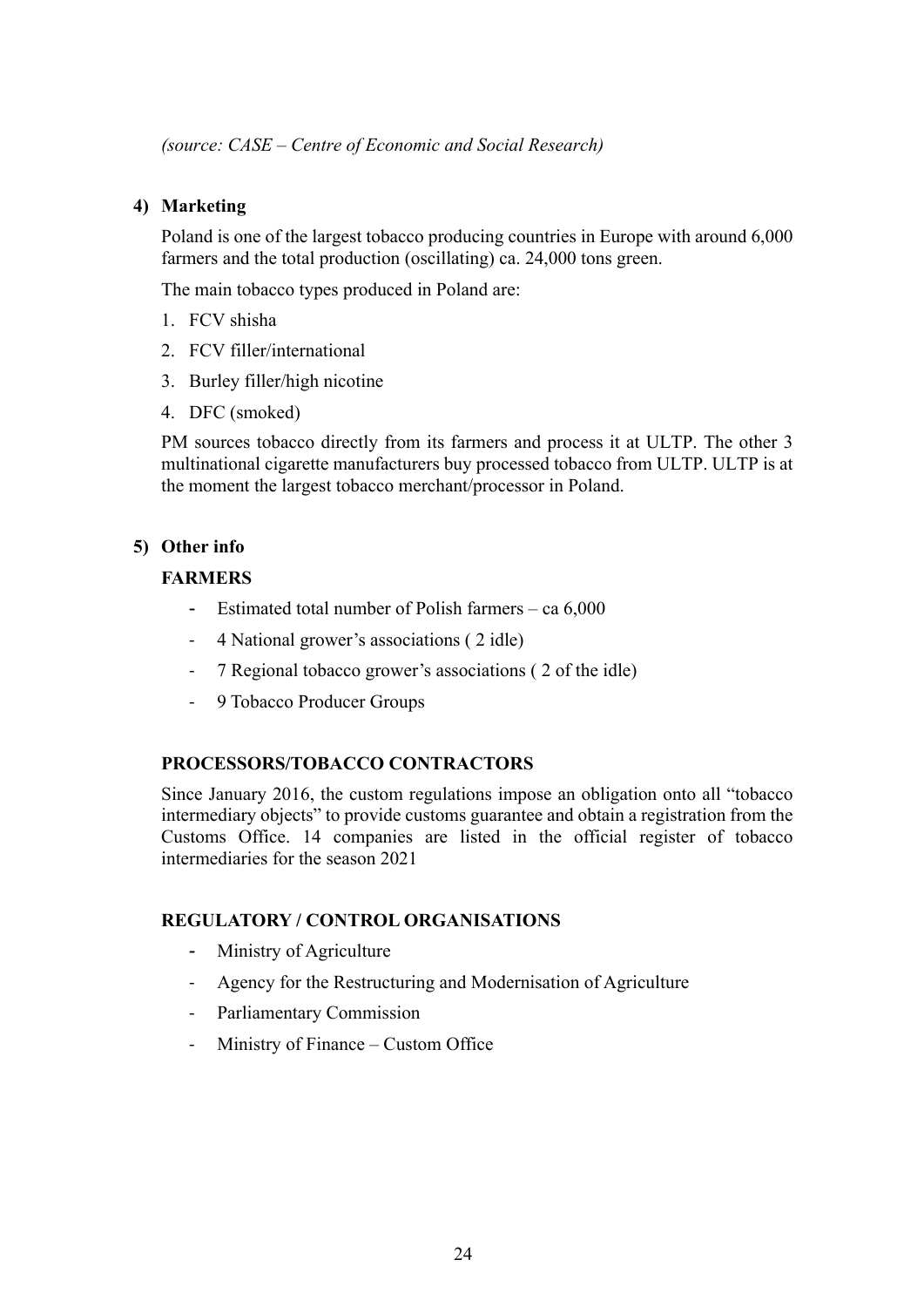## **4 – Greece**

## **4.a – Greek ELTI Members structure and references**

## **ELTI National Members**

- **A) UNITAB Members (growers)**
	- *1. K.K.S.E.K.E. – Central Branch Cooperative Union of Tobacco of Greece "KAPNIKI"*
- **B) FETRATAB Members (leaf processors)**
	- *1. HATPI – Hellenic Association of Tobacco Processing Industries and Tobacco Dealers*
		- 1. KAVEX N. GLEOUDIS A.E.
		- 2. MISSIRIAN Α.Β.Ε.E.
		- 3. NAXIADIS, ZAFIRIS TOBACCO IN LEAVES Α.Ε.
		- 4. S.E.K.E. Α.Ε.

## **Details**

## *K.K.S.E.K.E. – Central Branch Cooperative Union of Tobacco of Greece "KAPNIKI"*

- President: Theodoros Iordanidis
- Contacts:
	- o Address: Sofokleous 2, Stavroupoli, 56430 Dimos Pavlou Mela, Thessaloniki
	- o Email: kapniki@otenet.gr
	- $\degree$  Phone: +30 2310 601817
	- o Contact person: Ms. Sofia Oikonomou Tel. +30 2394020371
- Other info: KAPNIKI is a second degree cooperative grouping the following 20 local tobacco growers' cooperatives:
	- 1. Tobacco Growers Cooperative of Thrace, Komotini
	- 2. Tobacco Growers Producer Group of E.A.S. Xanthis, Xanthi
	- 3. Agricultural Tobacco Cooperative of Drama Kavala Paggaio, Kavala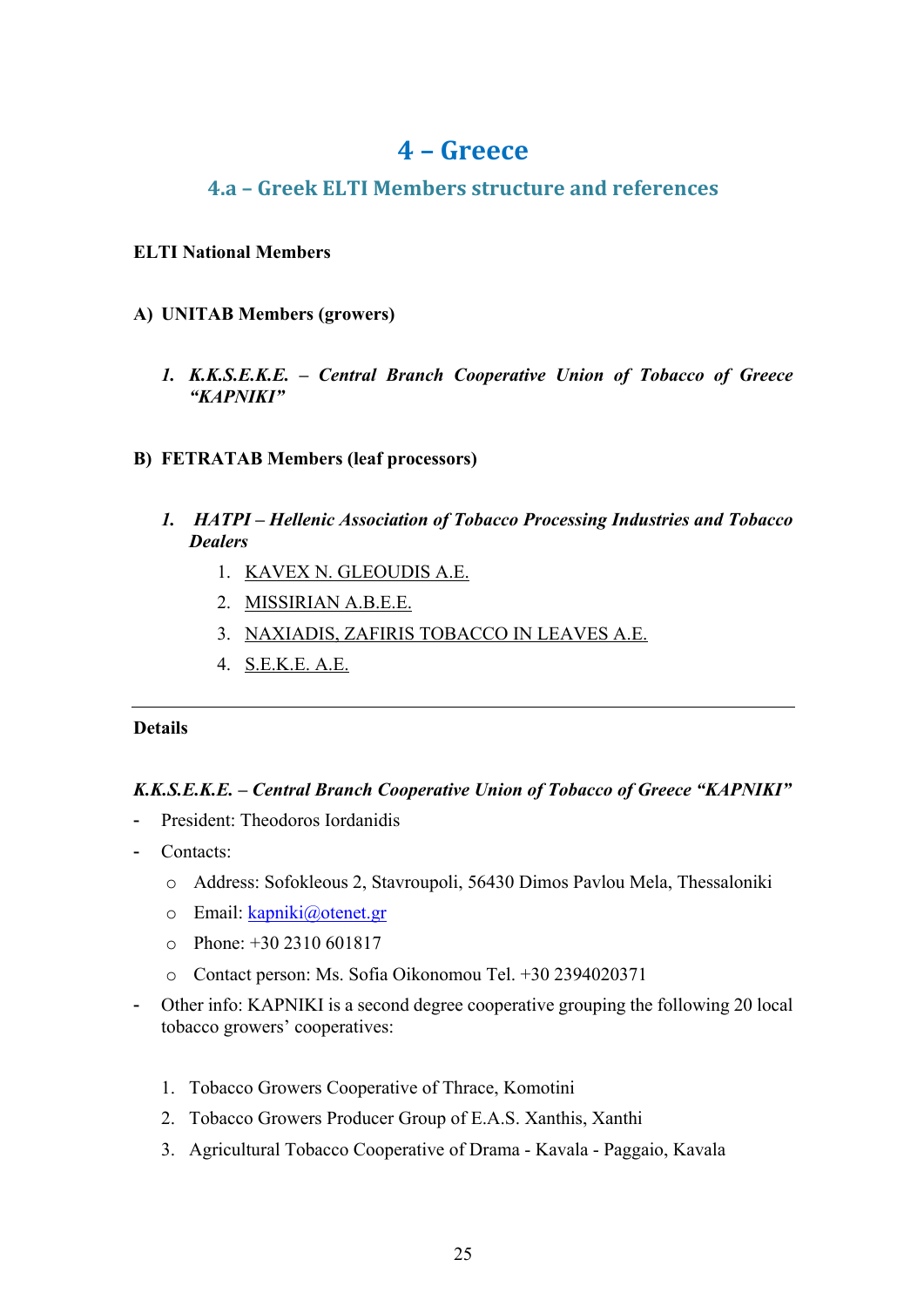- 4. Agricultural Tobacco Cooperative of Serres "Emmanouil Pappas", Serres
- 5. Tobacco Cooperative "Visaltis", Nigrita
- 6. Agricultural Cooperative of Lagada, Lagada
- 7. Agricultural Tobacco Cooperative "Dimitra", Kilkis
- 8. Agricultural Tobacco Cooperative of Pieria, Katerini
- 9. Agricultural Cooperative Samsous Tobacco Growers Union, Katerini
- 10. Agricultural Tobacco Cooperative of Lofos and Milia, Lofos Pierias
- 11. Agricultural Cooperative for the Production of Quality Tobacco, Fruits, Vegetables, Gardening, Livestock and Innovative Cultivations of Vrontou, Vrontou Pierias
- 12. Agricultural Cooperative for the Production of Quality Tobacco, Fruits, Vegetables, Gardening, Livestock and Innovative Cultivations of Olympos, Kontariotisa Pierias
- 13. Agricultural Tobacco Cooperative of Mountaineous Pieria, Moschopotamos Pierias
- 14. "NEOKOPAK" of Kolyndros, Kolydros Pierias
- 15. Agricultural Cooperative of Karitsa, Karitsa Pierias
- 16. Agricultural Tobacco Cooperative of Kozani, Grevena and Florina, Kozani
- 17. Tobacco Cooperative of Voio and Kastoria, Neapoli Kozanis
- 18. Agricultural Tobacco Cooperative of the Elasona region, Elasona
- 19. Agricultural Cooperative of Karditsa, Karditsa
- 20. Agricultural Cooperative of Trikala, Trikala

#### *HATPI – Hellenic Association of Tobacco Processing Industries*

- President: Nikos Allamanis
- Secretary General: Nikos Tzoumas
- Contacts:
	- o Address: Leof. Georgikis Scholis 27, POB 4310, 57001 Thessaloniki
	- o Email: psymeek@it-is.gr
	- o Phone: +30 2310 472724
	- $\circ$  Contact persons:
		- Mr. Nikos Allamanis, +30 2310 472008
		- Mr. Nikos Tzoumas, +30 2510 391341

## **P.D.O.A.K. – Panellinia Diepaggelmatiki Organosi Akatergastou Kapnou** (Hellenic Raw Tobacco Interbranch Organization)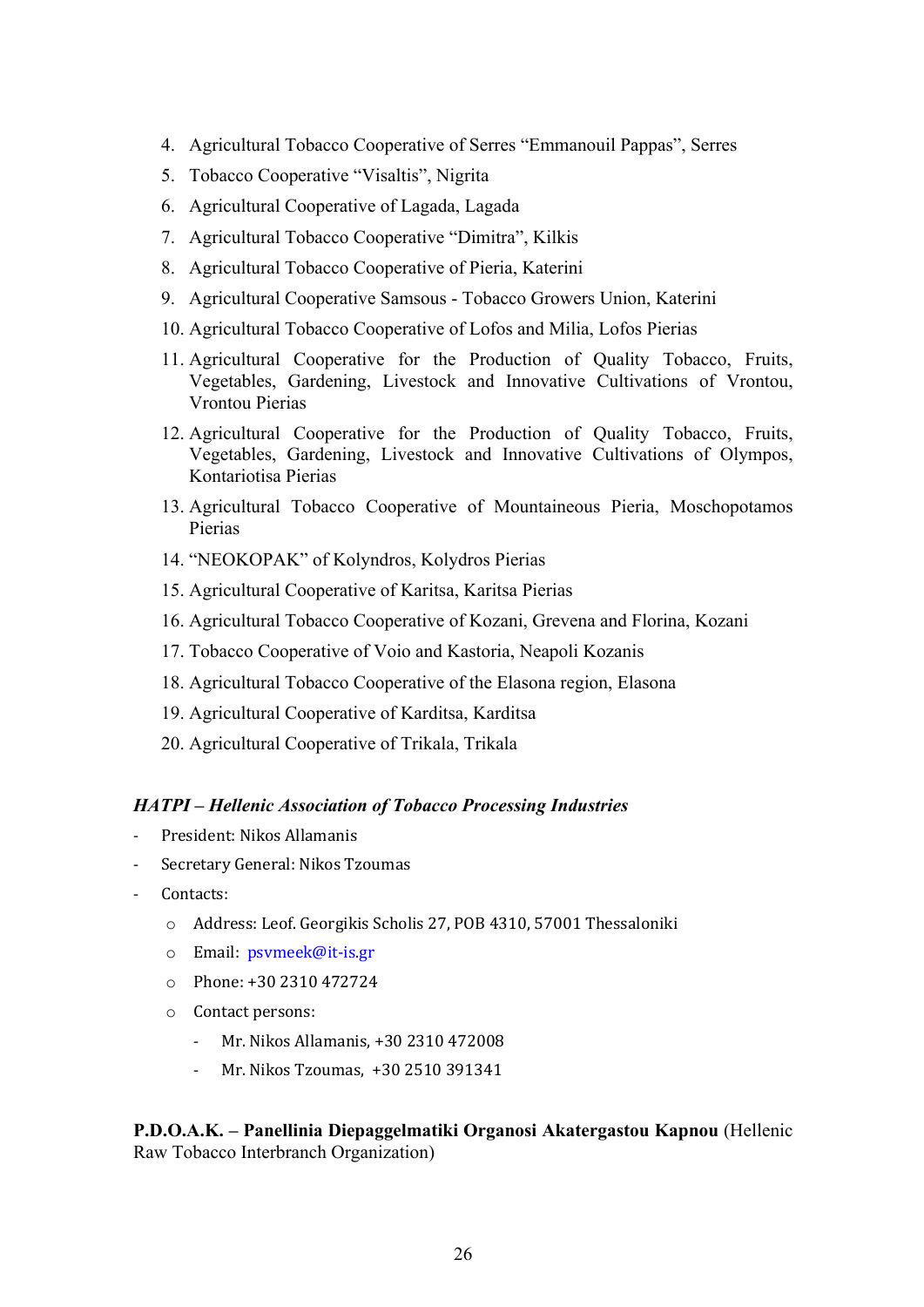- President: Nikos Tzoumas
- Secretary: Vasilis Meleneklis
- Contacts:
	- o Address: Sofokleous 2, Stavroupoli, 56430 Dimos Pavlou Mela, Thessaloniki
	- $\circ$  Email:  $pdoak@it-is.gr$
	- o Phone: +30 2310 601817
	- o Contact persons:
		- Mr. Nikos Tzoumas, +30 2510 391341
		- Mr. Vasilis Meleneklis, +30 6944 592356

## **Other info:**

- Founded on 12 January 2013, Statutes in compliance of Reg. (EU) n. 1308/2013, articles 158 and 159 (b), Legal basis for national recognition: Law 4015/2011, Art. 8 (FEK A 210/21.09.2011); Reg. (EU) 1234/2007, 709/2008
- Official recognition by the Ministry of Agricultural Development and Food: Decree no. 1490/38140/FEK B 567/8.4.2015.
- Members of the P.D.O.A.K. Interbranch Organisation are currently 20 growers cooperatives and 5 processing companies plus HATPI.

## **4.b – Greek leaf tobacco market functioning**

#### **1) Activities of the ELTI national Members - Market Organisation**

Following the abolition of the E.U. Common Market Organisation (CMO) for Raw Tobacco in 2009, the raw tobacco market was totally unregulated – however, producers' groups and processors continued to a large extent to apply the contract system as applied under the CMO.

With the creation of the new national Interbranch Organisation, PDOAK, early in 2013 to which adhered the vast majority of Tobacco Producers' Groups (Cooperatives) and all first processing companies active in the country, including HATPI (the Greek member of Fetratab-ELTI), an interbranch agreement was reached in May 2013 and presented to the authorities. Following this, a Ministerial Decree was issued in February 2014 (238/19130 FEK B' 380) on "*the details for the conclusion of tobacco future sale contracts*" in which all the basic elements of the intra-professional agreement were included.

According to this Decree tobacco is to be cultivated only under a contract between an individual grower or a growers' cooperative and a first processor. Specific rules were laid down on the minimum contents of the contracts and the deadlines for their registration with the authorities, as well as on the procedures for the delivery,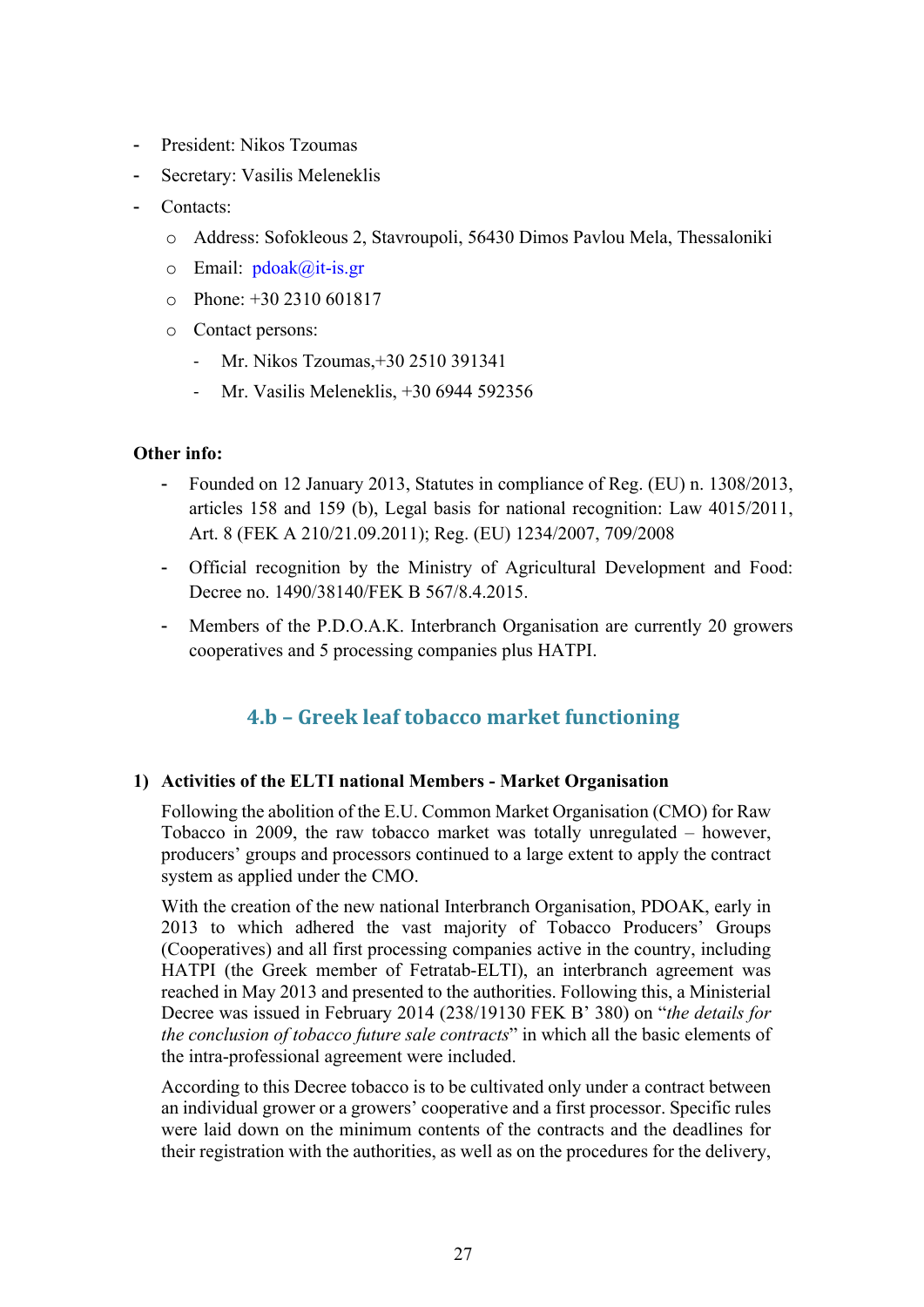the reception and the payment of the product and the obligations of the two parties signing the contract. A basic principle of the contract system, as applied in the country, is that the individual grower belonging to a producers' group is free to choose the first processor to whom he wishes to deliver his tobacco, under the conditions set in the contract negotiated by his Group. Thus, a cooperative would usually sign contracts with more than one processing company.

## **2) Registration system/requirements, contracts, controls, sanctions**

All agricultural cooperatives are obliged under Law 4015/2011 (FEK A 210 / 21.09.2011) to register in the "**National Registry of Agricultural Cooperative Organisations and Inter-Professional Organisations**" as specified by the Ministerial Decree 1004/135291 of 27.10.2014.

First processing companies are obliged to register in the "**Unified Registry of Merchants of Agricultural Products, of Provisions and of Inputs**" set up by Law 3955/2011.

Tobacco contracts are registered with the Agricultural Subsidies Payment Agency (O.P.E.K.E.P.E).

There are no controls by state authorities during the process of tobacco deliveries from growers to processors. State authorities could be asked to arbitrate should there be a disagreement between the two parties on the delivery parameters, but in practice this never took place since the Ministerial Decree for the conclusion of tobacco contracts was issued, as there were no such applications.

The same Ministerial Decree specifies the sanctions to be imposed on parties that do not respect its provisions or are in breach of the terms of the contracts.

Under Law No. 4410/2016, currently being implemented and aiming at

curtailing tobacco smuggling, first processing industries registered in the "**Central Registry of the Supply Chain of Raw and Manufactured Tobacco**" and obtained a license allowing them to buy, process, transport and deliver raw tobacco within the common market or export to third countries. Registered tobacco processors are under obligation to report movements of tobacco quarterly.

Processing companies are furthermore required to have in place a system of due diligence for their suppliers (except tobacco growers and their cooperatives) and their customers, in order to ascertain that such suppliers or customers are lawfully conducting their business.

The purchase, sale and transportation of raw tobacco remains exempt of the specific excise tax, which is applied to tobacco products only; therefore, processors are under no obligation to establish tax-controlled warehouses or issue guarantees for the transportation of tobacco (EMCS transportation regime).

#### **3) Manufacturing**

There are three major cigarette manufacturing plants in Greece, producing more than 50% of the tobacco products consumed locally. Of these three companies one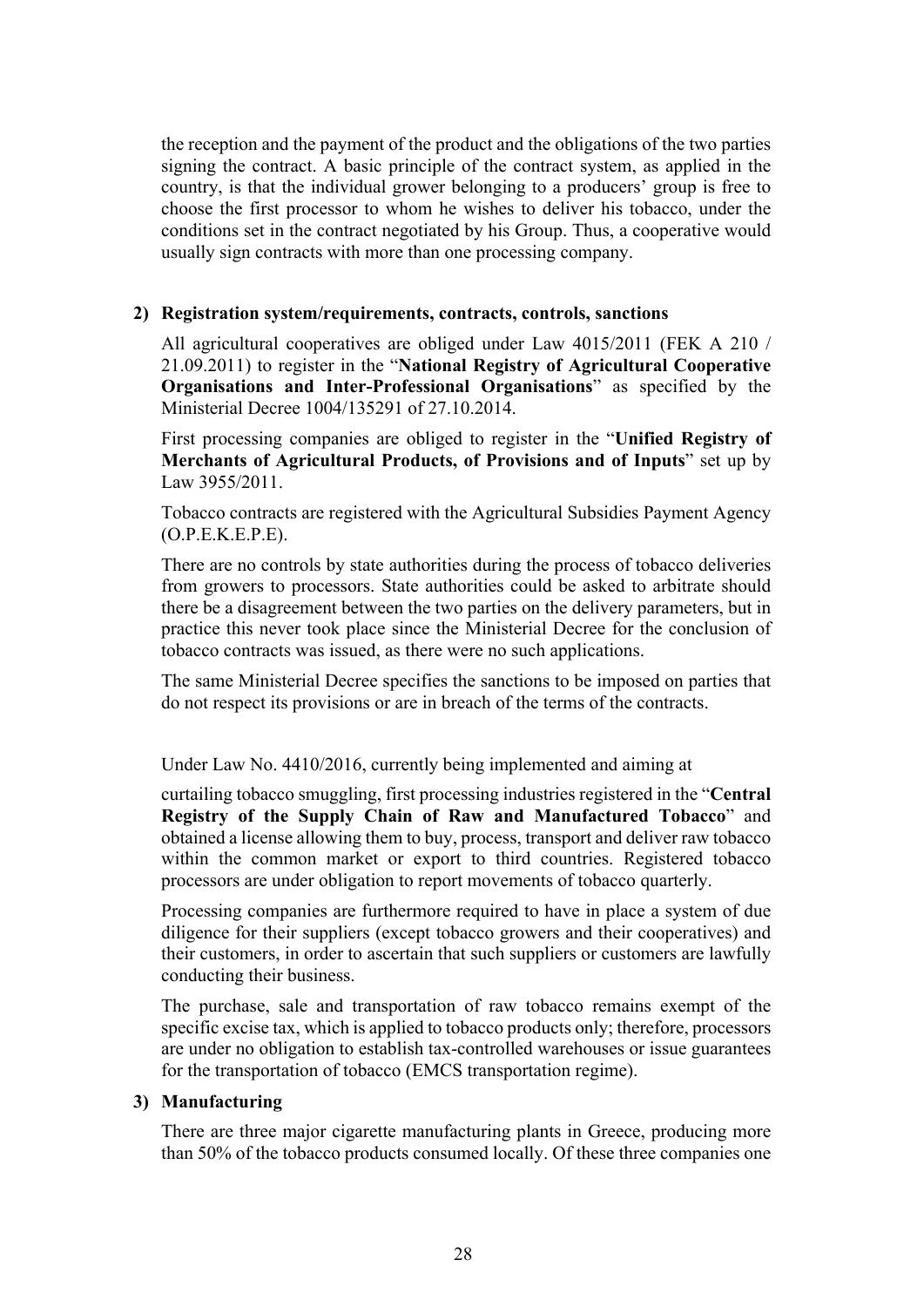(Papastratos) belongs to the multinational manufacturer Philip Morris Int'l, one is a Greek family company (Karelias) and the third is SEKAP, nowadays a subsidiary of JTI. These companies also export tobacco products worth approx. 250 million Euros (average, 2015-2019), whilst tobacco products worth approx. 150 million Euros (average, 2015-2019) are imported into the country, mainly by major multinationals, such as BAT, JTI and Imperial.

## **4) Marketing**

Exports of Greek unmanufactured tobacco had stabilised in the period 2014-2018 at the level of approx. 35,000 tons worth approx. 185 million Euros, with the value of oriental tobaccos covering 80% of the total. Exports in 2019 were, however, significantly lower (24.000 tons, 130 mi.Euros).

Unmanufactured tobacco is also imported into the country for the needs of the manufacturing industry and those of the first processors, as well as for logistics purposes. In the last five years imports were on average 28,000 tons of value approx. 110 million Euros, but also lower in 2019 (23.000 tons, 93 mi.Euros).

Taking into account the above figures for exports and imports of raw and of manufactured tobacco, it is estimated that the trade surplus of Greece in the tobacco sector is on average 175 million Euros, with downward trend.

Finally, it is worth mentioning that Philip Morris Int'l, who had signed, in 2013 and 2016, 3-year term framework agreements with the Greek government for the purchase of oriental tobacco, did not renew this agreement in 2019.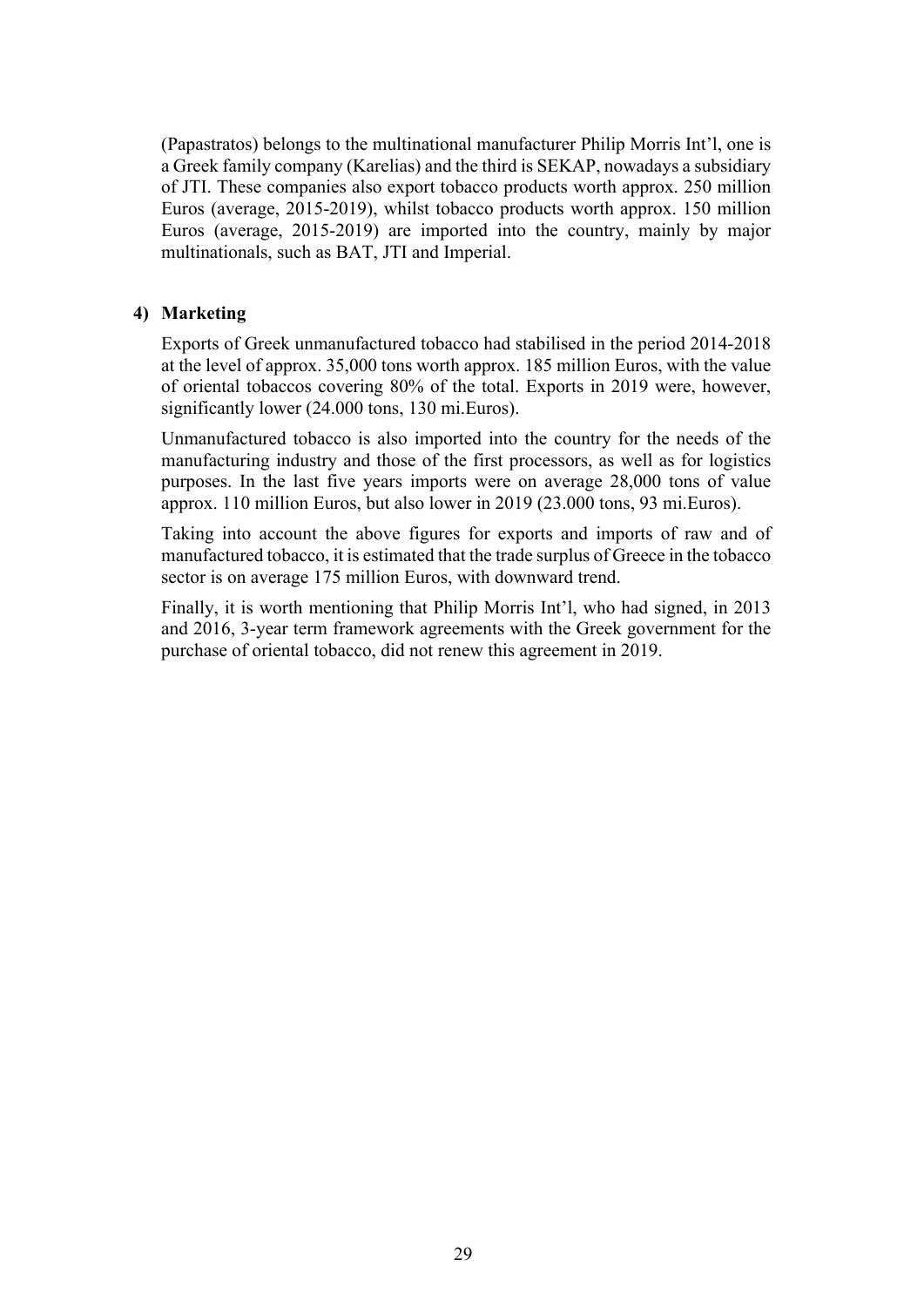# **5 – Bulgaria**

## **5.a – Bulgarian ELTI Members structure and references**

## **ELTI National Members**

## **A) UNITAB Members (growers)**

1. NAT-2010 – National Tobacco Growers Association-2010

## **B) FETRATAB Members (leaf processors)**

- 1. SOCOTAB Bulgaria EOOD
- 2. Alliance One Tobacco Bulgaria EOOD

## **Details**

## NAT-2010 – National Tobacco Growers Association-2010

- President: Tsvetan Filev
- Contacts:
	- o Address: Dragoman str.6, 7000, Ruse, Bulgaria
	- o Email: office@nat2010.bg, website: http://www.nat2010.bg/
	- $\degree$  Phone: +359 894 440190; +359 886 300003
	- o Contact person: Anna Mircheva
- Other info: NAT-2010 is a National Association of POs.

## SOCOTAB BULGARIA EOOD

- General Manager: Ioannis Kalampoukas
- Contacts:
	- o Address: Plovdiv District, 4202 Radinovo, Bulgaria
	- o Email: bg.info@socotab.com
	- o Phone: +359 32 904140
	- o Contact person: Ioannis Kalampoukas

## Alliance One Tobacco Bulgaria EOOD

Managing Director: Stelios Grigoriades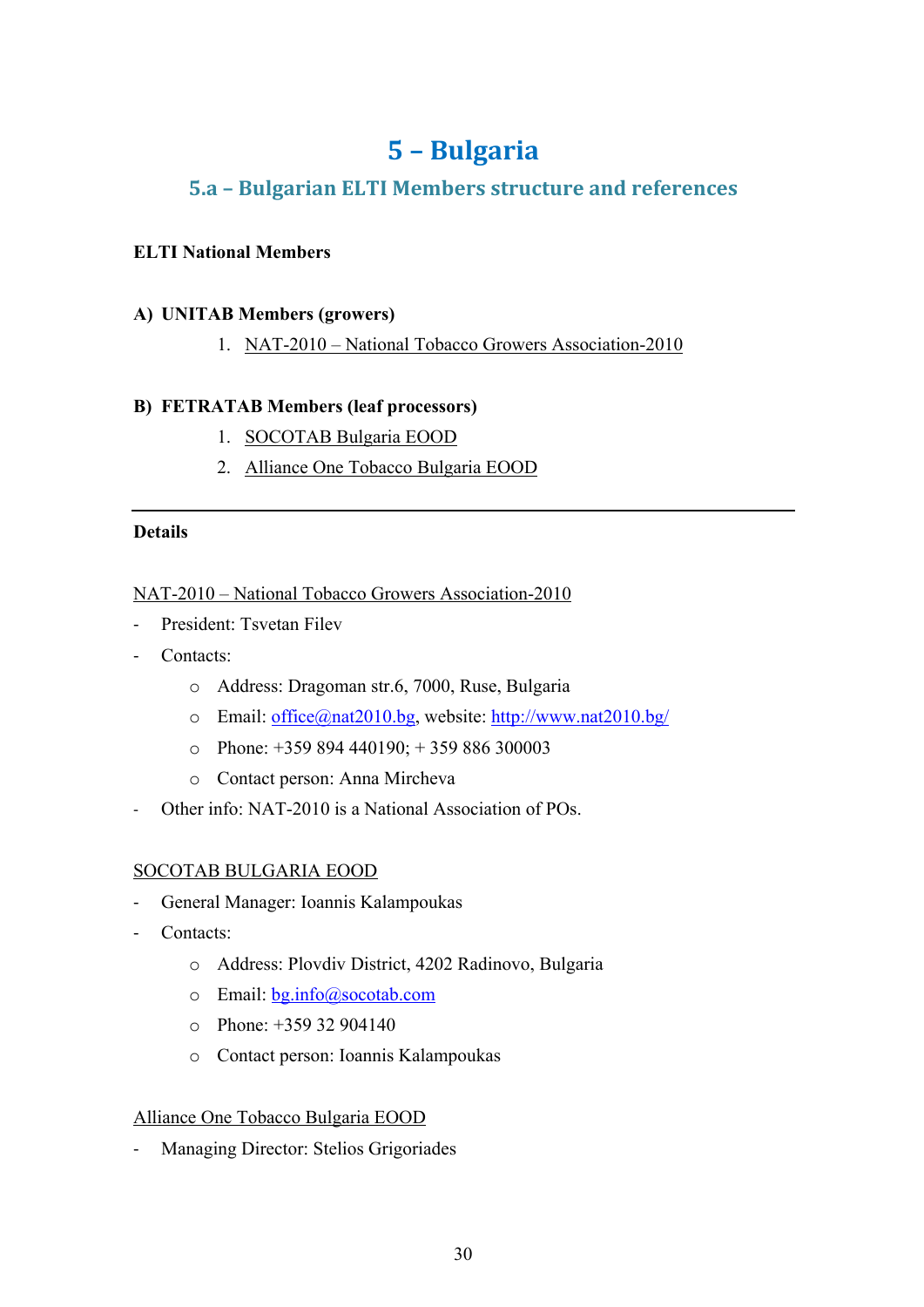### Contacts:

- o Address: Saedinenie 62 Blvd., 6300, Haskovo, Bulgaria
- o Email: SGrigoriades@aointl.com
- $\Omega$  Phone:  $+ 35938661800$
- o Contact person: : Vladislava Slavcheva

## **5.b – Bulgarian leaf tobacco market functioning**

## **1) Activities of the ELTI national Members**

The NAT-2010 is a National PO registered according national law.

NAT- 2010; FETRATAB's Members from Bulgaria (Socotab EOOD and Alliance One Tobacco Bulgaria EOOD) are part of the National Advisory Council on Tobacco. Except ELTI's Members in the Council are included other national and regional represented National POs; first processors; scientific organisation and government entities. The Council is permanent advisory body managed by the Minister of agriculture, food and forestry. The Council considers all issues relevant with tobacco sector, including laws and national subsidies.

#### **2) Registration system/requirements, contracts, controls, sanctions**

Tobacco production is carried by farmers which are registered in the Register of Tobacco growers. The growers have to sign contract with buyers who have got the licence for tobacco buying from Regional Directorate of Tobacco. The first processors have to be licensed by the Government.

The fine for illegally possessing of raw tobacco is from 50 up to 5,000 BGN. Sanctions are provided by the national law on tobacco.

#### **3) Manufacturing**

In Bulgaria there are three cigarette manufacturing companies - Bulgartabac Holding Group, KT International and Slance Stara Zagora Tabac JCS.

Main multinational cigarette manufacturers have only trading companies in Bulgaria.

## **4) Marketing**

Seven firms purchase and processed Bulgarian Tobacco. Two of them are multinational, two are Greek and the rest are Bulgarian.

Only one international processor, Socotab EOOD, as well as locals buy the oriental tobacco and process them in the country. Alliance one have been processing tobacco in Macedonia since 2015, while Greek firms processing tobacco in Greece

The big leaves market is dominated by Parvomay BT.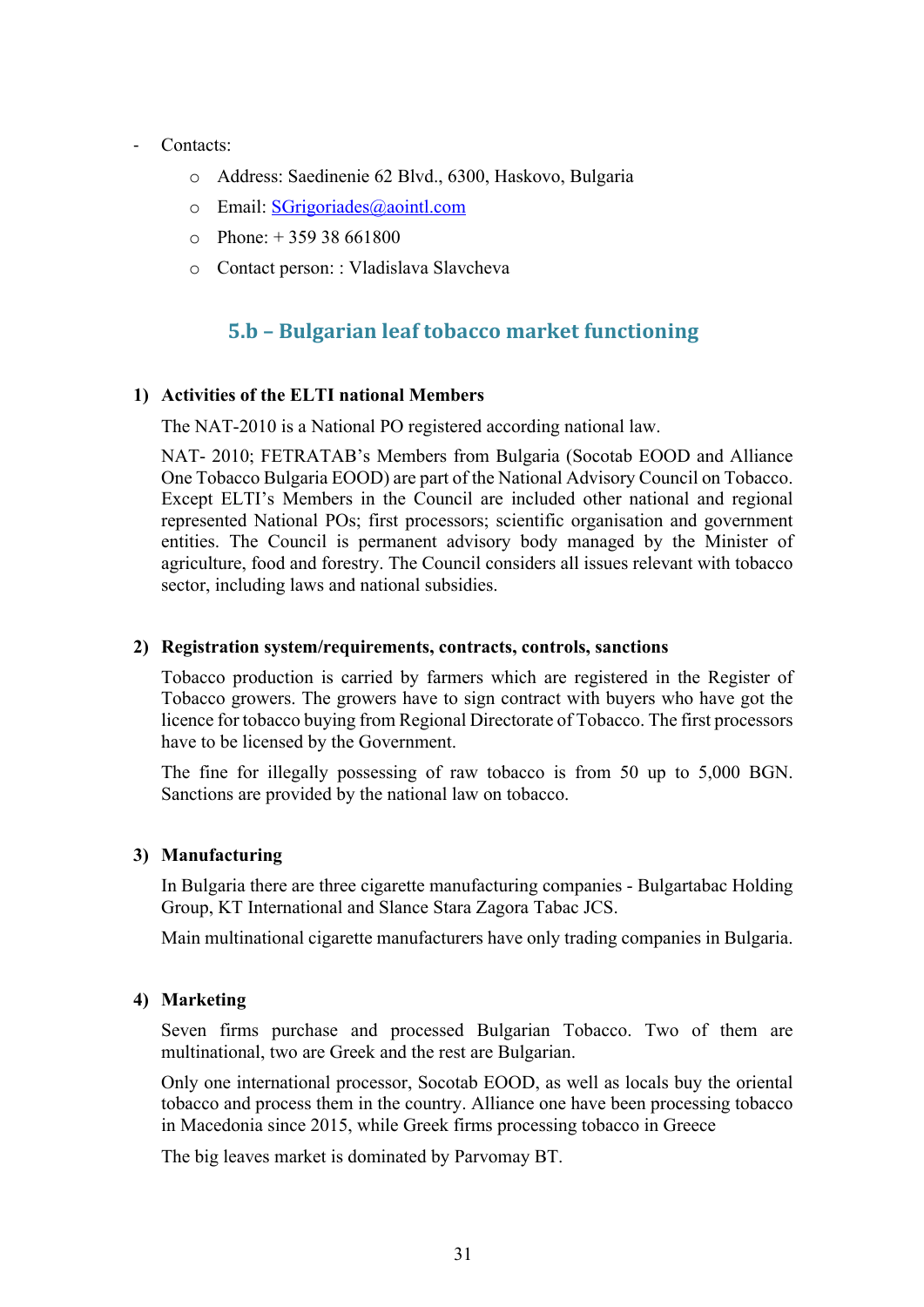The Bulgarian Government or any other National organisation do not have any agreement with any multinational manufacturers.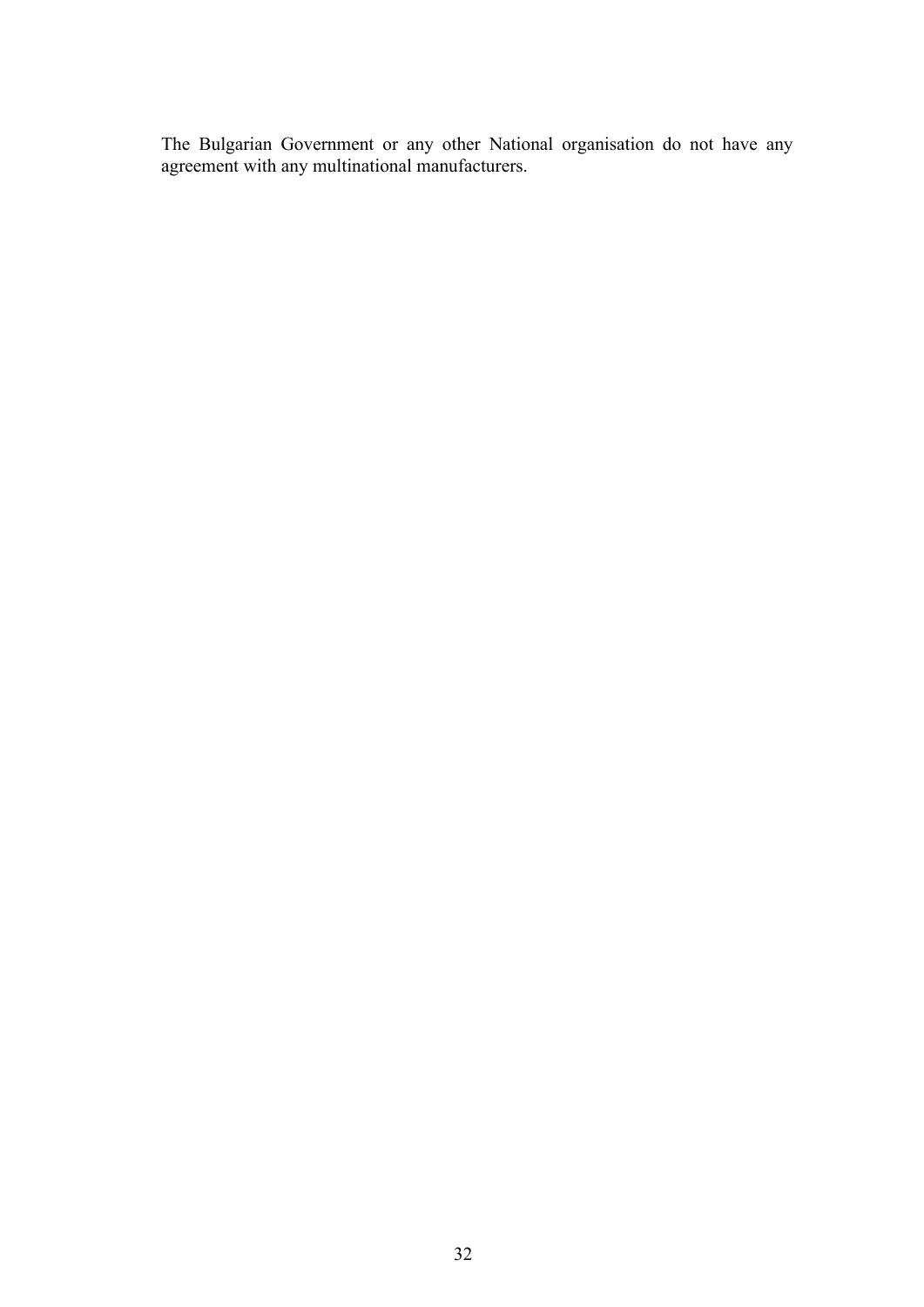## **6 – France**

## **6.a – French ELTI Members structure and references**

## **ELTI National Members**

## **A) UNITAB Members (growers)**

- *1. FNPT – Fédération National des Planteurs de Tabac – FRANCE TABAC*
	- 1. CT2F
	- 2. LA DAUPHINOISE
	- 3. MIDI TABAC
	- 4. PERIGORD TABAC
	- 5. TABAC GARONNE ADOUR

## **B) FETRATAB Members (leaf processors)**

- *1. FRANCE TABAC*
- *2. LTR Industries (second processor)*

## **Details**

## *FNPT – Fédération National des Planteurs de Tabac – FRANCE TABAC*

- President: Rémy LOSSER
- Contacts:
	- o Address: 19 rue Ballu 75009 Paris
	- o Email: f.vedel@france-tabac.com or remy.losser@gmail.com
	- o Phone: +33 1 44 53 48 00, +33 3 88 19 17 60
	- o Contact person: François Vedel, Olivier Riedinger
- Other info: Five regional cooperatives gathered in the national structure France Tabac.

## CT2F

- President: Rémy Losser
- Contacts: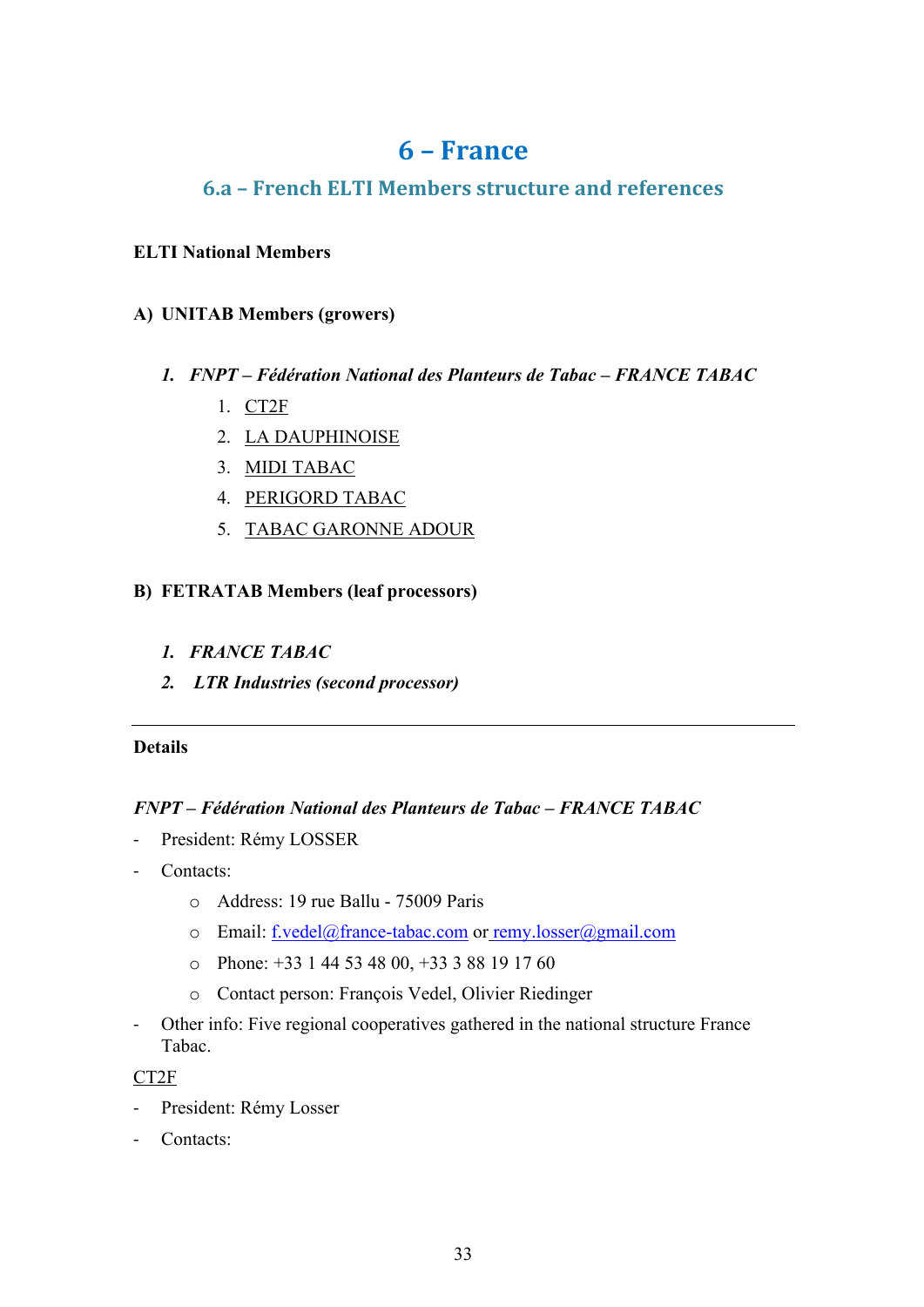- o Address: Maison de l'Agriculture, 2 rue de Rome, 67309, Schiltigheim cedex
- o Email: olivier.riedinger.ct2f.fr

## La DAUPHINOISE

- Manager: Dominique Vial
- Contacts:
	- o Address: ZA les fromentaux, 38270, Beaurepaire
	- $\circ$  Email:  $d.vial@group$ e-dauphinoise.com

## MIDI TABAC

- President: Daniel Gasparini
- Contacts:
	- o Address: 297 rue st Géry, CS40188, 46004, Cahors cedex
	- o Email: p.ruffie@miditabac.fr

## PERIGORD TABAC

- President: Laurent Testut
- Contacts:
	- o Address: 35 Avenue Benoit Frachon, ZI de Boulazac, 24759, Trelissac cedex
	- o Email: perigord.tabac@wanadoo.fr

## TABAC GARONNE ADOUR

- President: Olivier Monget
- Contacts:
	- o Address: 40 Blvd de la République, 40000, Mont de Marsan
	- o Email: nathalie.roubin@tga-so.fr

## *FRANCE TABAC*

- President: Rémy Losser
- Contacts:
	- o Address: Z.I. de Madrazès, 24200 Sarlaat la Caneda
	- o Email: e.tabanou@france-tabac.com
	- $\circ$  Phone: +33 5 53 31 54 00
	- o Contact person: Eric Tabanou (General Manager)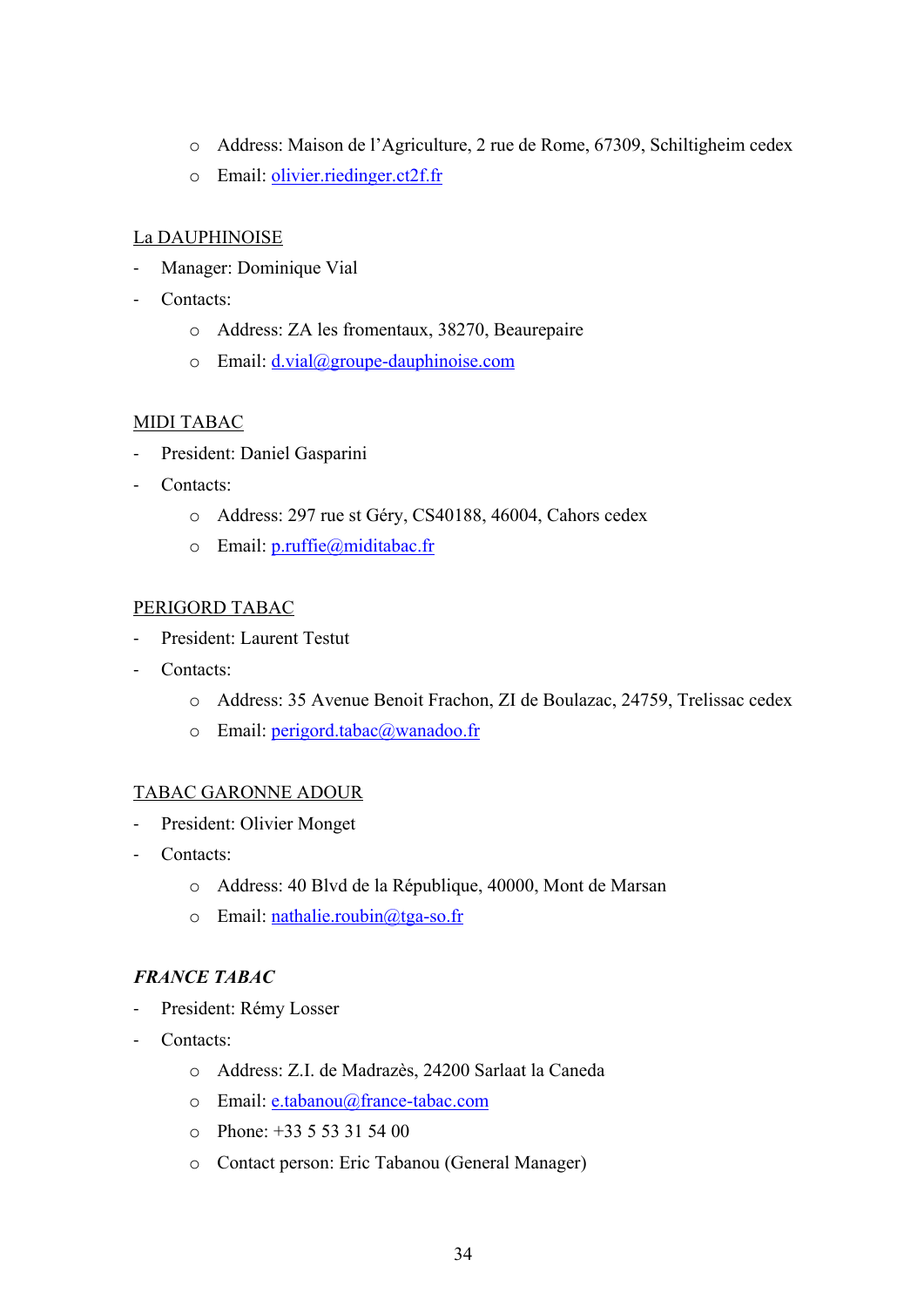*LTR INDUSTRIES* (Second processor/Manufacturer of reconstituted tobacco)

- Director NGP products : Bruno de Veyrac
- Contacts:
	- o Address : Le grand Plessis 72700 Allonnes cedex
	- o Email : bdeveyrac@swmintl.com
	- o Phone : 33 2 43 47 42 00

## **6.b – French leaf tobacco market**

## **1) Activities of the ELTI national Members**

France Tabac is in a particular situation in EU to be both an association of growers producing raw tobaccos and a processor – via its processing plant in Sarlat – which processes and sells process tobacco to its customers. A portion of France Tabac grown tobacco is processed in Germany by the Fetratab Member Alliance One Rotag AG.

Except four individual growers in west of France dealing directly mainly with an Italian customer, all the French tobacco growers are Members of these national associations of growers and processors.

Hence the withdrawal of one of the elder national interbranch which has no real use, all the Members being in the same association.

#### **2) Registration system/requirements, contracts, controls, sanctions**

For the abovementioned reasons, there is, for the moment, no need of regulation on these issues.

#### **3) Manufacturing**

.

The last French manufacture (Imperial in Riom) has closed. So, all the French tobaccos are exported.

## **4) Marketing**

Since in the France territory does not exist any active first processing plant anymore, all green tobacco, including a quota purchased by ELTI members, is processed outside the French territory.

French tobaccos are expensive due to very high production costs (Regulations on Labour force): For these reasons, it is sometimes difficult to attract the "major companies" specially on Flue cured tobaccos and we had to look for unstable but more lucrative niche markets shisha, PRC, organic, etc.).

BURLEY: 100% JTI and Imperial.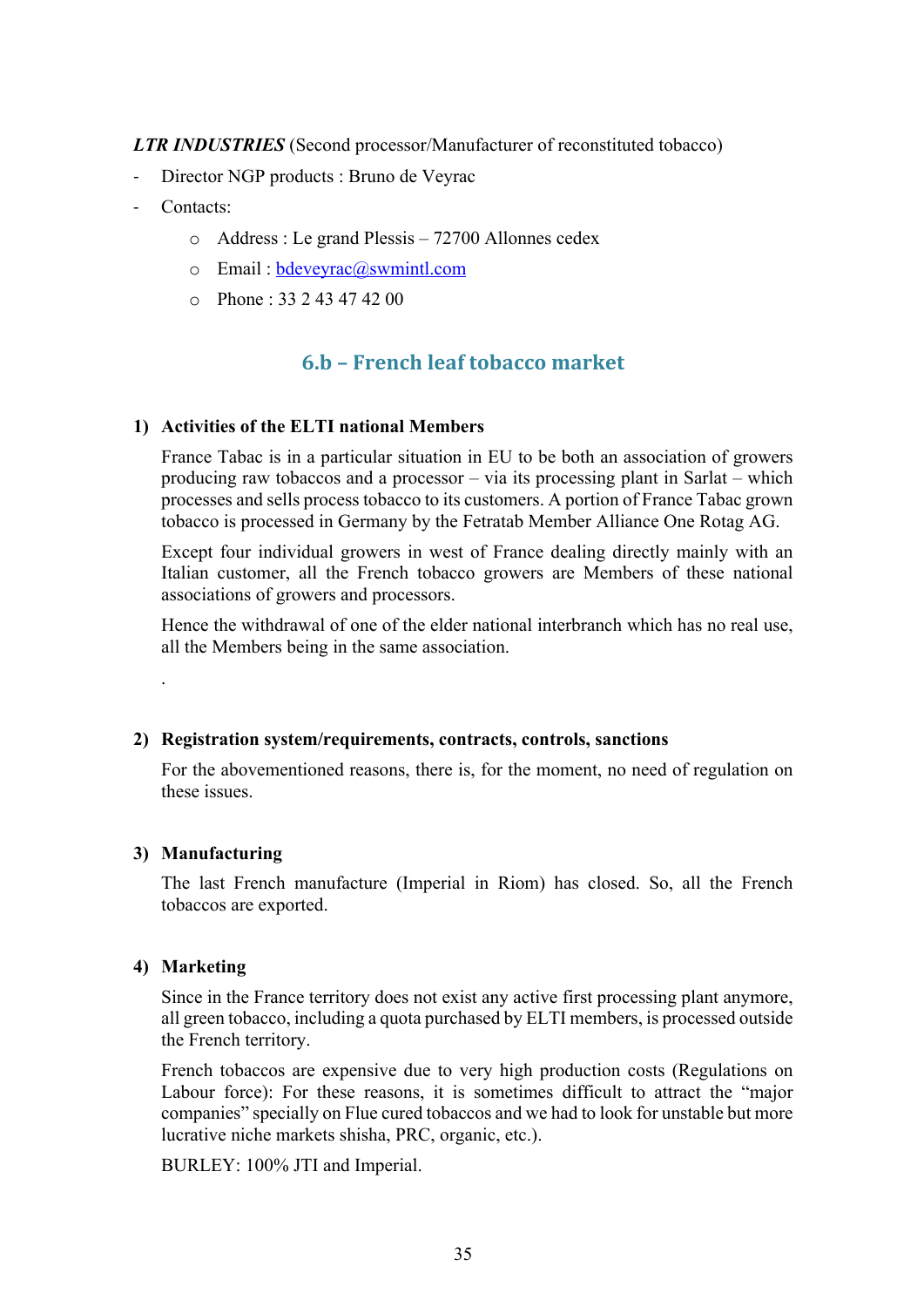FLUE CURED: 80% niche markets and 20% JTI + PMI. BAT is not involved at all on the French market.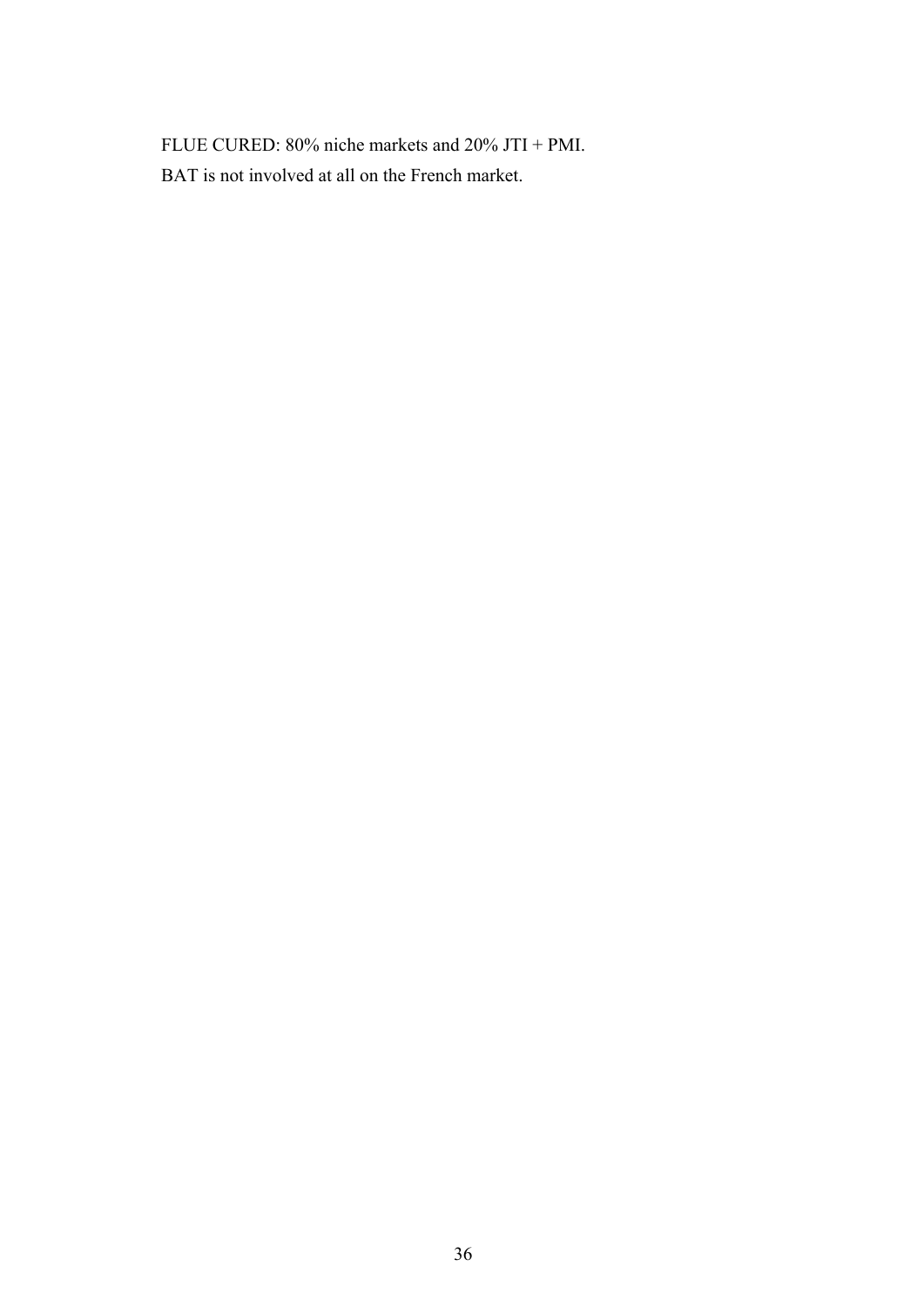## **7 – Hungary**

## **7.a – Hungarian ELTI Members structure and references**

## **ELTI National Members**

## **A) UNITAB Members (growers)**

## *1. MADOSZ – Hungarian Tobacco Growers Association*

1. NYIDOTER KFT - Nyírségi Tobacco Growers' Group Ltd.

## **B) FETRATAB Members (leaf processors)**

## 1. ULT Hungary Pte. Ltd.

## **Details**

## *MADOSZ – Hungarian Tobacco Growers Association*

- President: Bényei Illés
- Contacts:
	- o Address: Kállósemjéni utca 47, 4327, Pócspetri, Hungary
	- o Email: madosz@madosz.hu, Website: www.madosz.hu
	- $\degree$  Phone: +36 42 554 066, fax: +36 42 554067
	- o Contact person: Eisler József
- Other info: The MADOSZ, founded in 1999, is a non-lucrative professional Association, whose Members are 99.5 percent of Hungarian tobacco growers. Most of the producers belong to NYIDOTER Kft., and the small remaining part of the producers belong to DOFER Zrt.

## NYIDOTER KFT - Nyírségi Tobacco Growers' Group Ltd.

Other info: NYIDOTER Kft. is the sole tobacco growers' group in Hungary, incorporating 70% of the Hungarian tobacco farmers. NYIDOTER Kft. is the exclusive supplier of ULT Hungary Pte. Ltd.

## UNIVERSAL LEAF TOBACCO HUNGARY PTE. LTD.

Agronomy director: Tibor Fekete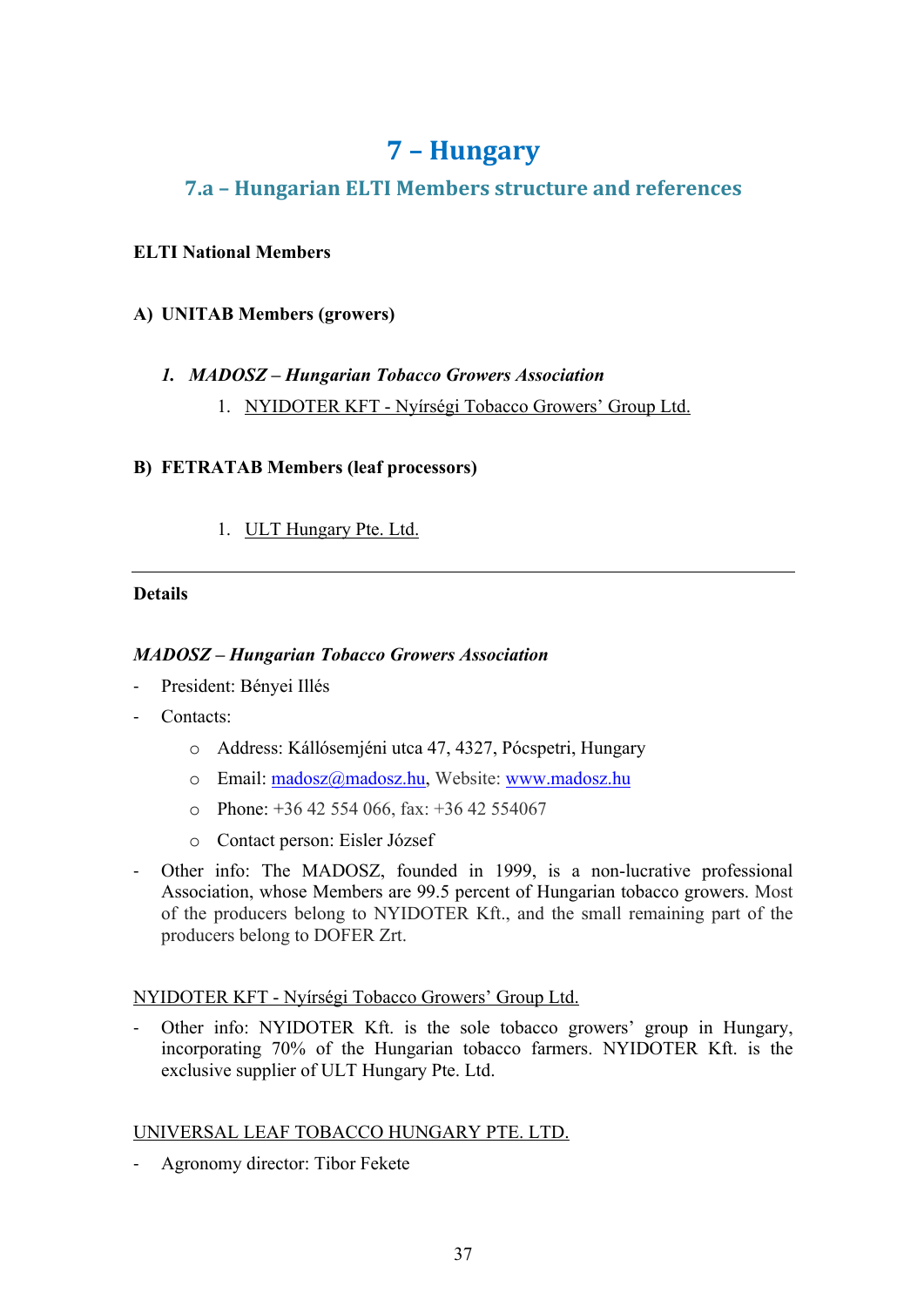- Contacts:
	- o Address: Kinizsi str., 6/A, 4400, Nyíregyháza, Hungary
	- o Email: fekete.tibor@universalleaf.hu
	- $\circ$  Phone: +36 42 501120, +36 30 9684727
	- o Contact person: Tibor Fekete
- Other info: ULT Hungary Pte. Ltd. is a member of FETRATAB and integrates 70% of Hungarian tobacco growing. The exclusive supplier of ULTH is NYIDOTER Kft. tobacco growers' group.

The other market player in Hungary is DOFER Zrt. Which is part of an Hungarian family business that is not member of FETRATAB-ELTI and makes individual contracts with farmers. These farmers do not belong to any tobacco growers' group, but all contracted farmers are members of MADOSZ.

## **7.b – Hungarian leaf tobacco market functioning**

#### **1) Activities of the ELTI national Members**

The Hungarian Interbranch organization is the Tobacco Department of the Hungarian Chamber of Agriculture. This organisation was established in 2013 and incorporates all players of the tobacco sector in Hungary: farmers, first processors, manufacturers and merchants. During the preparation of all legal regulations and laws affecting the tobacco sector the Hungarian government asks for the standpoint of the Hungarian Chamber of Agriculture. The participants of the tobacco sector managed to cooperate successfully and represent their joint interest. As a consequence of this effective work, Hungary managed to maintain the governmental subsidy for the employment used in the tobacco growing sector and so to keep a significant number of jobs on poor areas.

#### **2) Registration system/requirements, contracts, controls, sanctions**

In Hungary all tobacco growers and first processors which possess or process tobacco should be registered at the National Tax and Customs Office (NAV). Any possession of tobacco without being registered is considered illegal. Tobacco can only be grown if the farmer has a valid contract with a first processor (that is registered at the National Tax and Customs Office).

After finishing the purchasing season, the first processor has to provide data to National Tax and Customs Office regarding the fulfilment of the tobacco growing contracts (contracted / actually purchased volumes by individual farmers). During the crop year both administrative and on-site controls are carried out by the National Tax and Customs office regarding farmer tobacco production.

Sanctions are provided by the national law on excise tax. The fine for illegally possessing 1 kg of tobacco is HUF 100,000 or 333,00 Euro.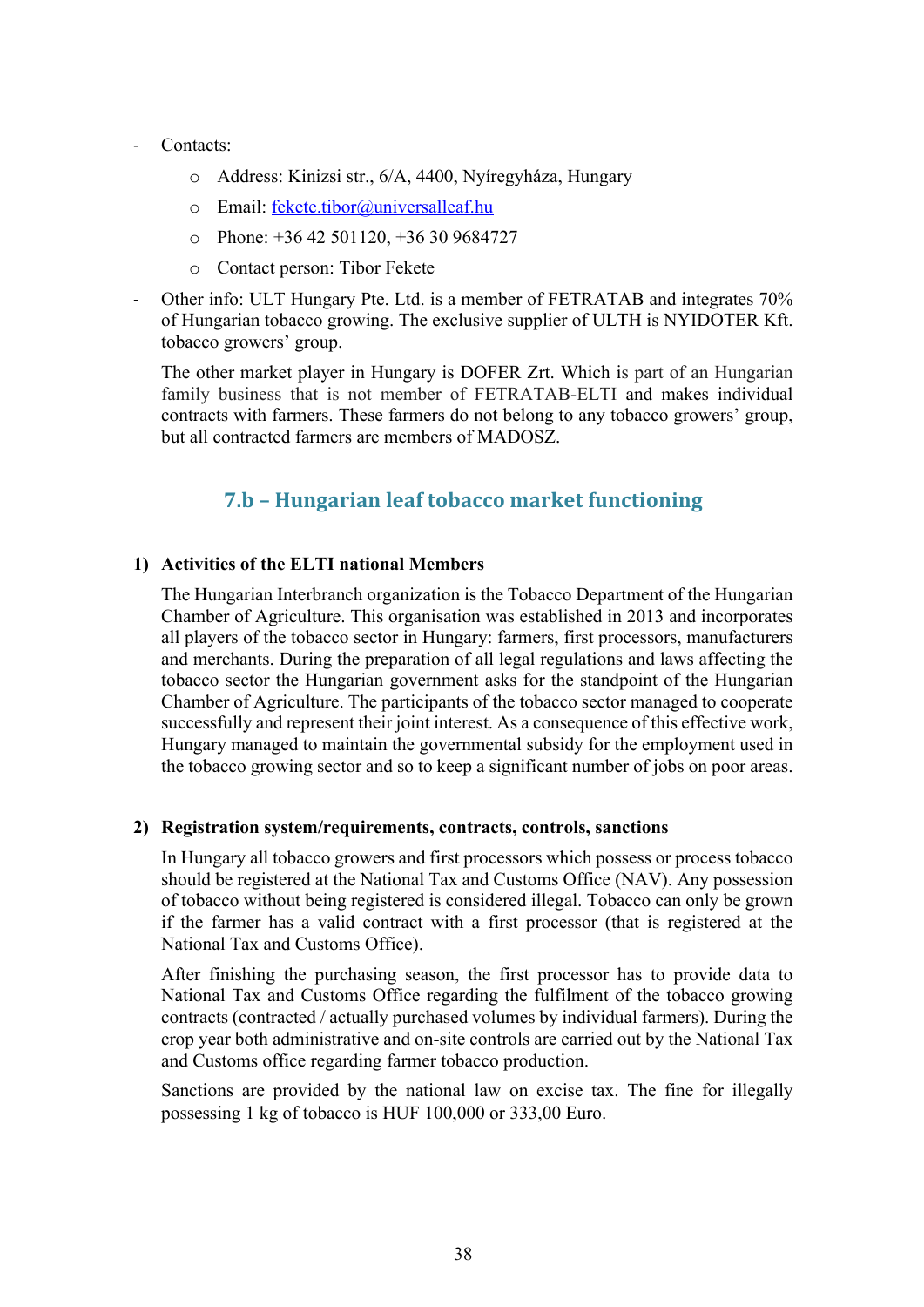## **3) Manufacturing**

In Hungary there are three cigarette manufacturing plants: BAT in Pécs, Continental (CTC) in Sátoraljaújhely and Róna Tobacco Manufacturing Pte. Ltd. (Heintz van Landewyck group) in Debrecen.

Róna also has a cigar manufacturing plant in Újfehértó where cigar is produced manually exclusively for the domestic market.

Main multinational cigarette manufacturers (except for BAT) only have trading companies in Hungary.

## **4) Marketing**

100 % of the tobacco purchased by ULT Hungary Pte. Ltd. is processed in Italy in the processing facilities of Deltafina (Assisi – FCV tobacco, Francolise – BU tobacco). One part of Hungarian tobacco is processed for Hungarian blends for minor international customers, the other part of Hungarian tobacco is mixed into the blends of multinational manufacturers.

The tobacco contracted and purchased by Dofer is processed in Dofer's processing facility in Szolnok and sold to Continental cigarette manufacturing company (vertical integration).

The Hungarian government or MoA unfortunately do not have any agreement with any multinational manufacturers, nor have the main manufacturers any commitment or obligation to purchase Hungarian tobacco.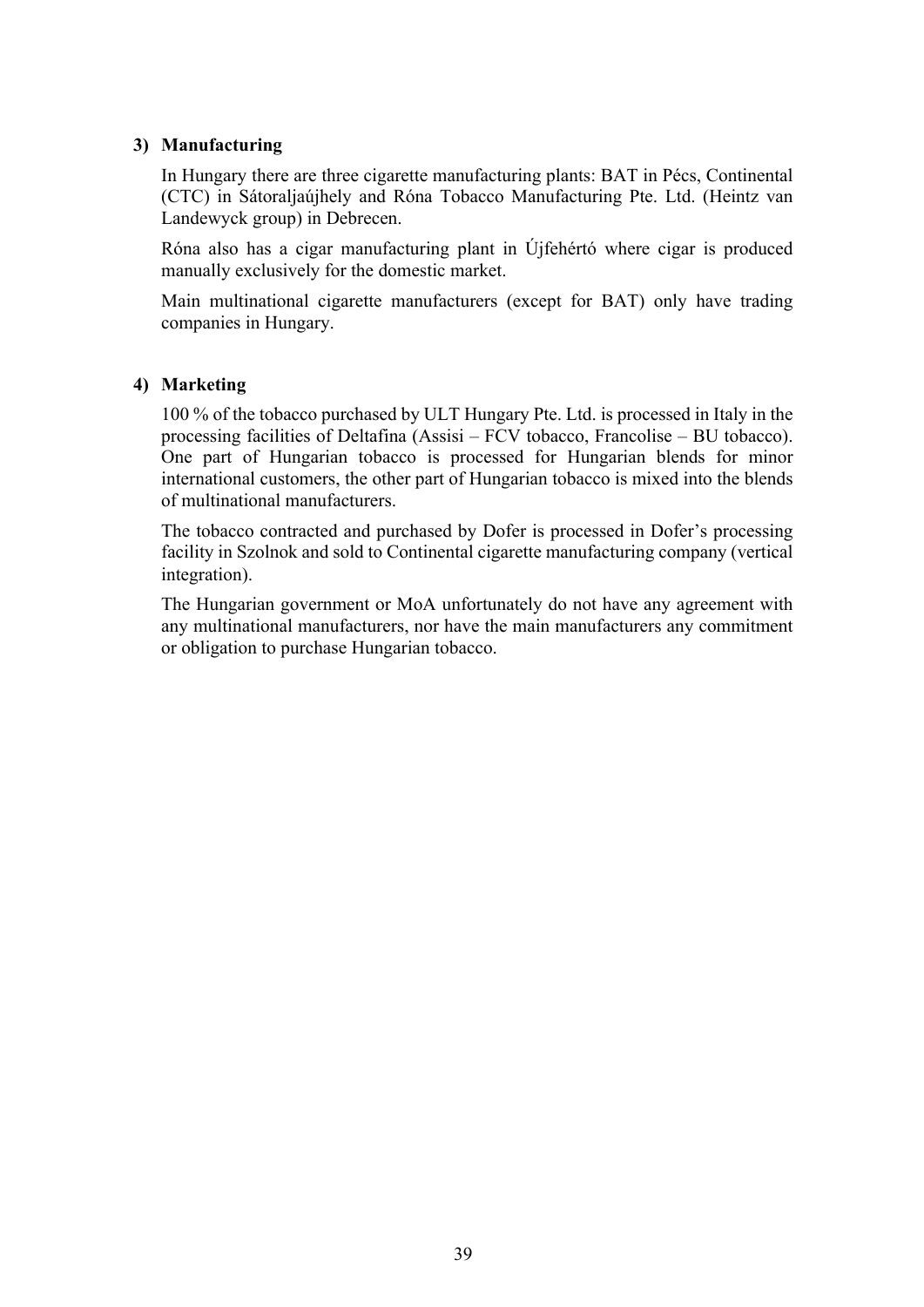## **8 – Germany**

## **8.a – German ELTI Members structure and references**

## **ELTI National Members**

## **A) UNITAB Members (growers)**

## *1. BdT e.V. – Bundesverband Deutscher Tabakpflanzer / Vereinigung der Tabak-Erzeugergemeinschaften e.V.* **- resigned in 2020**

- 1. LV Baden-Württembergischer Tabakpflanzer e.V.
- 2. LV Rheinland-Pfälzischer Tabakpflanzer e.V.
- 3. LV Fränkischer Tabakbauvereine e.V.
- 4. LV Tabakbauvereine Rheinland-Wittlich e.V.
- 5. LV Nordwestdeutscher Tabakpflanzer e.V.
- 6. LV Schleswig-Holsteiner Tabakpflanzer e.V.
- 7. LV Tabakpflanzer Ost e.V.

## **B) FETRATAB Members (leaf processors)**

1. Alliance One Rotag AG

### **Details**

## *Bundesverband Deutscher Tabakpflanzer / Vereinigung der Tabak-Erzeugergemeinschaften e.V. (BdT e.V.)*

- President: Hubert Bleile
- Contacts:
	- o Address: c/o DZV Unter den Linden 42, 10117 Berlin, Germany
	- o Email: plaeschke@bundesverband-tabak.de,
	- o Web: www.bundesverband-tabak.de
	- $\circ$  Phone: +49 (0) 30 8866 36270.
	- o Contact person: Sven Plaeschke (Managing Director)
- Other info: BdT e.V. is registered at: Amtsgericht Mannheim (VR 100278) and represents 7 regional associations, approximately 100 growers: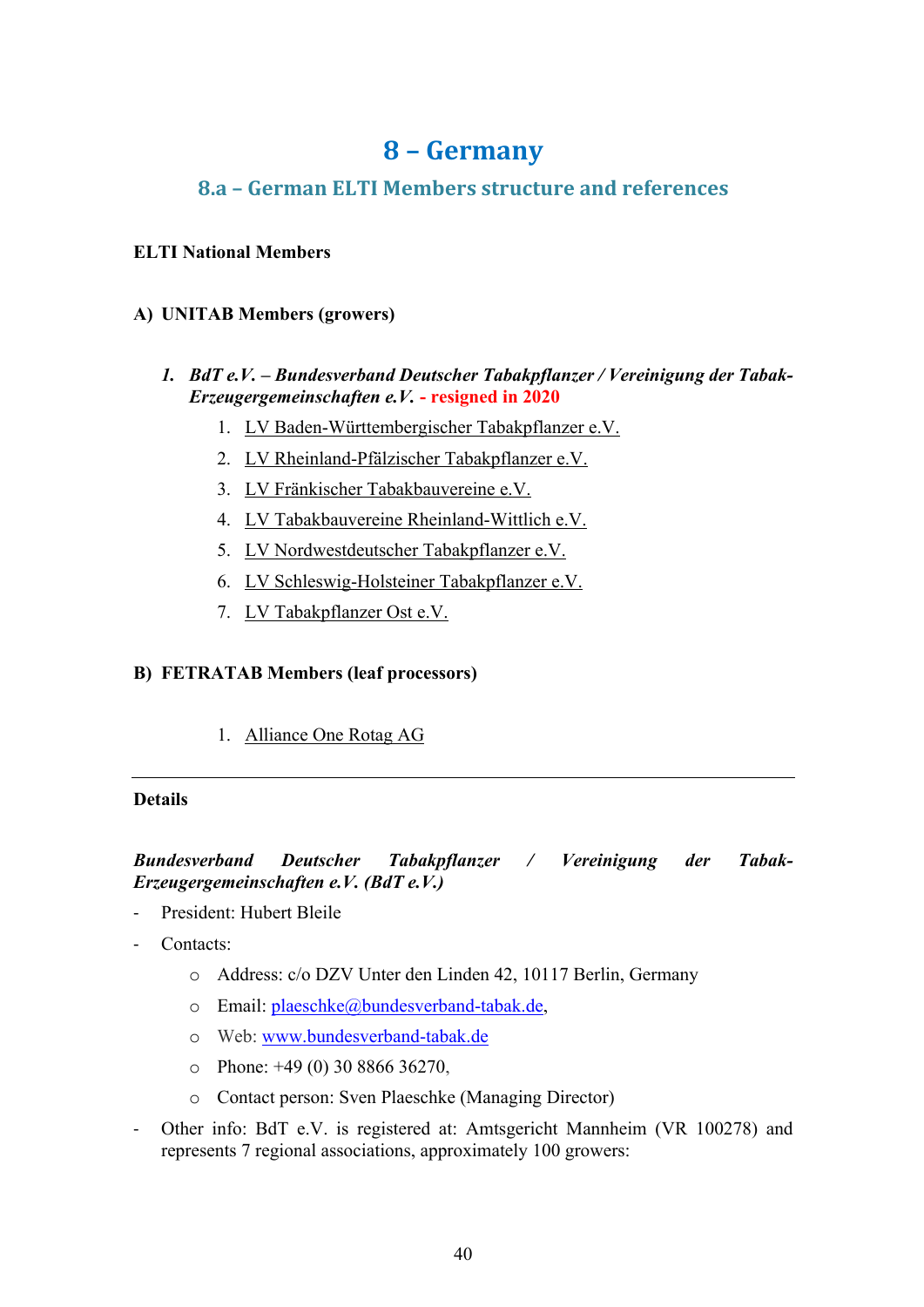LV Baden-Württembergischer Tabakpflanzer e.V.

- Address: Kirchstraße 18, 77743 Neuried-Altenheim
- LV Rheinland-Pfälzischer Tabakpflanzer e.V.
- Address: Gottfried-Renn-Weg 2, 67346, Speyer
- LV Fränkischer Tabakbauvereine e.V.
- Address: Am Wehr 1, 91189, Rohr-Kottensdorf
- LV Tabakbauvereine Rheinland-Wittlich e.V.
- Address: Alftalstraße 58, 54516, Wittlich-Dorf
- LV Nordwestdeutscher Tabakpflanzer e.V.
- Address: Wehrenberg 1, 27251, Neuenkirchen
- LV Schleswig-Holsteiner Tabakpflanzer e.V.
- Address: Lindenstraße 17, 21493, Havekost
- LV Tabakpflanzer Ost e.V.
- Address: Dietrichsdorfer Straße 12, 06895, Zahna-Elster / OT Mühlanger

#### Alliance One Rotag AG

- Managing Director: Christian Klein
- Contacts:
	- o Address: Hardeckstrasse 2a, 76185, Karlsruhe, P.O. Box 10 01 02, 76231, Karlsruhe,
	- o Email: **AllianceOneRotag@aointl.com**
	- o Phone: +49 (721) 509 010; Fax: +49 (721) 509 0111
	- o Contact person: Christian Klein (cklein@aointl.com)
- Other info: Alliance One Rotag AG currently owns and manages the one and only tobacco first processing plant active in Germany.

## **8.b – German leaf tobacco market functioning**

#### **1) Activities of the ELTI national Members**

All individual tobacco growers in Germany are members of regional cooperatives. These cooperatives are the members of the German Growers Associations (BDT). Cultivation contracts are signed between these Cooperatives and/or BDT and the purchasers.

**2) Registration system/requirements, contracts, controls, sanctions**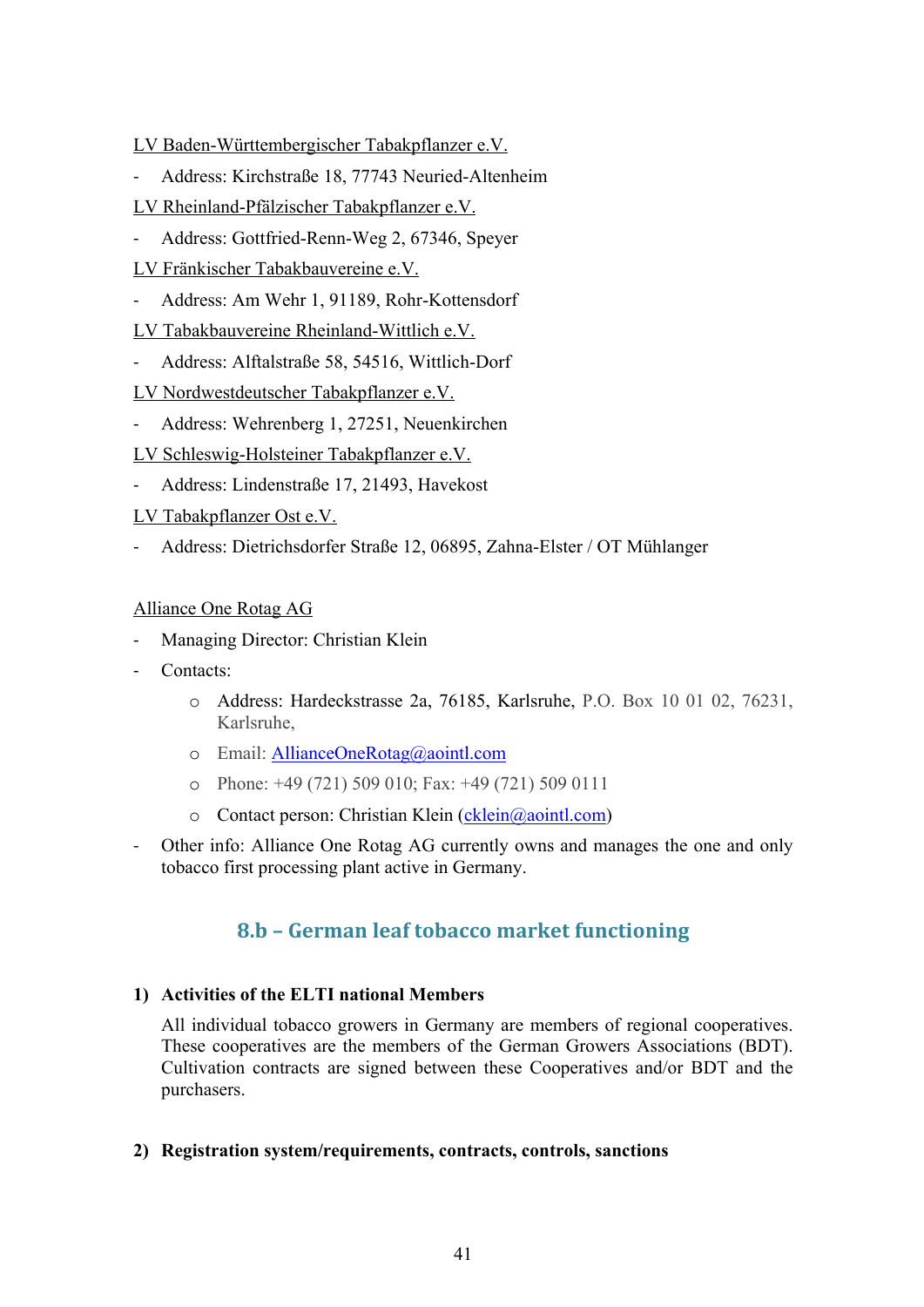Since 2010 there are no public subsidies on raw tobacco in Germany and also no specific market rules or registration system/requirements for the operators.

## **3) Manufacturing**

Nearly 90% of the German grown FCV is exported to the Shisha niche market. Only a small portion goes to the local cigarette production. Since 2010 Germany produces 100% FCV.

## **4) Marketing**

Since in the German territory does not exist any active first processing plant anymore, all green tobacco, including a quota purchased by ELTI members, is processed outside the German territory.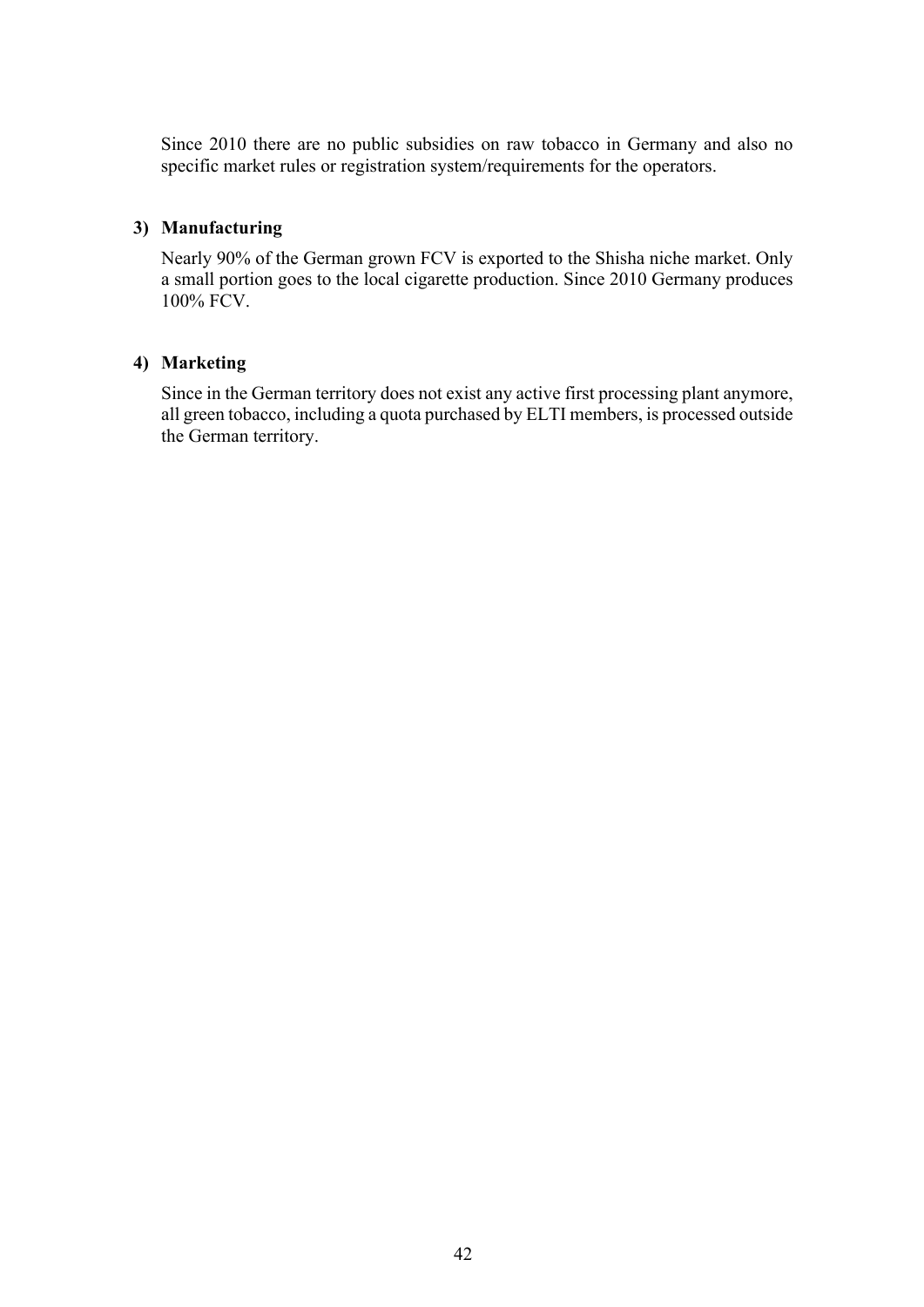## **9 – Portugal**

## **9.a – Portuguese ELTI Members structure and references**

## **ELTI National Members – n/a**

## **A) UNITAB Members (growers)**

## 1. AGRI

## **B) FETRATAB Members (leaf processors) – n/a**

## **Details**

## AGRI

- President: António Abrunhosa
- Contacts:
	- Address: R. Fonte Nova, 1-1º, 6000 167, Castelo Branco
	- Tel:  $+351961727490$
	- Contact person: Ana Beato (Secretary)

## **9.b – Portuguese leaf tobacco market functioning** (updated 2017)

## **1) Activities of the ELTI national Members**

#### **General info on the Portuguese leaf tobacco market**

Since the full effect of the consequences of the decoupling affected the growers as from crop 2006 (50%), and then 2010 (100%), it was noted a stabilization of the sharp volume/surface fall since 2013.

Today the leaf tobacco production area is in the Azores Islands and 100% grown by AGRI Association members.

Crop 2016 - fully delivered to the first processor - achieved a volume of 147,788 Kgs of Burley, produced by 47 growers on a surface of 59,42 hectares.

Estimations for crop 2017 are a bit smaller as only 40 growers planted tobacco on an area of 49,91 hectares (-16%).

## **2) Registration system/requirements, contracts, controls, sanctions**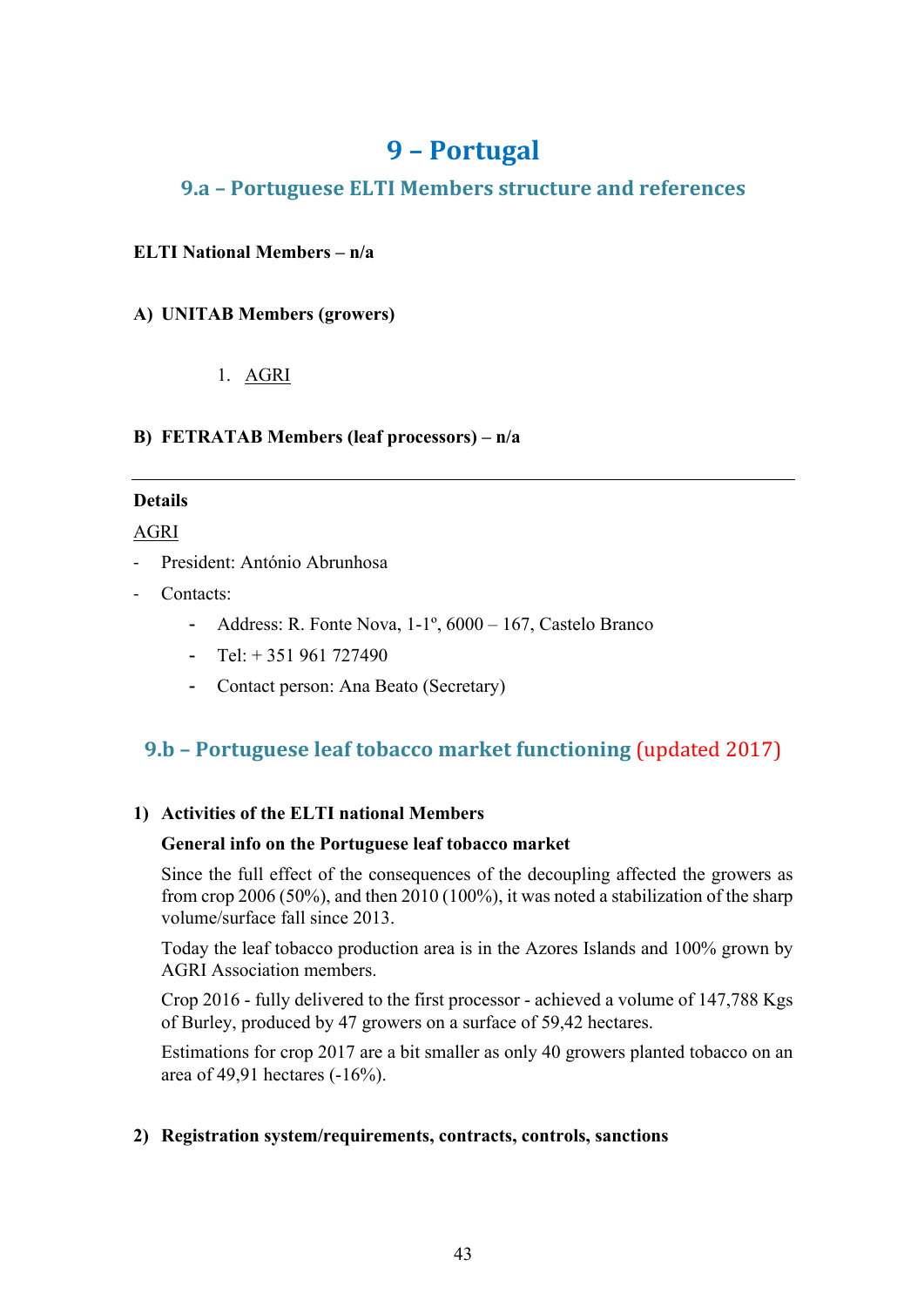After the end of the EU direct subsidy system to tobacco growers (crop 2009), no National rules, controls or sanction are in place regarding growing and contracting raw tobacco.

### **3) Manufacturing**

All Portuguese tobacco, grown by AGRI members, is purchased by Fábrica de Tabacos Micaelense S.A. (Rua José Bensaude, 42, Aptd.171, Ponta Delgada, San Miguel Island, Azores) who performs both the activity of first processing and of manufacturing of cigars.

## **4) Marketing**

Refer to previous point.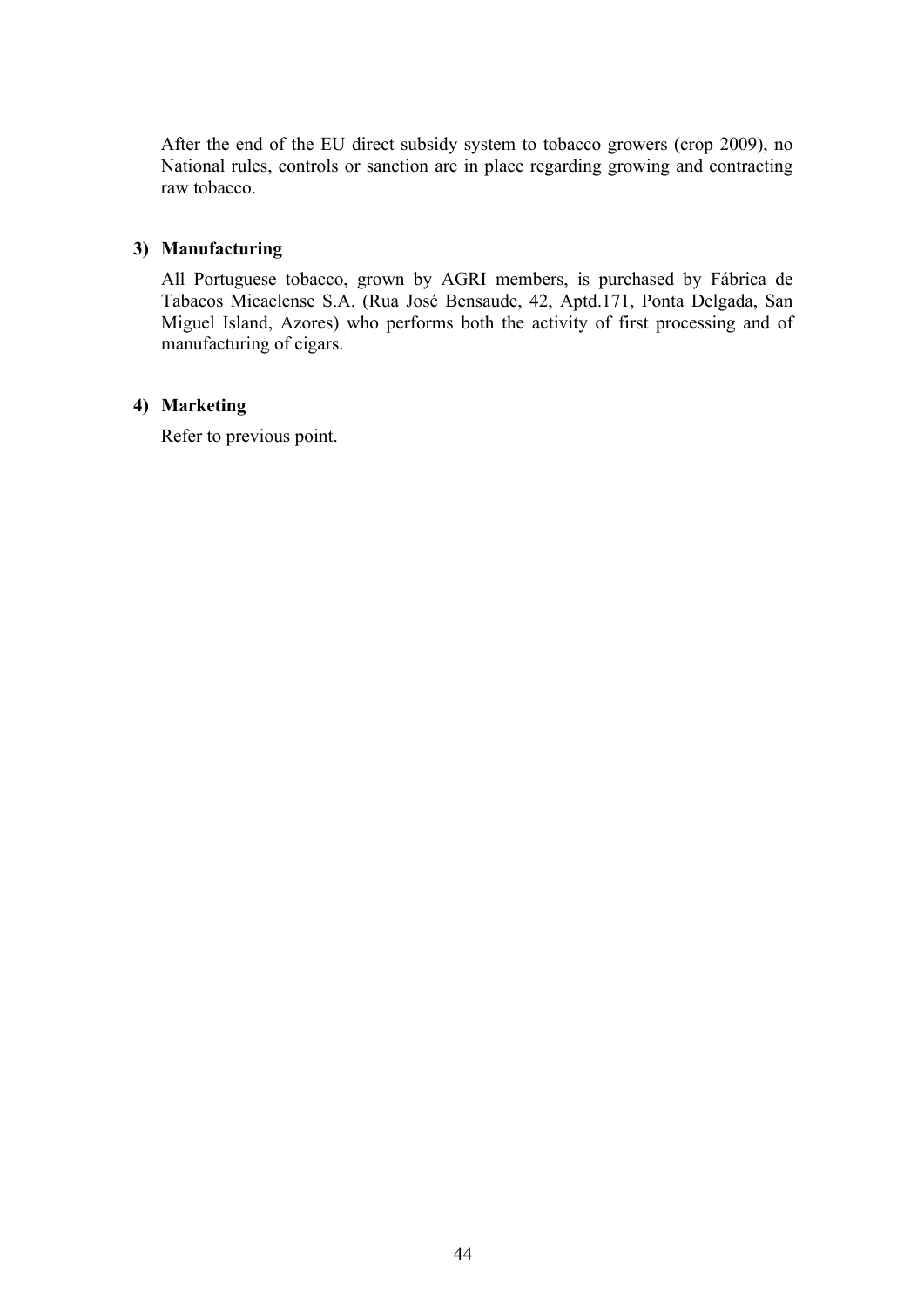## **10 – Belgium**

## **10.a – Belgian ELTI Members structure and references**

## **ELTI National Members**

## **A) UNITAB Members (growers)**

## 1. TASYCA : Tabakssyndicaat

## **B) FETRATAB Members (leaf processors) - n/a**

## **Details**

## TASYCA - Tabakssyndicaat

- President: Koen Vinckier
- Contacts
	- Address: Koestraat 65, B-8940, Wervik
	- Tel + 32 (56) 31 18 03, Fax + 32 (0) 56 30 66 90
	- Mob + 32 (0) 475 59 66 16
	- Secretary: Regine Feryn

## **10.b – Belgian leaf tobacco market functioning**

## **1) Activities of the ELTI national Members**

Over the last 5 years, more growers left the labour intensive tobacco crop in favour of vegetables and roughage for livestock population as dairy cows and pigs.

Till 2019, seasons workers remained choosed more for other temporary missions linked to coastal tourism offering an urban life connexion.

Since February 2020, covid 19 created extreme tensions within the selected cross culture selections on the diversified tobacco farms. Cultures for exports outside the EU and meat saw their price positions falling far below the sum of the cost components.

During Spring 2020, the situation only improved for vegetables delivered by the farms equipped to offer a direct or regrouped sale platform from farm to end consumer, better known as the so-called "short chain USP Unique Selling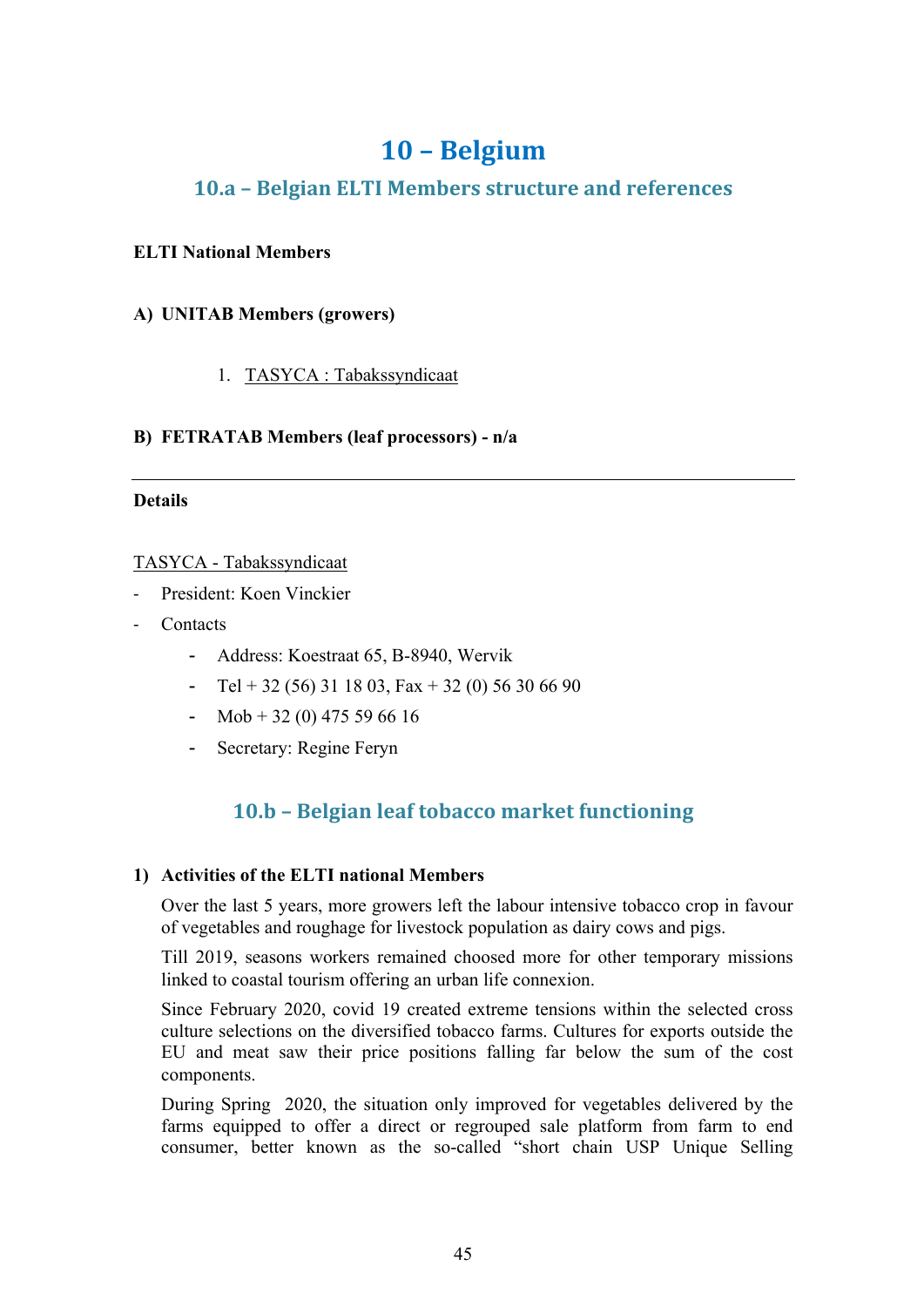Proposition". The current six buyers of the belgian crop are the local smoking tobacco / fine cut transformers being small and medium sized companies, they launched an explicit B to  $B$  – Business to Business – campaign in 2020 among their business partners in tobacco consumer retail to stress that reality in logistic terms, opposing that domestic full chain reality to the "blind" deliveries of tobacco leaf from overseas where the quality check still depends on intermediate reports and assessments added to "far from home" evaluations. The buying SME's have not an own leaf purchaser who can visit crops or intervene de visu on the harvest places abroad.

Crop 2019 - fully delivered to the first transformers early 2020 - achieved a volume of 60 Tons cultivated by 29 growers on a surface of 29 hectares. The leaf harvest can be divided into 55 Tons DAC Dark Air Cured (Philippine) and 5 Tons LAC Light Air Cured (Burley).

Estimations for crop 2020 has even be better in qualitative parameters due to the excellent weather conditions in June and July 2020, We saw 26 growers in 2020 for 24 hectares tobacco plant, the 2021 plant motivation has been reengaged but each grower who stops the tobacco culture remains a demographic loss, and misses a successor.

An evaluation after 11 months + pending covid 19 crisis 2020-2021 learned the farms of the growers will remain mixed cultures oriented, tobacco reaffirmed a key diversification component among vegetables, wheat and corn, in some cases the farms accelerated a co-orientation to milk products (diary cows) but pigs-rearing, poultry and cattle for meat lost presence.

In terms of visibility (sociability item of a vertical integration of tobacco), tobacco got in 2020 an opportunity to regain better presence in Belgium visible from plant via first processors - and SME manufacturing factory until its availability for final sale in the retail outlets.

**2) Registration system/requirements, contracts, controls, sanctions**

After the end of the EU direct subsidy system to tobacco growers (crop 2009), no National rules, controls or sanction are in place regarding growing and contracting raw tobacco.

#### **3) Manufacturing**

See below.

.

#### **4) Marketing**

The Belgian grown tobacco is still bought by local small and medium tobacco manufacturing companies using the Belgian leaf into their blends of smoking tobacco products (mainly roll-your-own).

In Belgium is still operating only one first processor which used to be but is not anymore Fetratab member: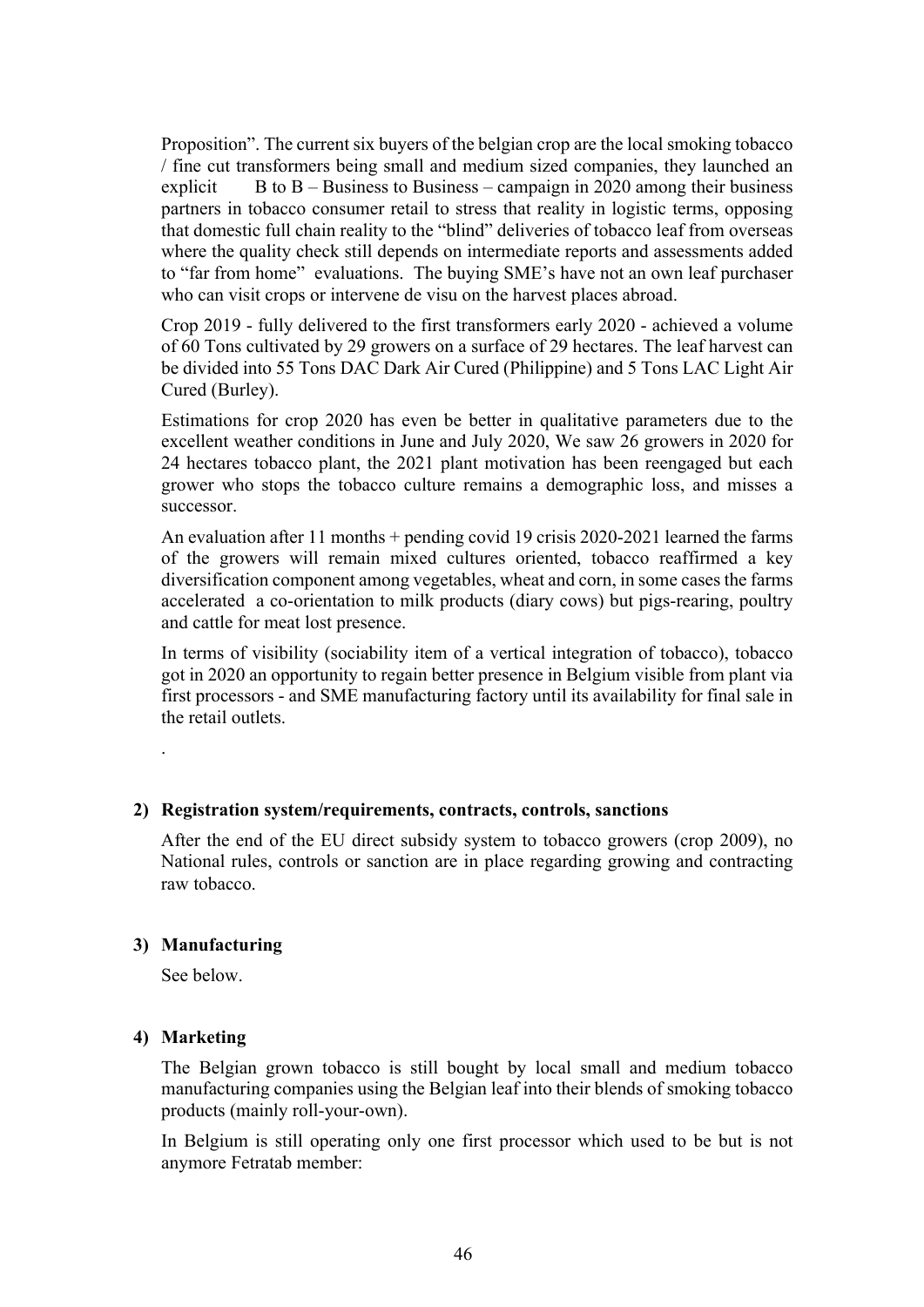## Veys Tabak nv

- Managing-director: Johan Veys
- Contacts:
	- o Address: Raketstraat 110, B-8940 Wervik
	- o Phone: Tel +32 (56) 31 25 96, Fax +32 (56) 31 47 54
	- o Email: info@veys-tobacco.com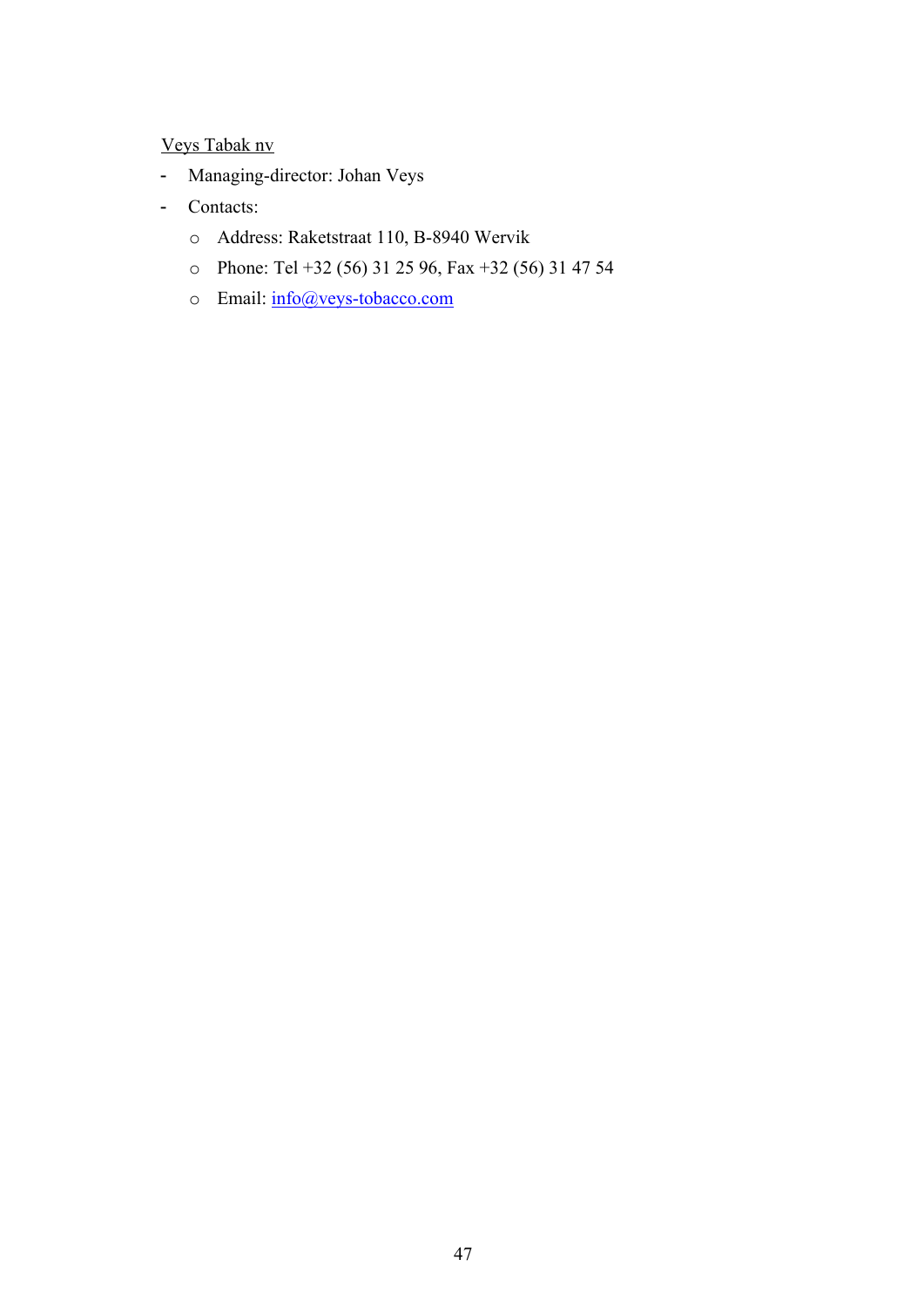**Part 3 – Countries survey: ELTI not represented**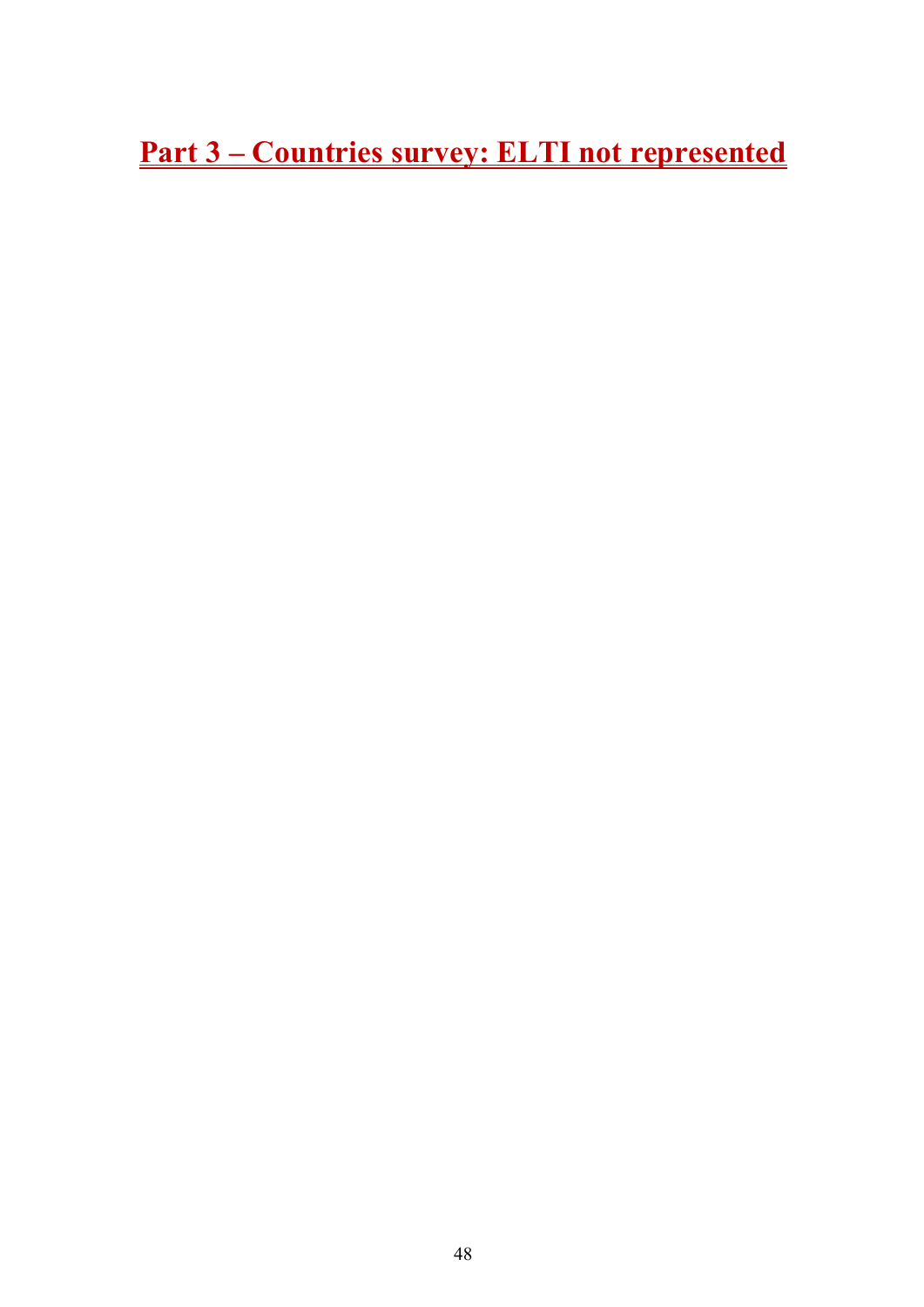## **11 – Croatia**

## **11.a – Croatian ELTI Members structure and references**

## **ELTI National Members - n/a**

## **A) UNITAB Members (growers) - n/a**

## **B) FETRATAB Members (leaf processors) - n/a**

## **Details of Croatian tobacco growers' associations (non Unitab Members)**

Udruga hrvatskih proizvođača duhana "Krupan list"- Croatian Tobacco Growers' Association - "Krupan list"

- President: Željko Aragović
- Contacts:
	- o Address: Matije Gupca 26, 33000 Virovitica
	- o Email: Zeljko.aragovic@gmail.com
	- $\circ$  Phone: +385 (0) 91 505 0501
	- o Contact person: Željko Aragović

Udruga duhanskih proizvođača Virovitičko-podravske županije duhan - Tobacco Growers' Association of Virovitičko-podravska County tobacco

- President: Božo Čupar
- Contacts:
	- o Address: Nikole Šubića Zrinskog 30, 33520 Slatina
	- $\degree$  Phone: +385 (0) 91 605 0451
	- o Contact person: Božo Čupar

## **11.b – Croatian leaf tobacco market functioning** (updated 2017)

## **1) Activities of the ELTI national Members**

Currently there are no Croatian ELTI national Members.

## **2) Registration system/requirements, contracts, controls, sanctions**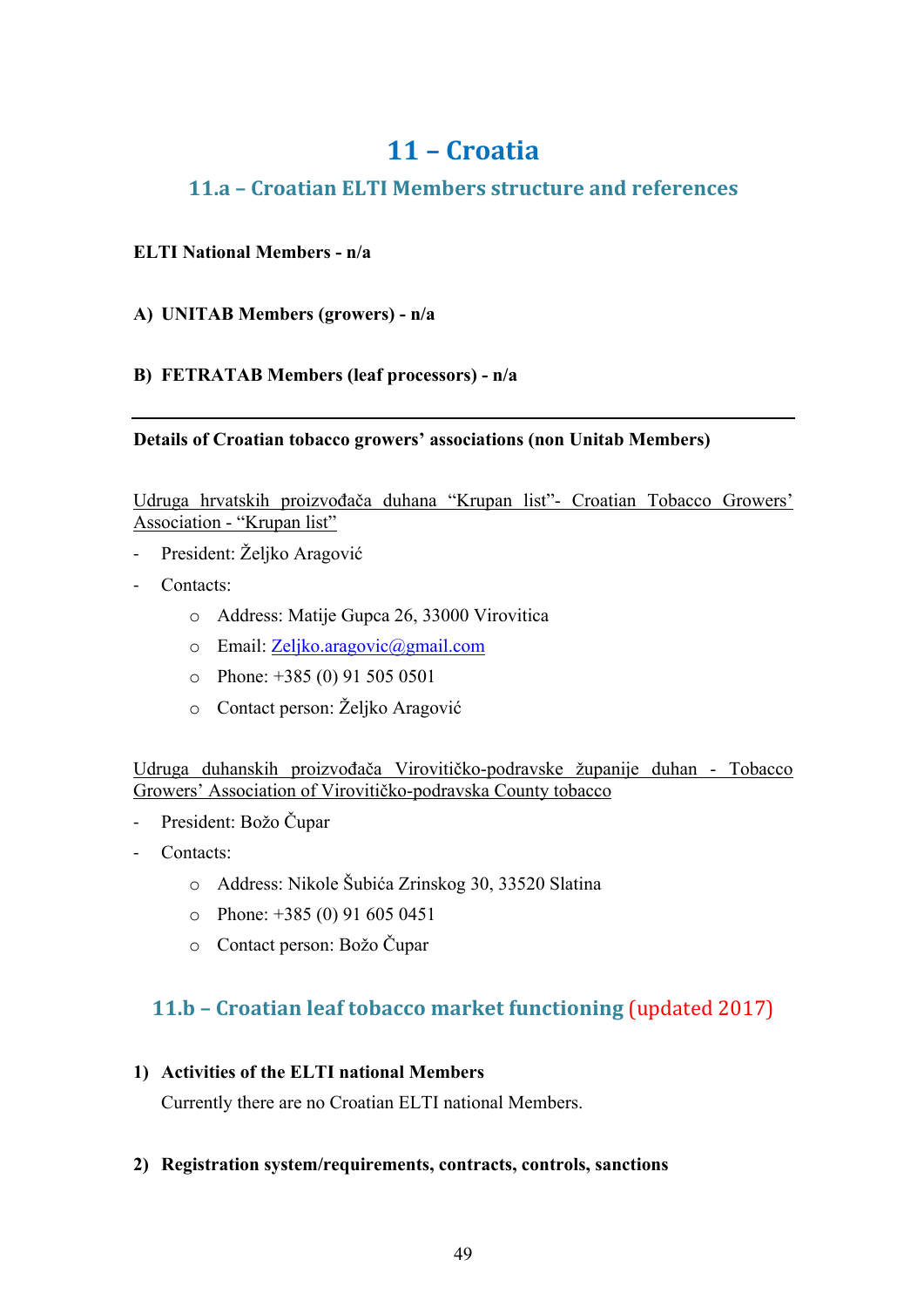In Croatia all tobacco growers and first processors which grow or process tobacco has to be registered in the Register at the Ministry of Agriculture and Forestry.

First processor is a legal person who is registered for tobacco processing activity, and is registered in the Register of Tobacco Processors at the Ministry of Agriculture and Forestry.

Tobacco grower can produce the tobacco leaf only on the basis of a written tobacco production Contract with a registered first processor.

Any possession of tobacco without being registered is considered illegal.

After finishing the purchasing season, the first processor has to provide data to **Paying Agency for Agriculture, Fisheries and Rural Development (PAAFRD)** regarding the fulfilment of the tobacco growing contracts (contracted / actually purchased volumes by individual farmers). During the crop year both administrative and on-site controls are carried out by the MoA, National Tax and Customs office regarding farmer tobacco production.

Sanctions are provided by the national law on excise tax. The Law on Excise Duties NN 22/13, 32/13, 81/13, 100/15, 120/15, 115/16 effective from 01.01.2017.

#### **3) Manufacturing**

In Croatia there is one cigarette manufacturing plant: BAT in Kanfanar part of BAT Adria Cluster.

Also, there is one producer of cut tobacco for RYO, Tvornica duhana Udbina, located in Udbina, where tobacco is produced for domestic and EU market.

All other cigarette manufacturers (except for BAT) only have trading companies in Croatia.

#### **4) Marketing**

100 % of the tobacco purchased by Hrvatski duhani p.l.c. Virovitica and Agroduhan ltd. Slatina is processed in Crotaia in their own facilities.

BAT directly purchase tobacco from Hrvatski duhani p.l.c. Virovitica for domestic cigarette manufacturer (Kanfanar) and for BAT WE cigarette manufacturers.

Agroduhan ltd. Slatina sell processed tobacco mainly to the customers on EU market.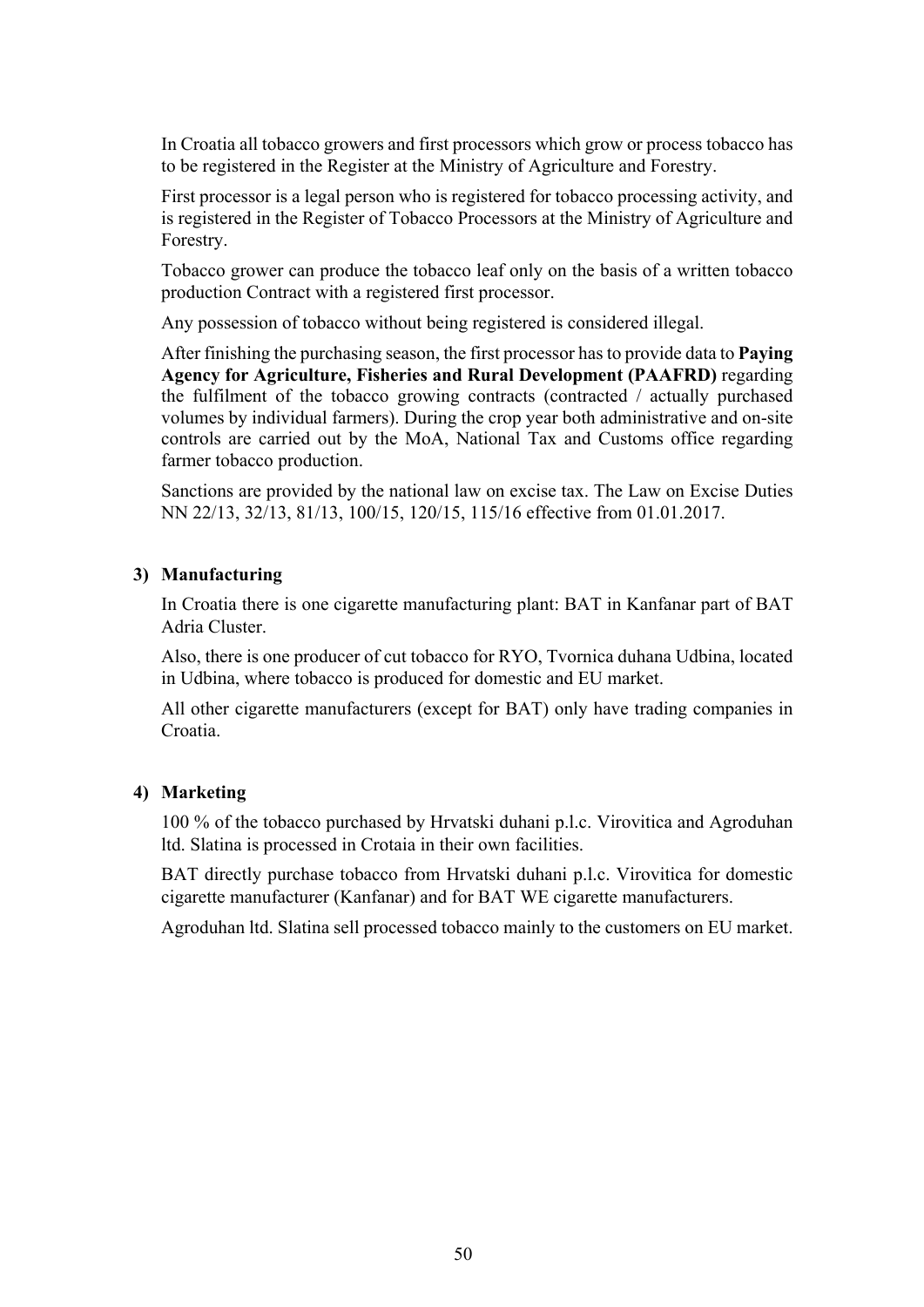## **12 – Romania**

## **12.a – Romanian ELTI Members structure and references**

## **ELTI National Members – n/a**

**A) UNITAB Members (growers) – n/a**

**B) FETRATAB Members (leaf processors) – n/a**

## **12.b – Romanian leaf tobacco market functioning** (updated 2017)

## **1) Activities of the ELTI national Members**

Currently there are no Romanian ELTI national Members.

## **General info on the Romanian leaf tobacco market**

Fetratab best estimations regarding Romanian leaf tobacco production for crop 2016 is about 600-800 tons of Burley and 500-1,500 tons of Flue Cured Virginia. Flue Cured Virginia estimation is a big issue, because it is possible that some row tobacco grown in Moldavia comes to Romania.

At the Ministry of Agriculture in Bucharest, according to Fetratab understanding, there is nobody in charge for the raw tobacco sector who can provide official figures, also the statistics provided through the DG Agri of the European Commission appears not to be updated since a long time.

The tobacco growing area in Romania is decreasing year by year. The Government increased the tobacco land based subsidy in crop 2016 from 1,350  $\epsilon$ /ha to 1,850  $\epsilon$ /ha, based on a national budget "subsidy basket" system for tobacco.

We have no information about the existence of any physical on the field control system or even based on verified purchasing reports, regarding the payments of the national subsidies.

It could be so deemed possible that the national payment agency pays the subsidies just upon the growers requests, based on a contract with a registered first processor and reporting to the paying agency a (not verified) transplanted tobacco area.

#### **2) Registration system/requirements, contracts, controls, sanctions**

No info.

## **3) Manufacturing**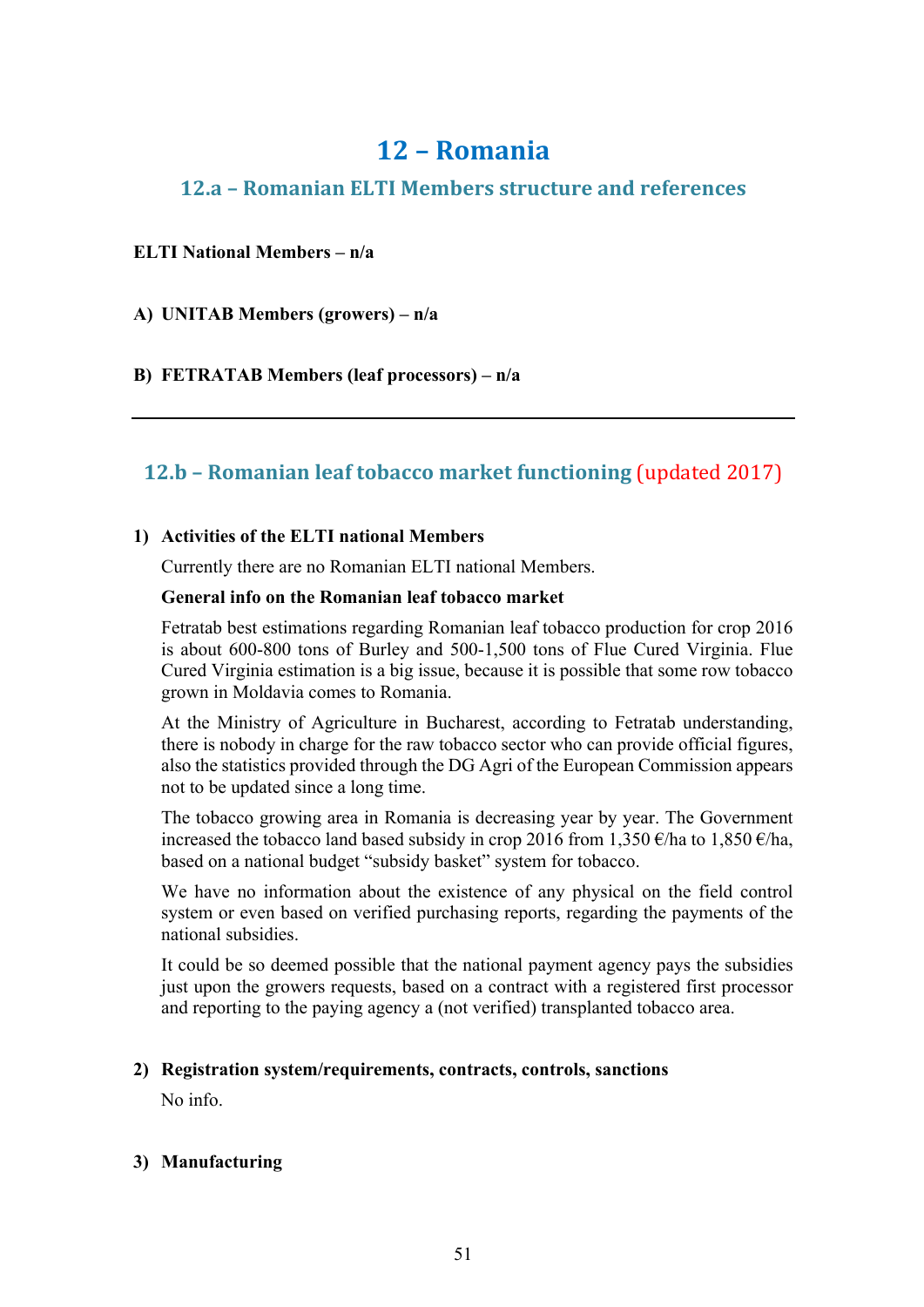No info.

## **4) Marketing**

No info.

## **5) Other info**

No info.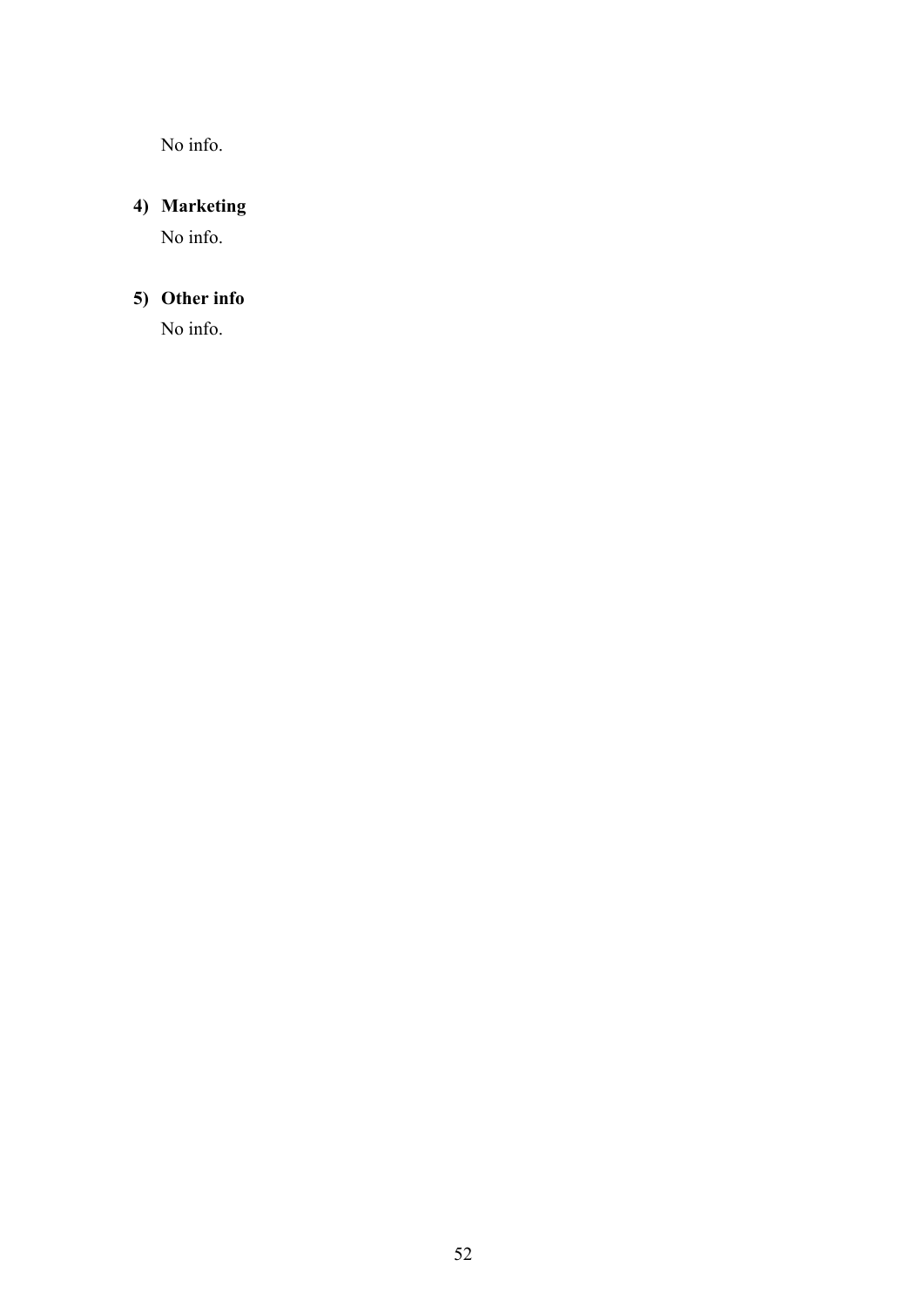# **Part 4 – Countries survey: nou EU - ELTI represented**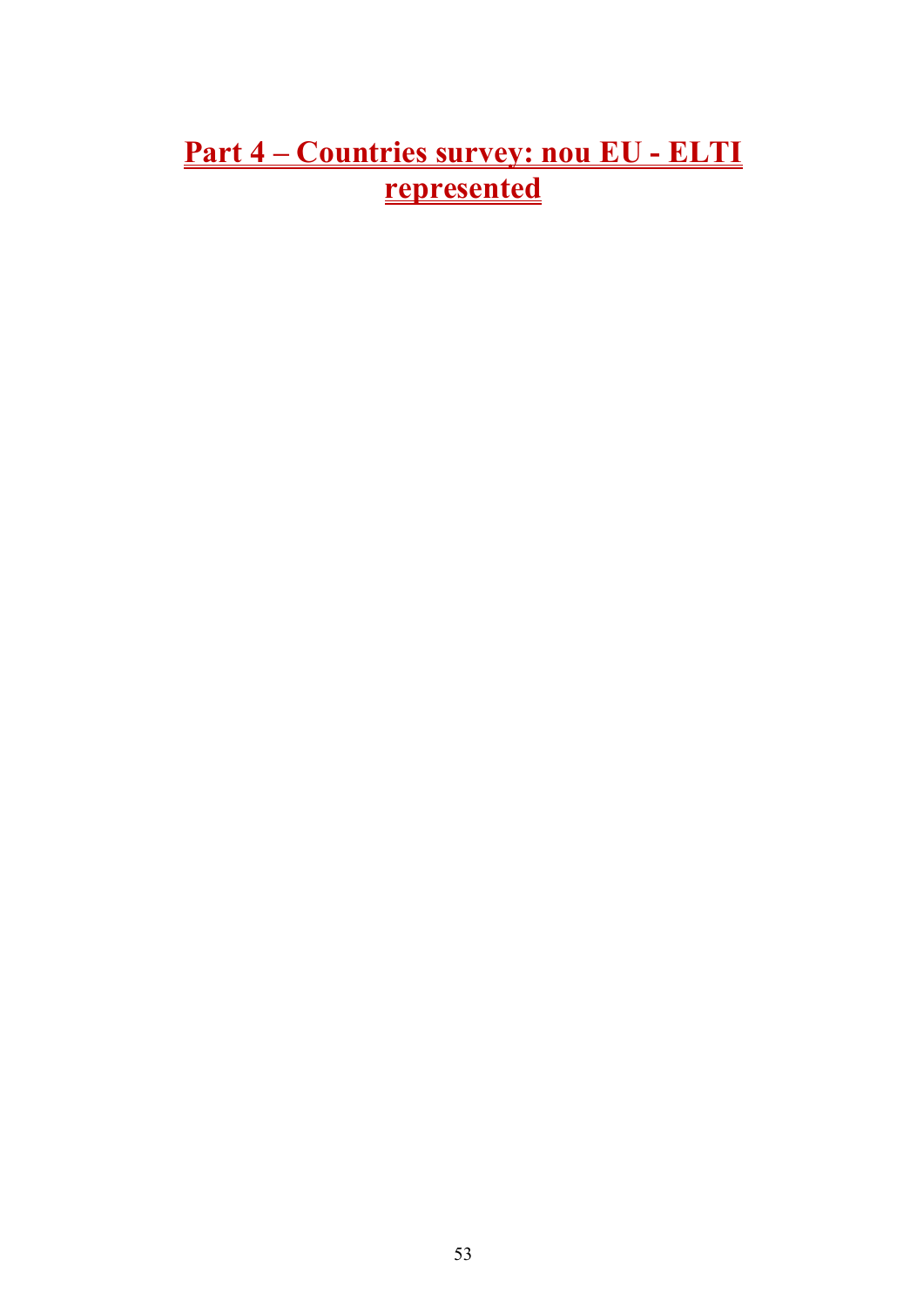## **13 – Switzerland**

## **13.a – Swiss ELTI Members structure and references**

## **ELTI National Members**

## **B) UNITAB Members (growers)**

SwissTabac

## **C) FETRATAB Members (leaf processors) - n/a**

#### **Details**

#### SwissTabac

- President: Fabrice Bersier
- **Contacts** 
	- o Address: Rte de Grangeneuve 31, 1725 Posieux
	- $\text{o}$  Tel + 41 (0)26 305 59 20 Fax + 41 (0)26 305 55 04
	- o Secretary: Francis Egger

## **13.b – Swiss leaf tobacco market functioning**

#### **5) Activities of the ELTI national Members**

In 2019, 126 planters of Burley Tobacco have cultivated a total surface of ~277 ha. – 37 planters of Virgin Tobacco have cultivated ~99 ha. – 13 planters of Burley Stem have cultivated a total surface of  $\sim$  21 ha.

In 2020, 125 planters of Burley Tobacco have cultivated a total surface of ~296 ha. – 39 planters of Virgin Tobacco have cultivated ~106 ha. – 13 planters of Burley Stem have cultivated a total surface of  $\sim$  23 ha.

In 2021, 125 planters of Burley Tobacco will cultivate a total surface of  $\sim$ 271 ha. – 51 planters of Virgin Tobacco will cultivate  $~130$  ha.  $-14$  planters of Burley Stem will cultivate a total surface of  $\sim$  31 ha.

#### **6) Registration system/requirements, contracts, controls, sanctions**